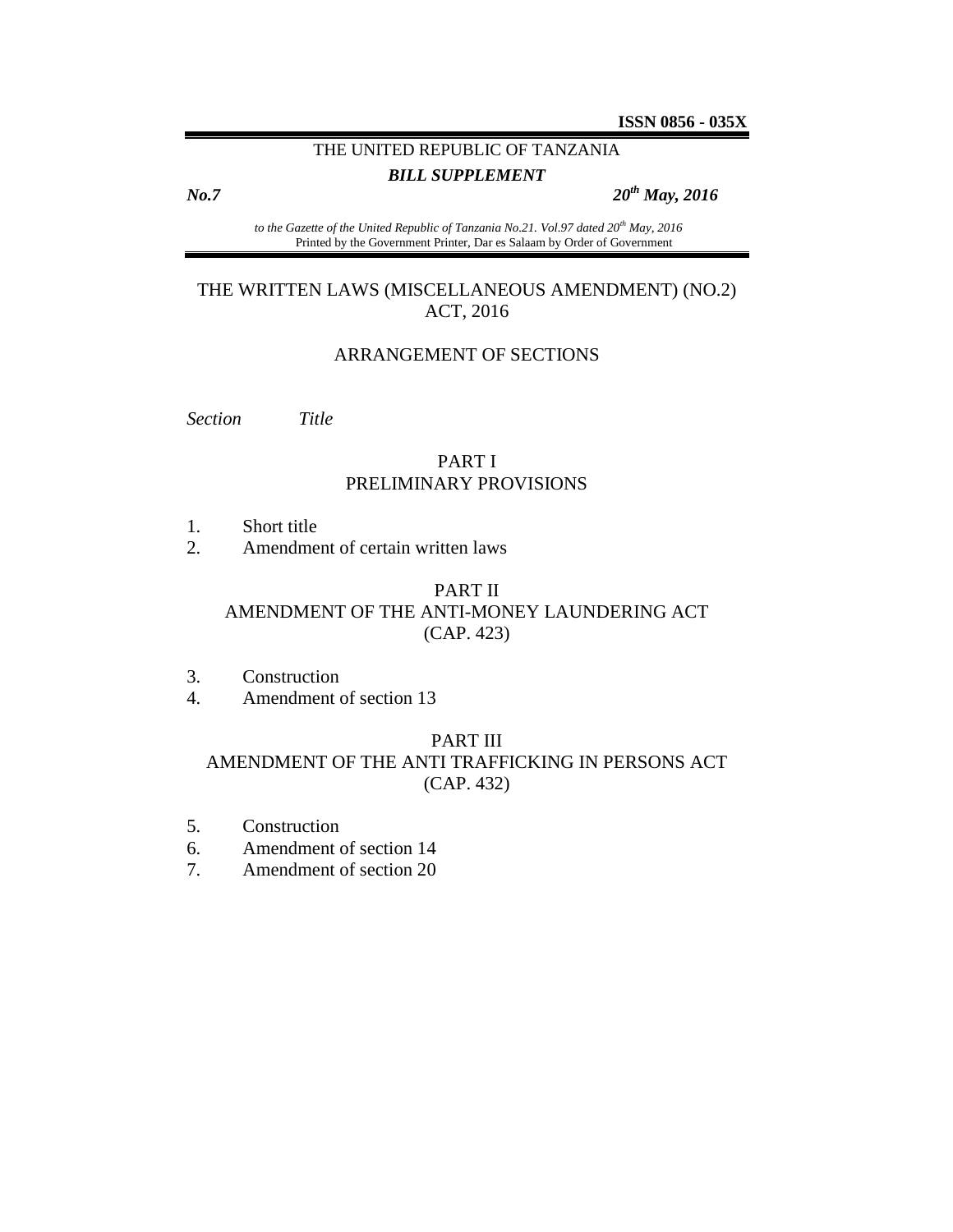# PART IV AMENDMENT OF THE CIVIL PROCEDURE CODE (CAP.33)

- 8. Construction
- 9. Amendment of section 13

### PART V AMENDMENT OF THE CONTRACTORS REGISTRATION ACT (CAP. 235)

- 10. Construction
- 11. Amendment of section 6
- 12. Amendment of section 10
- 13. Amendment of section 12
- 14. Amendment of section 13
- 15. Amendment of section 15
- 16. Amendment of section 16
- 17. Amendment of section 17
- 18. Amendment of section 23
- 19. Amendment of section 33

# PART VI AMENDMENT OF THE EDUCATION ACT (CAP. 353)

- 20. Construction
- 21. Amendment of section 60
- 22. Addition of a new section 60A

## PART VII AMENDMENT OF THE EMPLOYMENT AND LABOUR RELATIONS ACT, (CAP.366)

- 23. Construction
- 24. Amendment of the Third Schedule
	- 2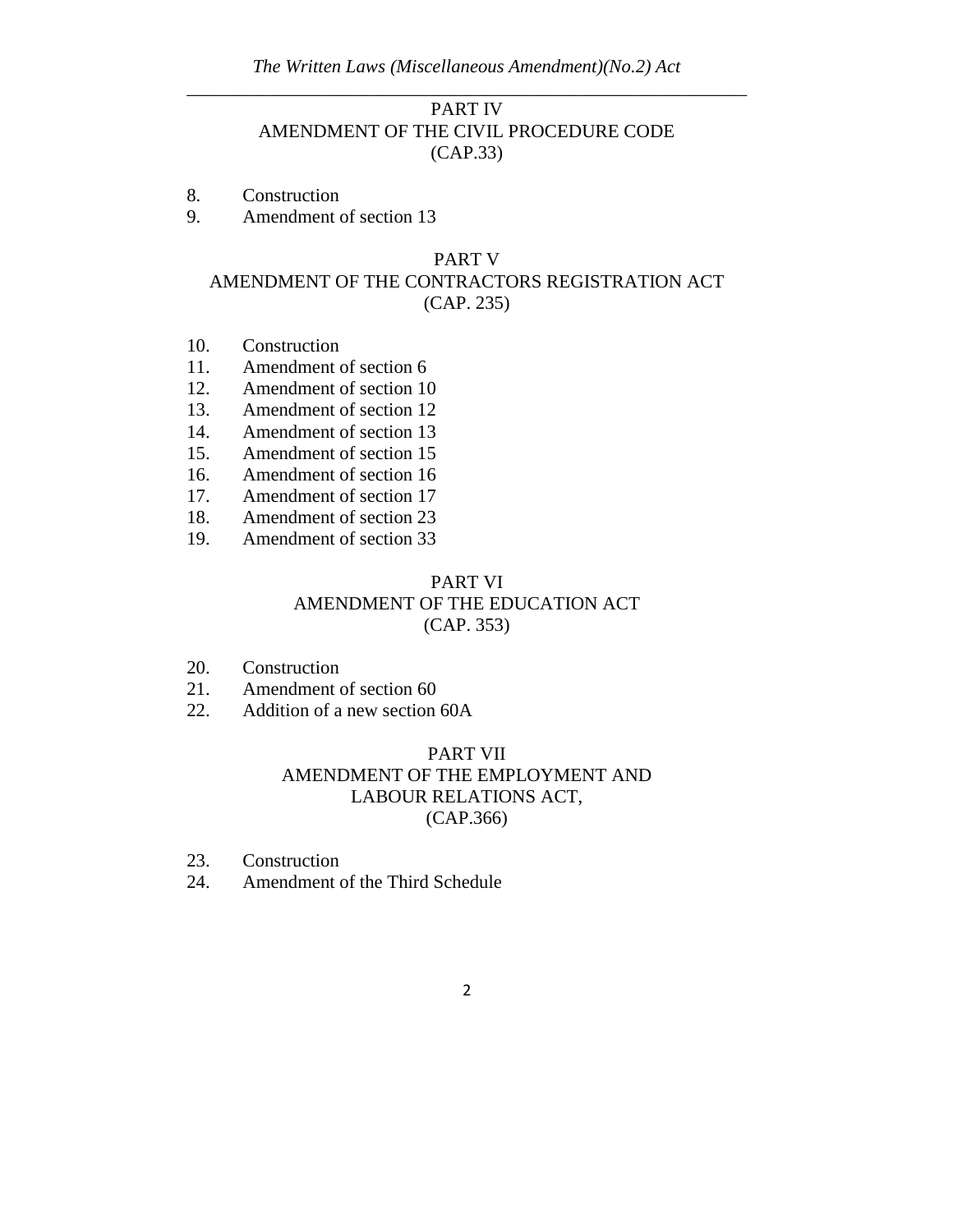### PART VIII AMENDMENT OF THE EVIDENCE ACT (CAP.6)

- 25. Construction
- 26. Amendment of section 127

# PART IX AMENDMENT OF THE FOREST ACT (CAP. 323)

- 27. Construction
- 28. Amendment of section 88
- 29. Amendment of section 89

# PART X AMENDMENT OF THE IMMIGRATION ACT (CAP. 54)

- 30. Construction
- 31. Addition of new section 31A

### PART XI AMENDMENT OF THE LABOUR INSTITUTIONS ACT, (CAP.300)

- 32. Construction
- 33. Addition of new section 45A

# PART XII AMENDMENT OF THE LAW OF THE CHILD ACT (CAP. 13)

- 34. Construction
- 35. Addition of section 100A
- 36. Amendment of section 103
- 37. Amendment of section 119
- 38. Amendment of section 158
- 39. Addition of section 158A
- 3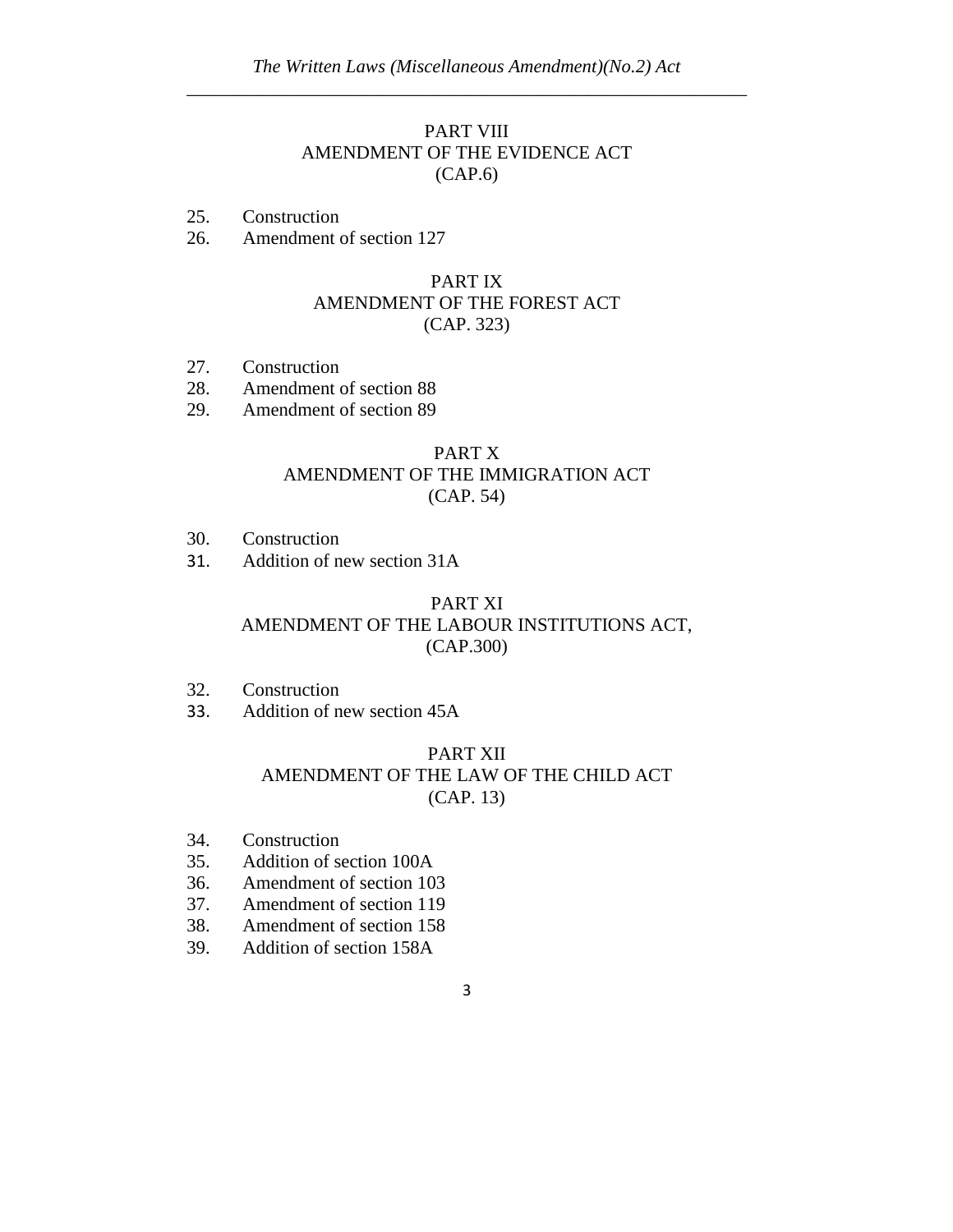# PART XIII AMENDMENT OF THE LAND DISPUTES COURTS (CAP. 216)

- 40. Construction
- 41. Amendment of section 41

# PART XIV AMENDMENT OF THE MENTAL HEALTH ACT (CAP. 98)

- 42. Construction
- 43. Amendment of the Second Schedule

# PART XV AMENDMENT OF THE NATIONAL KISWAHILI COUNCIL ACT (CAP. 52)

- 44. Construction
- 45. Addition of section 11

# PART XVI AMENDMENT OF THE NOTARIES PUBLIC AND COMMISSIONERS FOR OATHS ACT, (CAP.12)

- 46. Construction
- 47. Amendment of section 8
- 48. Amendment of section 9
- 49. Amendment of section 13
- 50. Addition of new section 14
- 51. Repeal of Third Schedule

# PART XVII AMENDMENT OF THE PENAL CODE (CAP. 16)

- 52. Construction
- 53. Repeal of section 55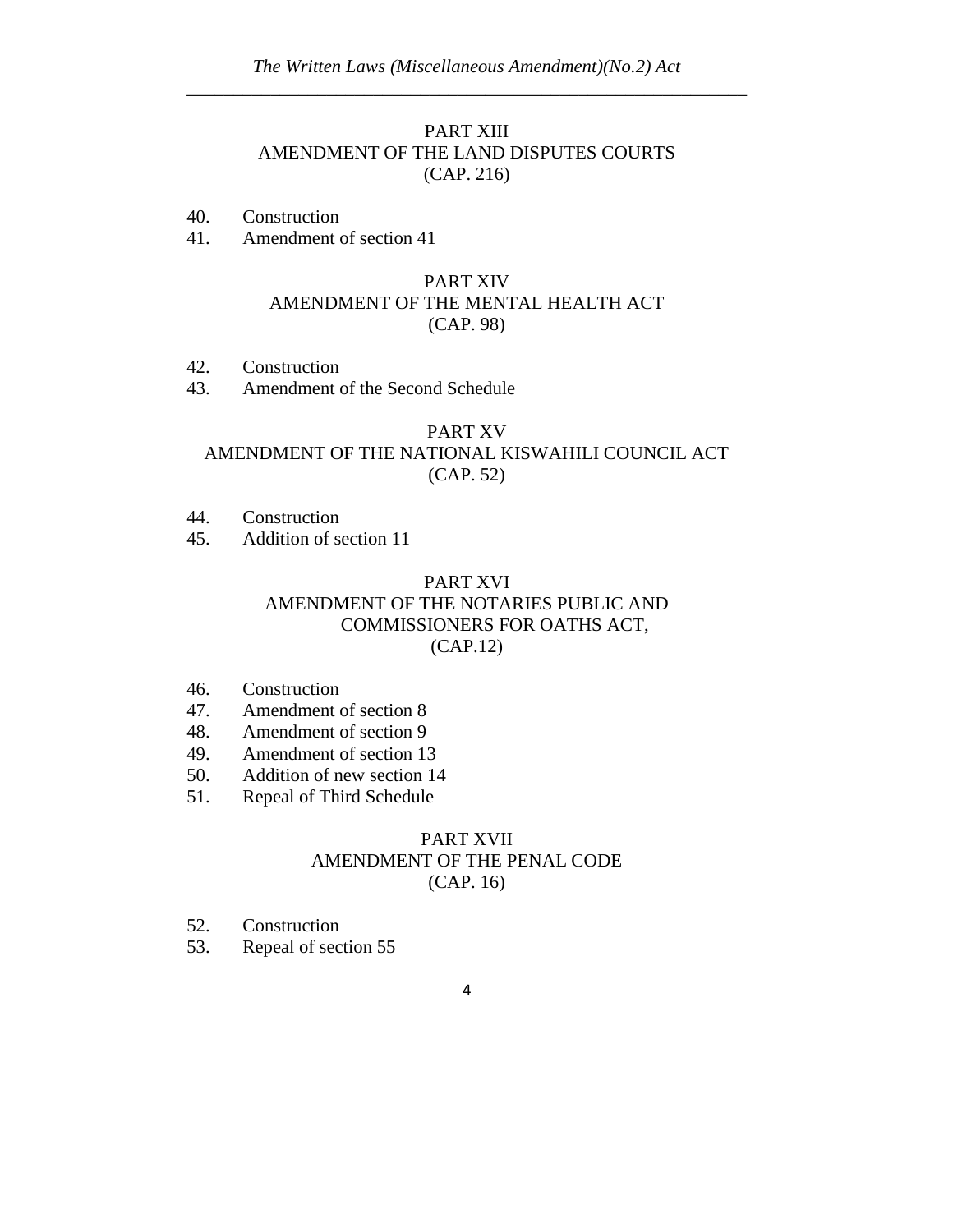## PART XVIII AMENDMENT OF THE PREVENTION OF TERRORISM ACT (CAP. 19)

- 54. Construction
- 55. Addition of section 11A

# PART XIX AMENDMENT OF THE PROBATE AND ADMINISTRATION OF ESTATES ACT (CAP.352)

- 56. Construction
- 57. Amendment of section 2

# PART XX AMENDMENT OF THE VETERINARY ACT (CAP. 319)

- 58. Construction
- 59. Amendment of Section 15

### PART XXI AMENDMENT OF THE WILDLIFE CONSERVATION ACT, (CAP. 283)

- 60. Construction
- 61. Amendment of section 86

# PART XXII AMENDMENT OF THE PUBLIC LEADERSHIP CODE OF ETHICS ACT, (CAP. 398)

- 62. Construction
- 63. Amendment of section 4
- 64. Amendment of section 6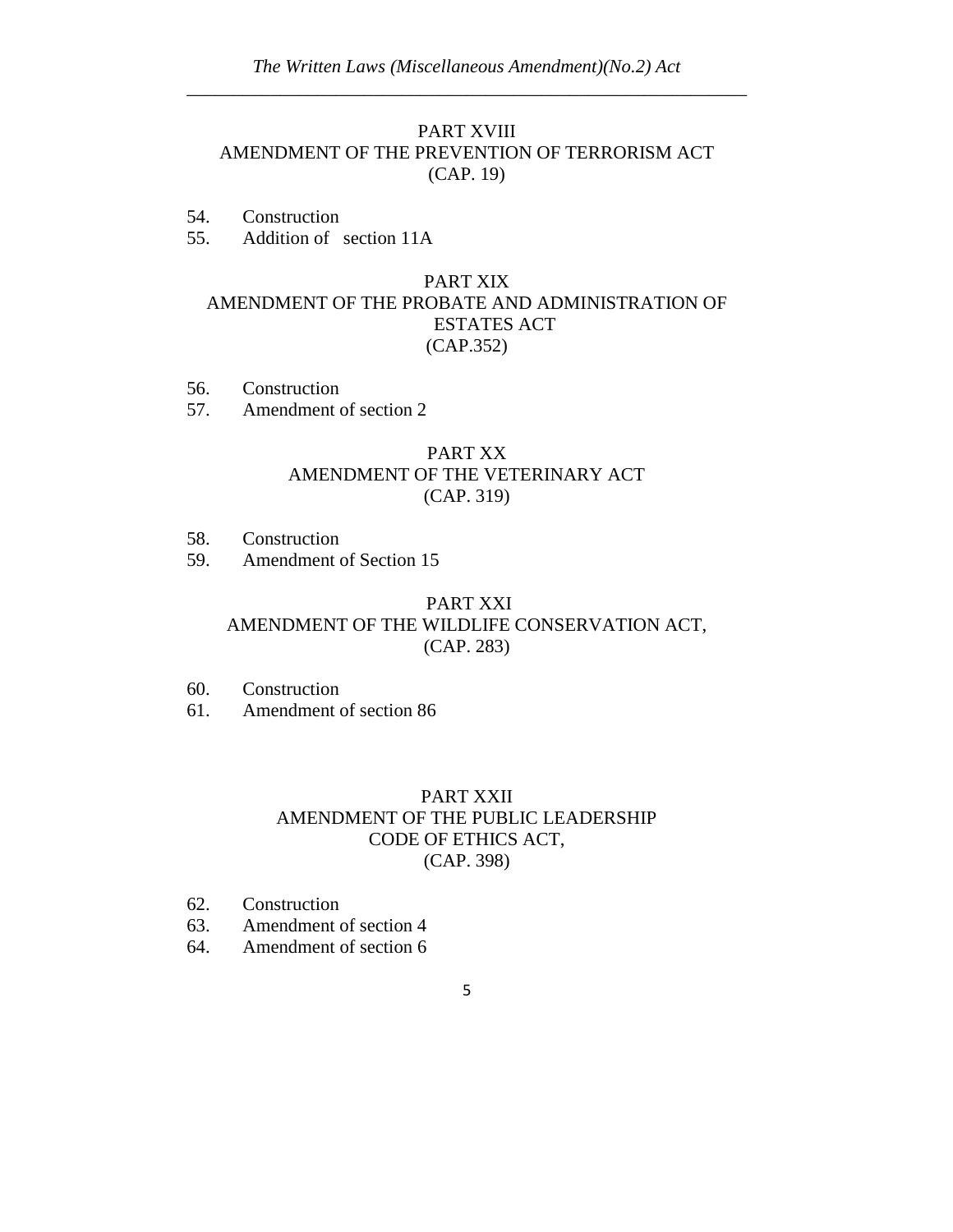- 65. Amendment of section 9
- 66. Amendment of section 11
- 67. Amendment of Section 12
- 68. Amendment of section 13
- 69. Addition of section 13A
- 70. Amendment of section 14
- 71. Amendment of section 15
- 72. Amendment of section 18
- 73. Addition of sections 18A and 18B
- 74. Amendment of section 22<br>75. Amendment of section 26
- Amendment of section 26
- 76. Amendment of section 31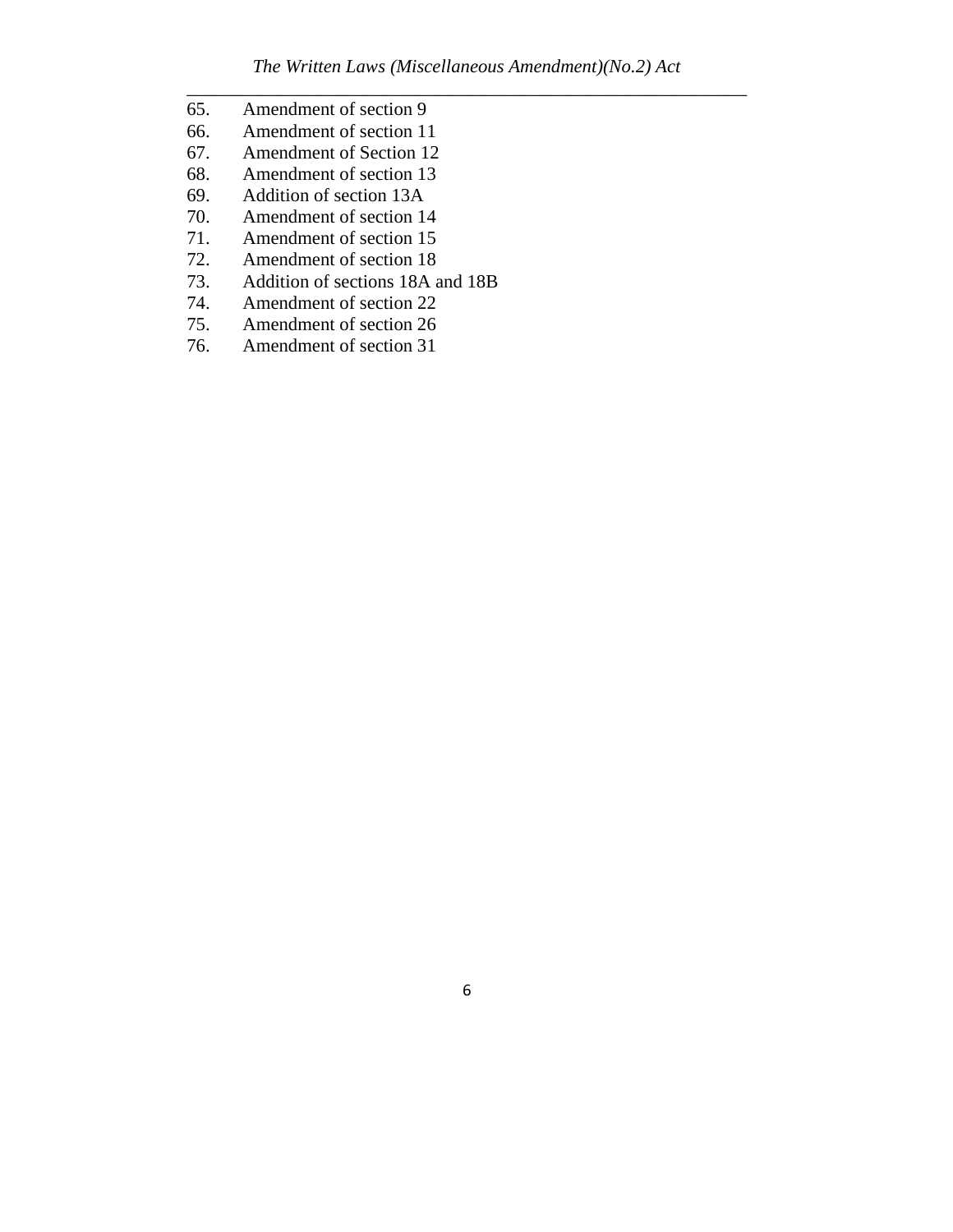#### $\mathcal{L}$ **NOTICE**  $\overline{\phantom{a}}$

This Bill to be submitted to the National Assembly is published for general information to the general public together with a statement of its objects and reasons.

Dar es Salaam, **JOHN W. H. KIJAZI**<br>17<sup>th</sup> May, 2016 Secretary to the Cabinet **Secretary to the Cabinet** 

#### **A BILL**

*for*

#### **An Act to amend certain written laws.**

**ENACTED** by Parliament of the United Republic of Tanzania.

#### PART I PRELIMINARY PROVISIONS

Short title

 **1**. This Act may be cited as the Written Laws (Miscellaneous Amendments) (No.2) Act, 2016.

Amendment of certain written laws

**2.** The Written Laws specified in various Parts of this Act are amended in the manner specified in their respective Parts.

#### PART II AMENDMENT OF THE ANTI-MONEY LAUNDERING ACT (CAP. 423)

Construction Cap. 423 **3**. This Part shall be read as one with the Anti-Money Laundering Act, hereinafter referred to as the "principal Act".

Amendment of section 13 **4.** The principal Act is amended in section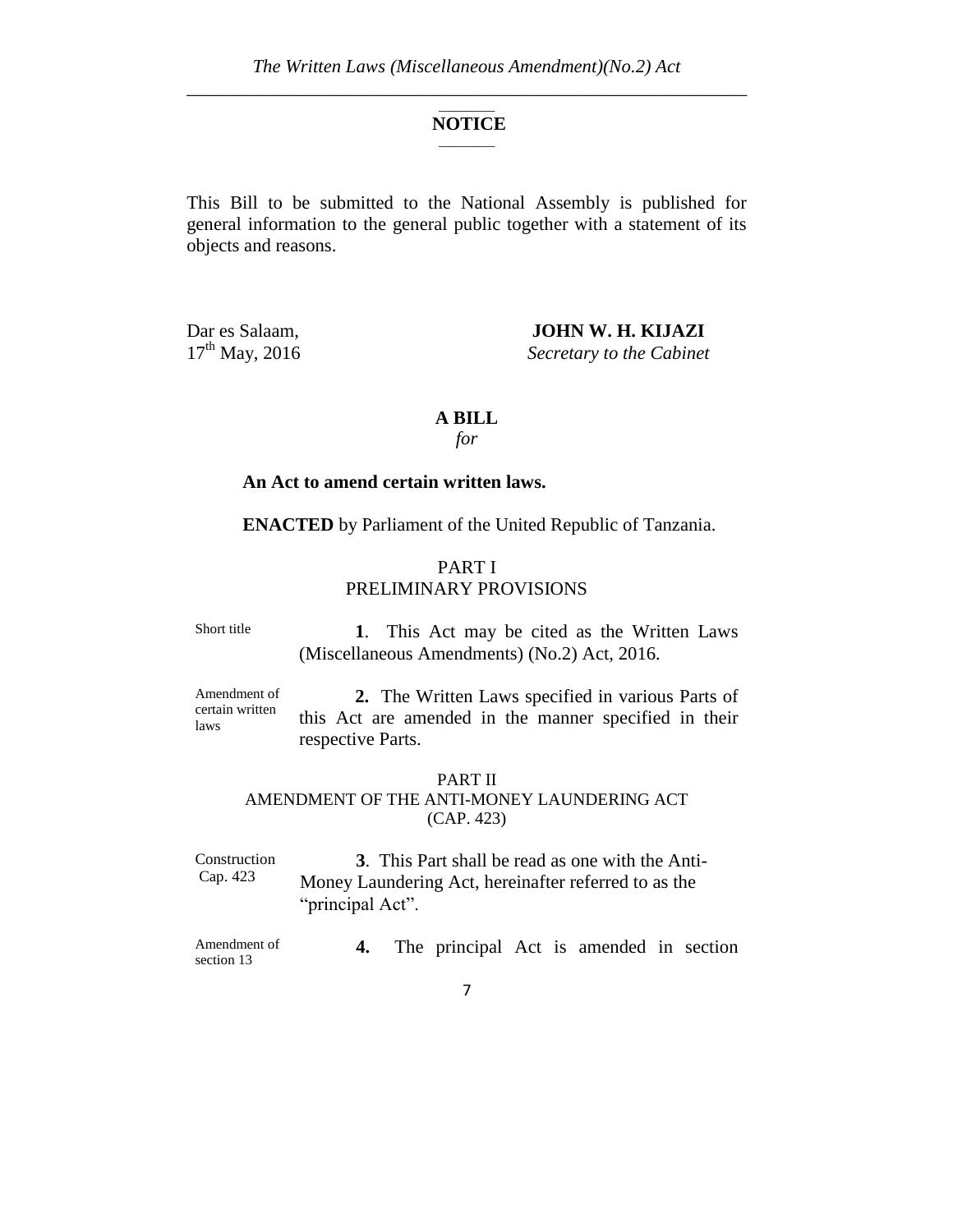$13(1)(a)$  by inserting immediately after the words "one" hundred million shillings" the phrase "or an amount equivalent to three times the market value of the property, whichever is greater".

### PART III

### AMENDMENT OF THE ANTI TRAFFICKING IN PERSONS ACT (CAP. 432)

Construction Cap. 432

**5.** This Part shall be read as one with the Anti Trafficking in Persons Act, hereinafter referred to as the "principal Act".

Amendment of section 14

**6**. The principal Act is amended in section 14 by deleting subsection (1) and substituting for it the following:

> "(1) In addition to the penalty imposed for the commission of an offence under this Act, the court may on its own motion or on application by the Attorney General, order confiscation and forfeiture to the Government of -

- (a) all proceeds and properties derived from the commission of the offence of trafficking in person; or
- (b) anything used for purposes of committing or facilitating the commission of the offence of trafficking in persons."

Amendment of section 20

**7**. The principal Act is amended in section 20(1) by deleting the words "Task Force" and substituting for them the words "Anti-trafficking Committee".

# PART IV AMENDMENT OF THE CIVIL PROCEDURE CODE (CAP.33)

Construction Cap. 33 **8.** This Part shall be read as one with the Civil Procedure Code, hereinafter referred to as the "the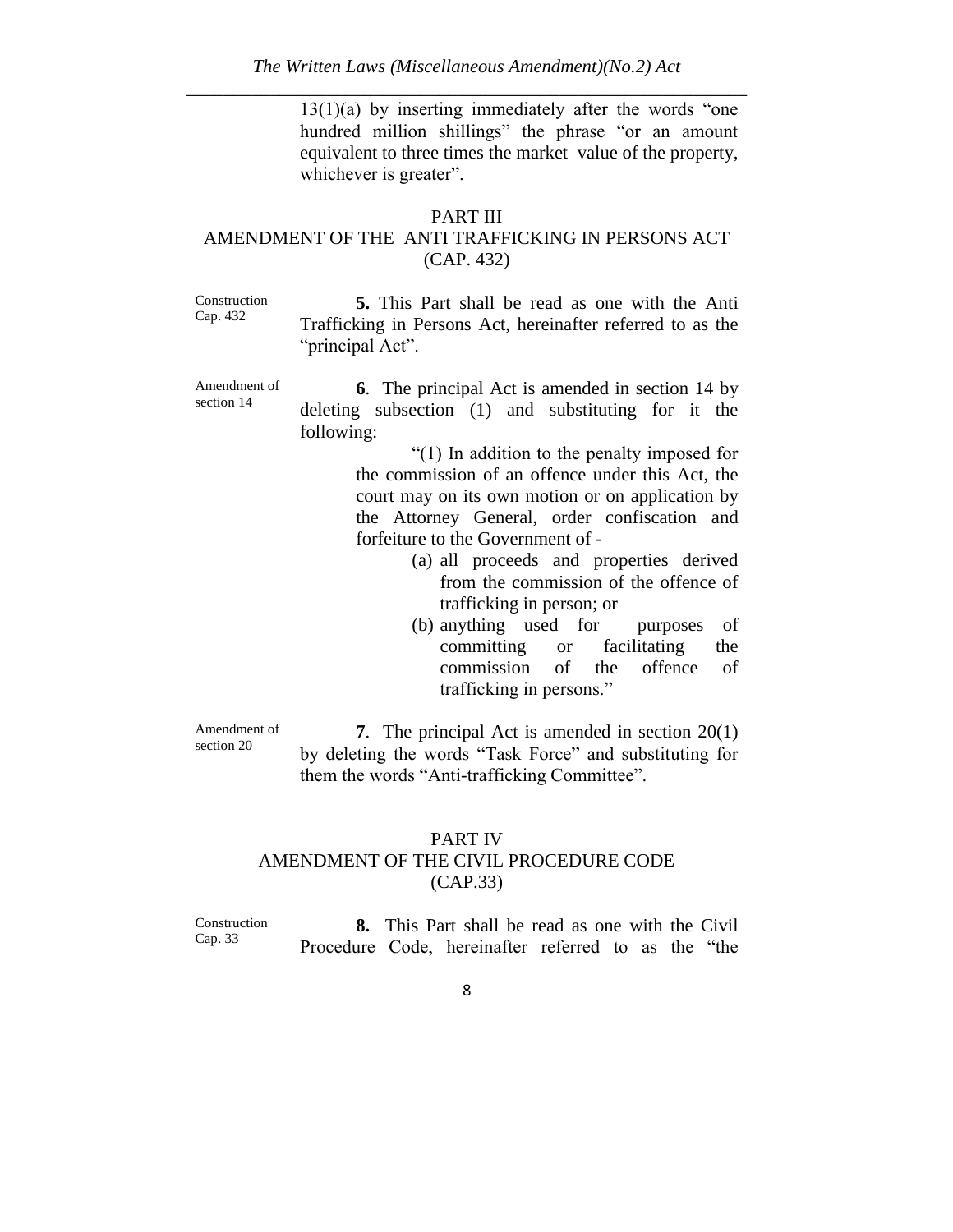#### principal Act".

of Registrar

Amendment of section 13

**9.** The principal Act is amended in section 13 by adding at the end of that section the following proviso:-

"Provided that the provisions of this section shall not be construed to oust the general jurisdiction of the High Court".

# PART V

# AMENDMENT OF THE CONTRACTORS REGISTRATION ACT (CAP. 235)

Construction Cap. 235

**10**. This Part shall be read as one with Contractors Registration Act, hereinafter referred to as the "principal Act".

Amendment of section 6

**11**. The principal Act is amended by deleting section 6 and substituting for it the following:

> "Appointment **6**.-(1) The Board shall appoint a Registrar to the Board who shall be either a registered engineer, architect, quantity surveyor or a qualified person in either law, economics, finance or management.

(2) The Registrar shall hold or vacate office in accordance with the terms of his appointment."

Amendment of section 10

**12.** The principal Act is amended in section 10 by inserting immediately after sub section (5) the following new subsection:

"(6) An applicant under this section who is found guilty of an offence of submitting forged documents, misrepresentation or any form of fraudulent conduct, inducement or corrupt practice shall:

> (a) in the case of an applicant for registration as a contractor-

> > (i) have his application deferred; and

(ii) be debarred from being registered as contractor for a period of not more than two years; and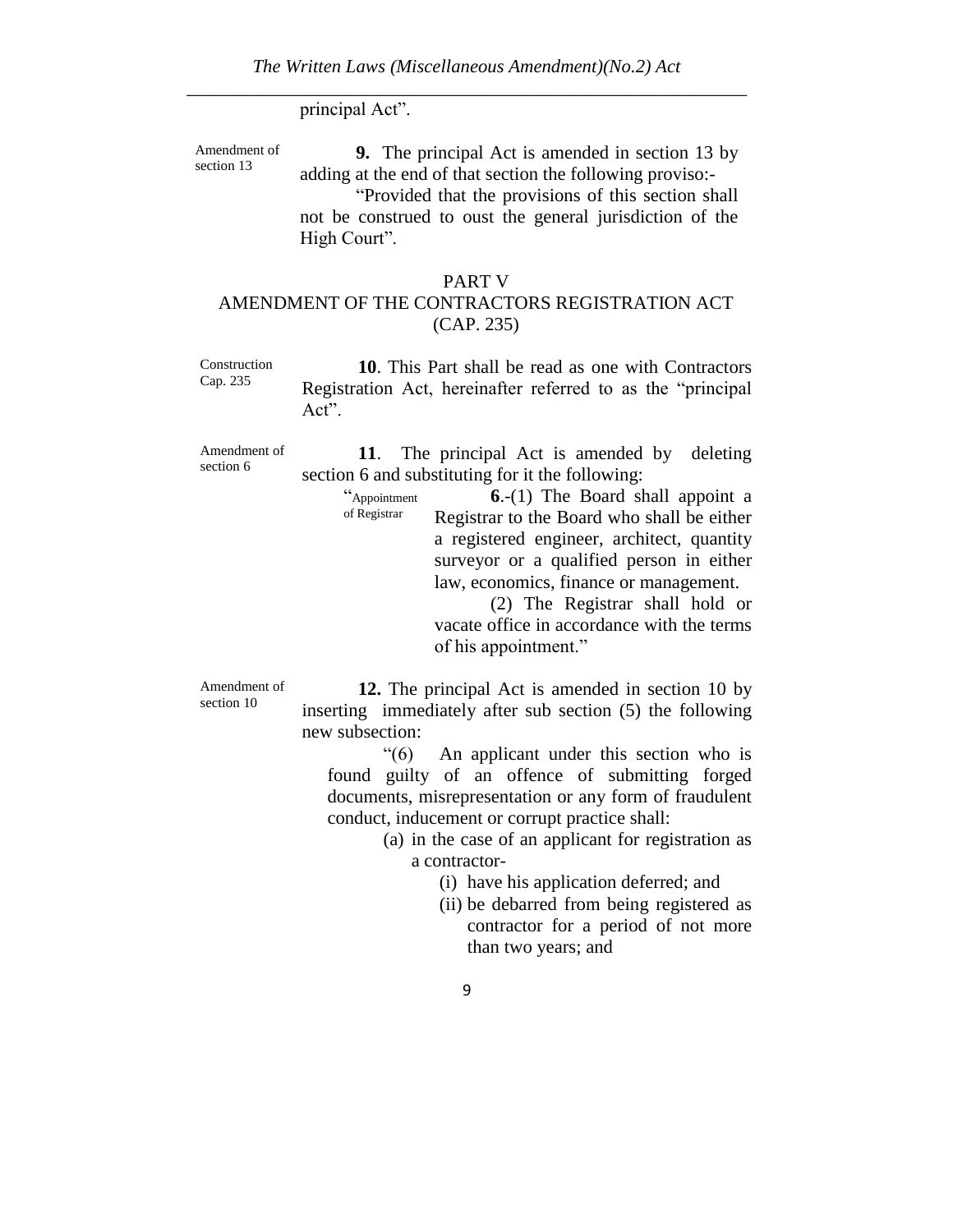|       | (b) in the case of an applicant for upgrading or<br>for obtaining any service from the Board-<br>(i) have his application deferred;<br>(ii) have his registration deleted; or<br>(iii) be debarred as contractor for a period of not<br>more than two years." |
|-------|---------------------------------------------------------------------------------------------------------------------------------------------------------------------------------------------------------------------------------------------------------------|
| nt of | <b>13.</b> The principal Act is amended in section 12 by-<br>(a) inserting immediately after subsection (1) the                                                                                                                                               |
|       | following subsections:                                                                                                                                                                                                                                        |
|       | " $(2)$ An assessment of the majority                                                                                                                                                                                                                         |
|       | shareholders shall base on the aggregate of shares                                                                                                                                                                                                            |
|       | owned by locals in the individual firm or company.                                                                                                                                                                                                            |
|       | (3) Where the company applying for                                                                                                                                                                                                                            |
|       | registration is a shareholder which is a limited                                                                                                                                                                                                              |
|       | lightlity company the mejority share holding within                                                                                                                                                                                                           |

liability company, the majority share holding within that limited liability company shall be assessed to determine the aggregate shares owned between the locals and foreigners."

- (b) re-numbering subsections (2) to (5) as subsections (4) to (7) respectively.
- **14.** Section 13 of the principal Act is amended:
- (a) in subsection  $(1)$ , by-
- (i) inserting immediately after paragraph (i) a new paragraph (j) as follows:

"(j) forgery, misrepresentation, fraudulent conduct, inducement or corrupt practice;"

- (ii) re-naming paragraph (j) as paragraph (k); and
- (b) by deleting subsection (6) and substituting for it the following:
	- " (6) A sole proprietor, partners, directors or share holders of a company shall not be allowed to register a new contracting sole proprietorship or company after having been deleted as registered contractor for a period of three years unless otherwise directed

Amendmen section 12

Amendment of section 13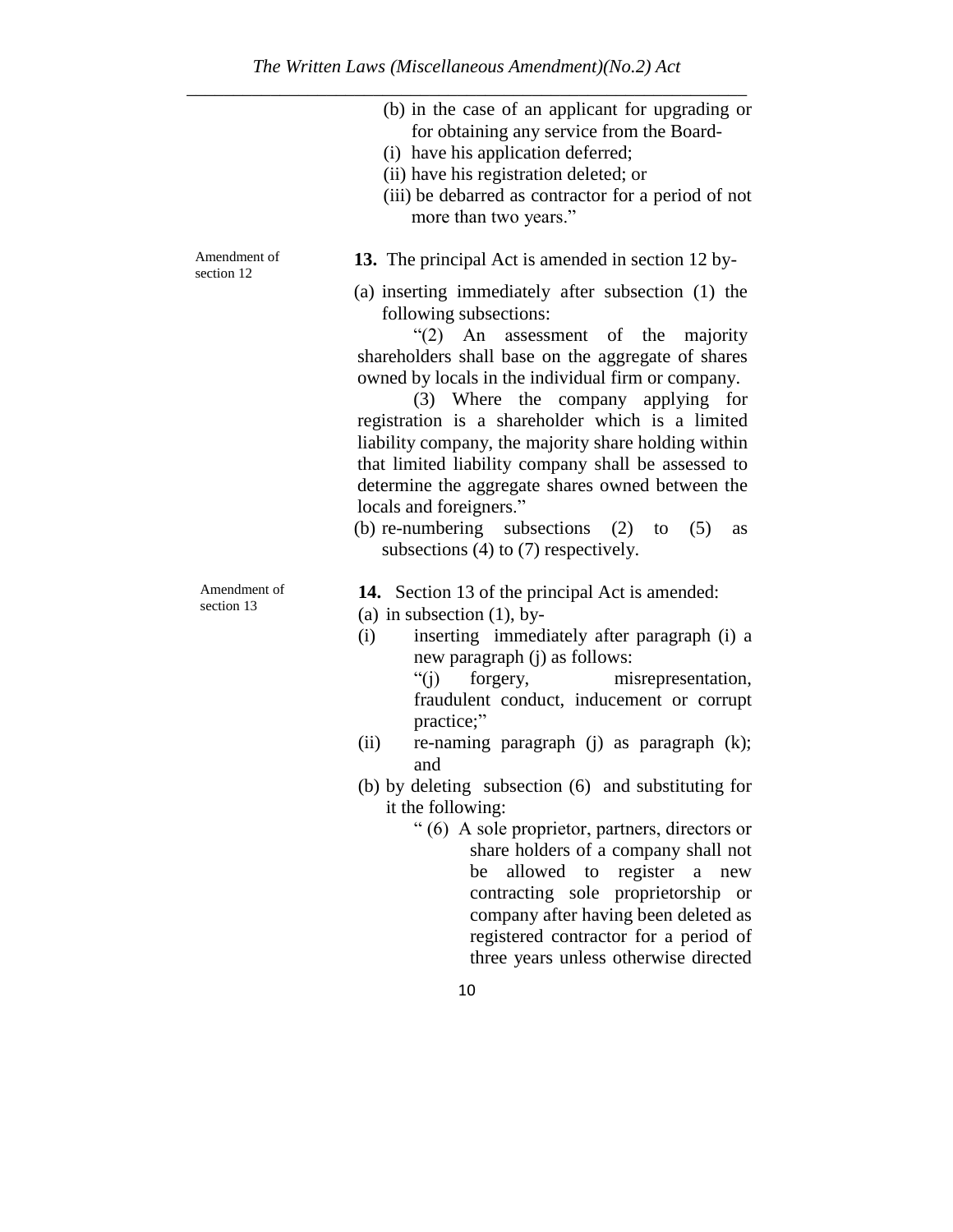|                            | by the Board."                                                                                                                                                                                                                                                                                                                                                                                                         |
|----------------------------|------------------------------------------------------------------------------------------------------------------------------------------------------------------------------------------------------------------------------------------------------------------------------------------------------------------------------------------------------------------------------------------------------------------------|
| Amendment of<br>section 15 | 15. Section 15 of the principal Act is amended:<br>(a) in subsection $(1)$ , by inserting immediately after<br>the words "suspend" appearing in the opening<br>phrase, the phrase "for a period to be specified<br>by the Board,";<br>(b) by deleting paragraph (c);<br>$(c)$ in paragraph $(e)$ by-<br>(i) deleting sub-paragraph (ii); and<br>(ii) re-naming sub-paragraph<br>(iii)<br>sub-<br>as<br>paragraph (ii). |
| Amendment of<br>section 16 | <b>16.</b> The principal Act is amended in section 16 (1),<br>by inserting immediately after the words "under section"<br>the words "13 or".                                                                                                                                                                                                                                                                           |
| Amendment of<br>section 17 | 17. The principal Act is amended in section $17(1)$<br>by deleting the opening phrase and substituting for it the<br>following:<br>Any contractor who, having been served<br>with a summons under section $16(2)(b)$ or an order<br>issued under the provisions of section $16(2)(c)$ , fails<br>to comply or omits, without sufficient cause-"                                                                        |
| Amendment of<br>section 23 | 18. The principal Act is amended in section 23(2)<br>by deleting the words "within one year" and substituting for<br>them the words "within sixty days".                                                                                                                                                                                                                                                               |
| Amendment of<br>section 33 | <b>19.</b> The principal Act is amended in section 33 by:<br>(a) designating the contents of section 33 as section<br>$33(1)$ ; and<br>(b) inserting immediately after subsection (1) as<br>designated, the following:<br>who<br>" $(2)$ A person<br>contravenes<br>subsection (1) commits an offence and is liable<br>to a fine of 0.5% of the class limit."                                                          |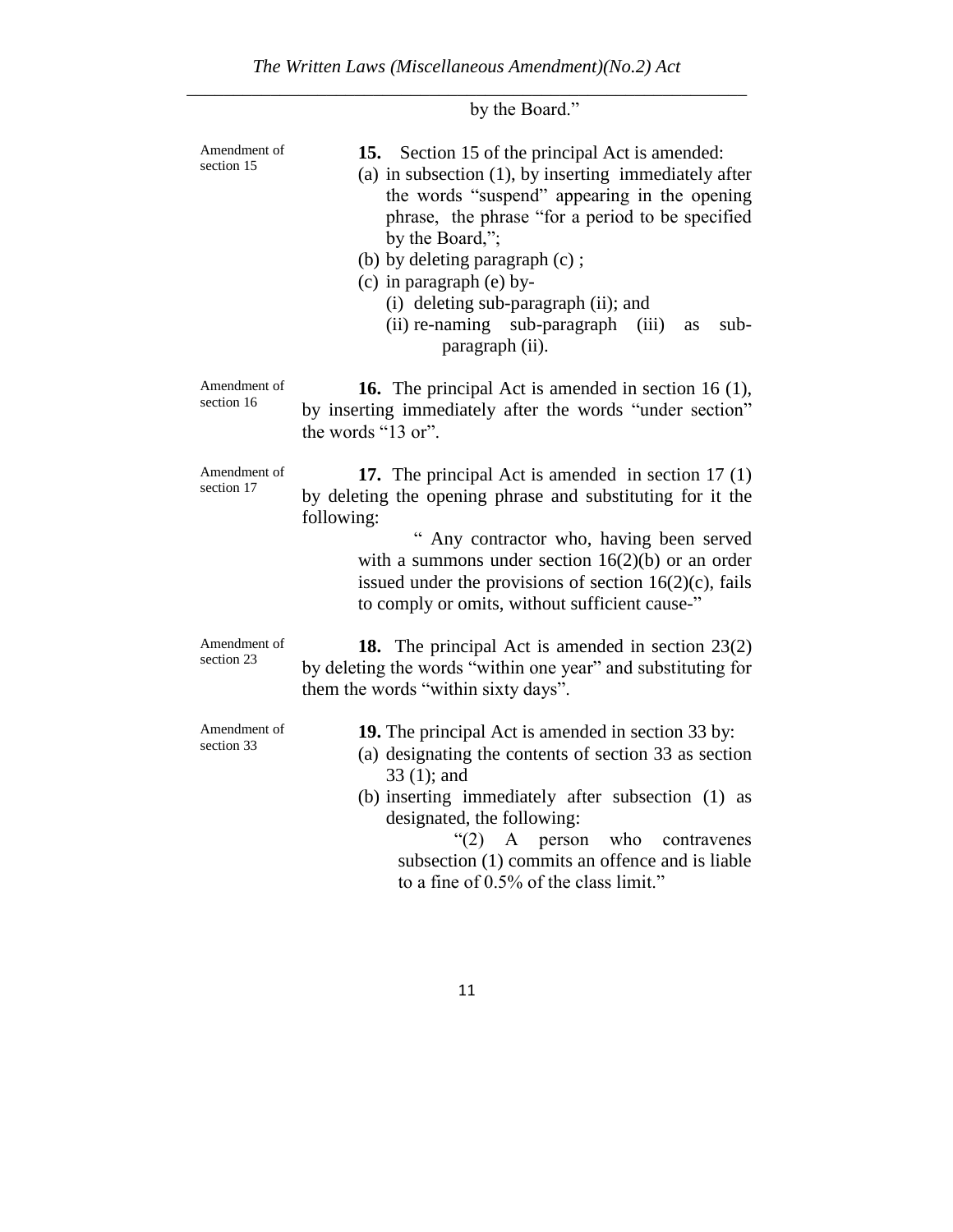# PART VI AMENDMENT OF THE EDUCATION ACT (CAP. 353)

| Construction<br>Cap 353             | 20.<br>This Part shall be read as one with the Education<br>Act, hereinafter referred to as the "principal Act".                                                                                                                                                                                                                                                                                                                                                                                                                                                                                                                                                                                                                                                                                                                                                                                                                                                                                                                                                                                                                         |
|-------------------------------------|------------------------------------------------------------------------------------------------------------------------------------------------------------------------------------------------------------------------------------------------------------------------------------------------------------------------------------------------------------------------------------------------------------------------------------------------------------------------------------------------------------------------------------------------------------------------------------------------------------------------------------------------------------------------------------------------------------------------------------------------------------------------------------------------------------------------------------------------------------------------------------------------------------------------------------------------------------------------------------------------------------------------------------------------------------------------------------------------------------------------------------------|
| Amendment<br>of section 60          | <b>21.</b> The principal Act is amended in section $60(1)$ by<br>deleting paragraph (k).                                                                                                                                                                                                                                                                                                                                                                                                                                                                                                                                                                                                                                                                                                                                                                                                                                                                                                                                                                                                                                                 |
| Addition of a<br>new section<br>60A | 22. The principal Act is amended by adding<br>immediately after section 60 the following new section:<br>Prohibition to<br>$60A.-(1)$ It shall be unlawful<br>marry or<br>under any circumstance for:<br>impregnate a<br>(a) any person to marry a<br>primary or a<br>secondary<br>primary or secondary<br>pupil<br>school girl or a school boy;<br><b>or</b><br>(b) a primary or secondary<br>school boy to marry any<br>person.<br>$(2)$ Any<br>who<br>person<br>contravenes any provision<br>of<br>subsection (1) commits an offence and<br>shall, on conviction, be liable to<br>imprisonment for a term of thirty<br>years.<br>(3)<br>Any<br>person<br>who<br>impregnates a primary school or a<br>secondary school girl commits an<br>offence and shall, on conviction, be<br>liable to imprisonment for a term of<br>thirty years.<br>(4)<br>Any person who aids,<br>solicits a primary or<br>abates<br><sub>or</sub><br>secondary school girl or a school boy<br>to marry while pursuing primary or<br>secondary education commits<br>an<br>offence and shall, on conviction, be<br>liable to a fine of not less than five<br>12 |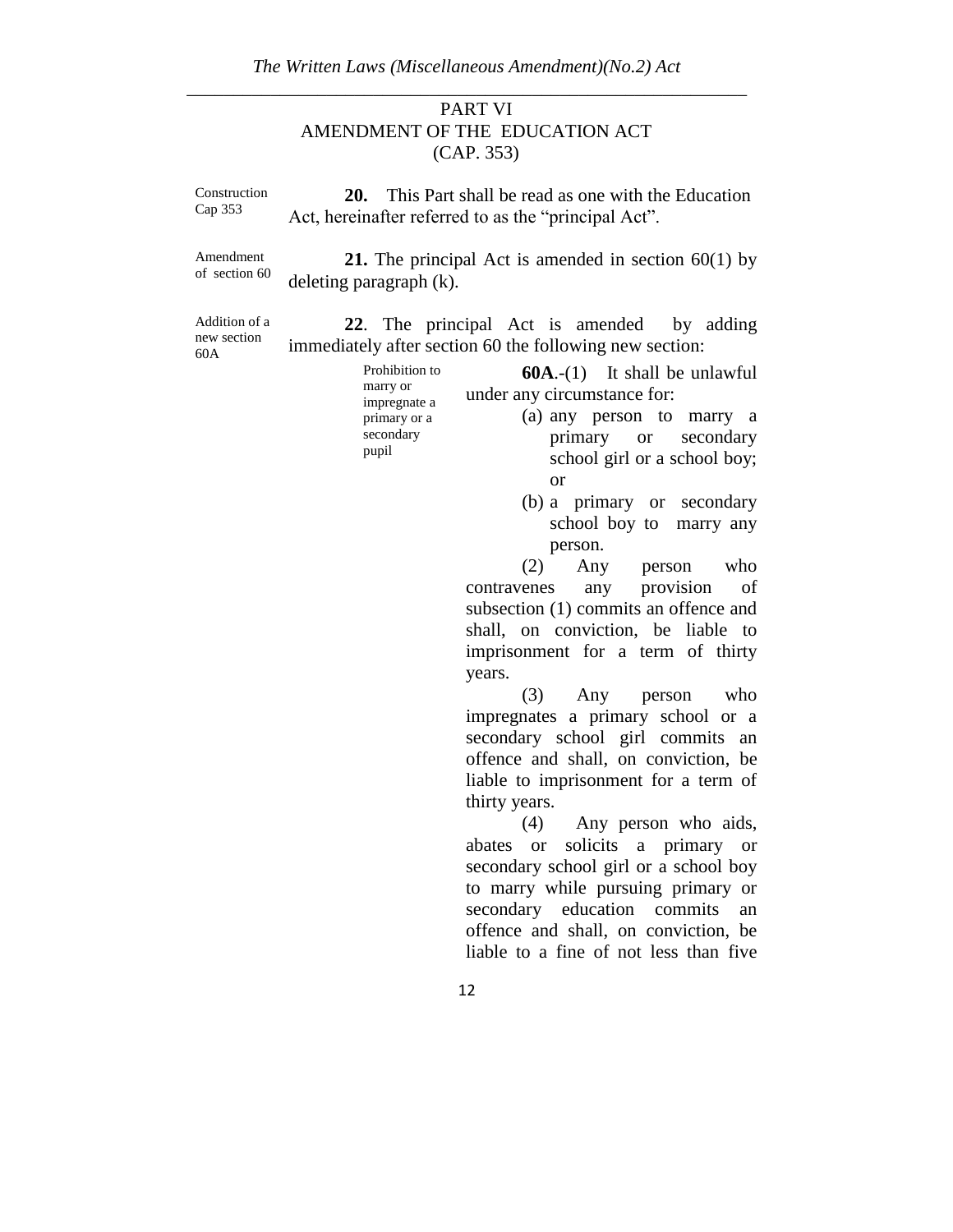million shillings or to imprisonment for a term of five years or to both.

(5) Every Head of School shall keep record and submit to the Commissioner or his representative a detailed quarterly report of cases of marriages and pregnancies under subsection  $(1)$ ,  $(3)$  or  $(4)$  and legal actions taken against the offenders.

(6) Notwithstanding anything in this section, the provisions of the Penal Code relating to sexual offences against girls or children under eighteen shall, where appropriate, apply *mutatis mutandis* in relation to primary and secondary school girls and boys under the age of eighteen".

#### PART VII

Cap 16

### AMENDMENT OF THE EMPLOYMENT AND LABOUR RELATIONS ACT, (CAP.366)

Construction Cap. 366 **23.** This Part shall be read as one with the Employment and Labour Relations Act hereinafter referred to as the "principal Act."

Amendment of the Third Schedule

**24.** The principal Act is amended in the Third Schedule by -

> (a) deleting the words "by the Labour Commissioner" appearing in paragraph 13(5) of that Schedule; and (b) deleting the whole of paragraph 13(9).

#### PART VIII AMENDMENT OF THE EVIDENCE ACT (CAP.6)

Construction Cap. 6 **25.** This Part shall be read as one with the Evidence Act, hereinafter referred to as the "the principal Act".

Amendment **26.** Section 127 of the principal Act is amended by-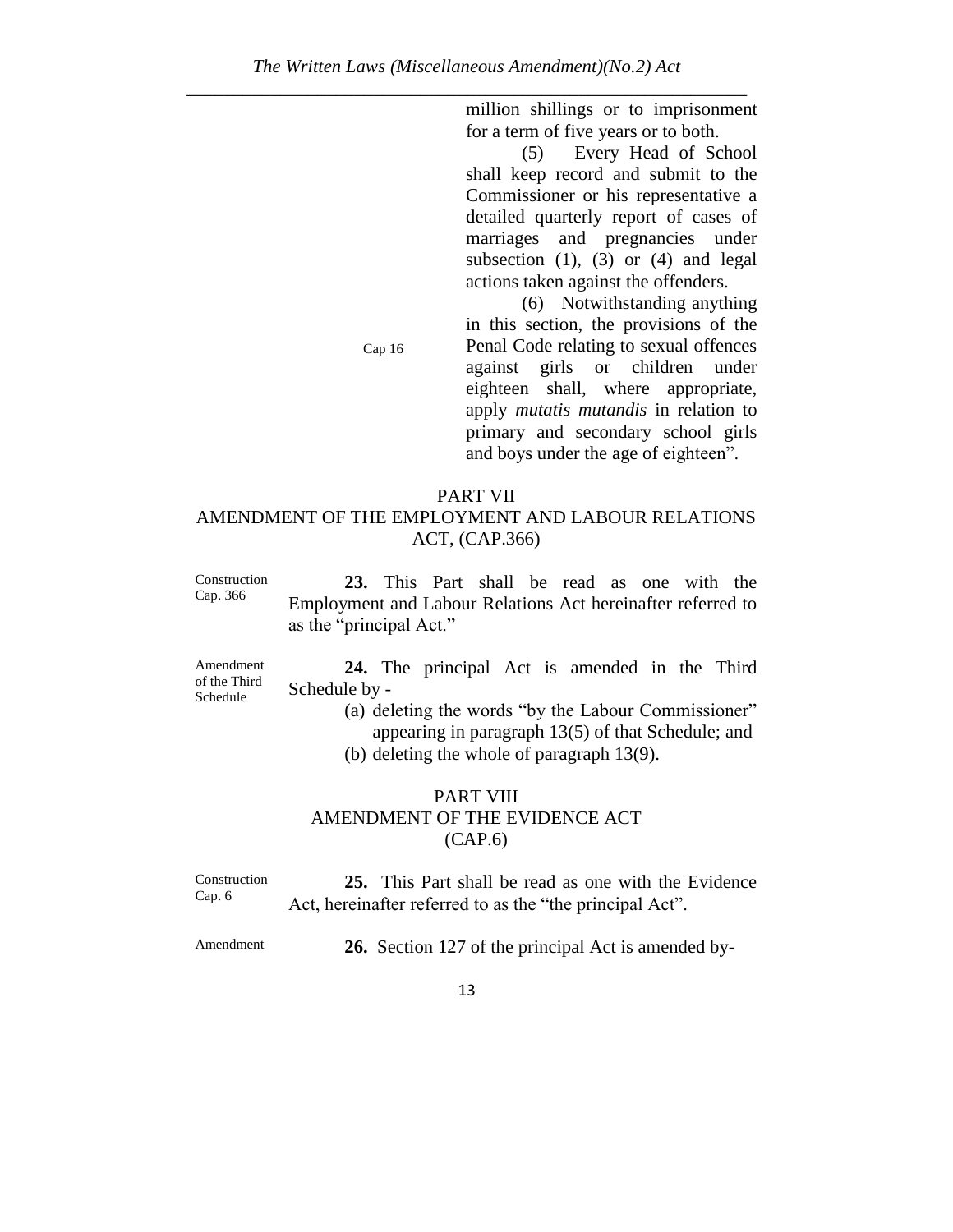of section 127

(a) inserting immediately after subsection (7) the following-

"(8) Notwithstanding the preceding provisions of this section, where in any criminal proceedings the only independent evidence is that of a child of tender age, the court shall receive the evidence, and may, after assessing the credibility of the evidence of the child of tender age on its own merits, notwithstanding that such evidence is not corroborated, proceed to convict, if for reasons to be recorded in the proceedings, the court is satisfied that the child of tender age is telling nothing but the truth".

(b) renumbering subsection (8) as subsection (9).

# PART IX AMENDMENT OF THE FOREST ACT (CAP. 323)

Construction Cap 323 **27.** This Part shall be read as one with the Forest Act, hereinafter referred to as the "principal Act".

Amendment of section 88

**28.** The principal Act is amended in section 88 by deleting the phrase "to a fine not exceeding one million shillings" and substituting for it the phrase "to a fine of not less than one hundred thousand shillings but not exceeding five million shillings".

Amendment of section 89

**29.** The principal Act is amended in section 89 by deleting the phrase "to a fine of not less than two hundred thousand shillings and not exceeding one million shillings or to imprisonment for a term not exceeding two years" appearing in the closing phrase and substituting for it the phrase "to a fine of one million shillings or three times the market value of the prohibited produce whichever is greater or to imprisonment for a term not less than two years but not exceeding seven years".

### PART X AMENDMENT OF THE IMMIGRATION ACT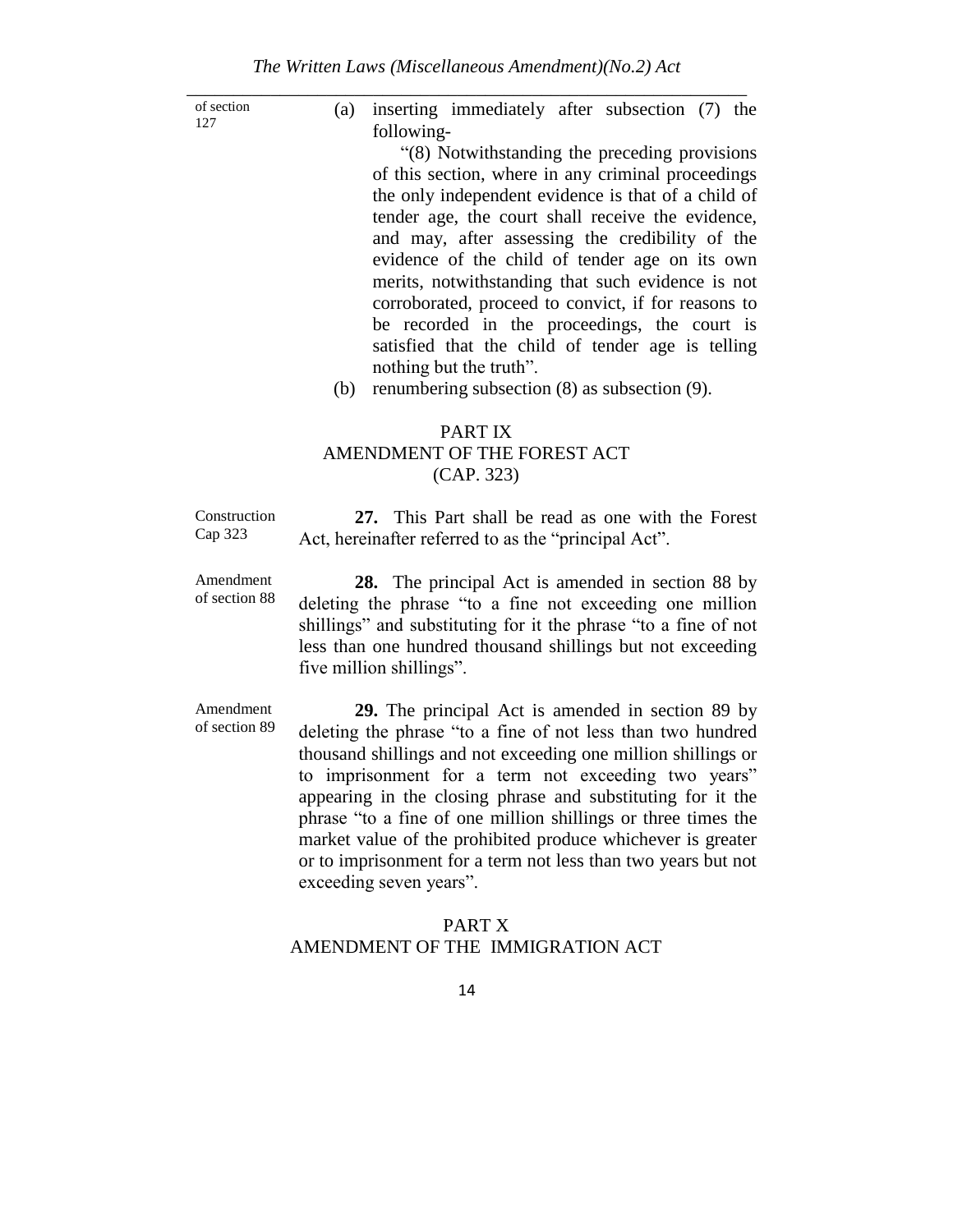# (CAP. 54)

| Construction<br>Cap 54            | <b>30.</b> This Part shall be read as one with the<br>Immigration Act, hereinafter referred to as the "principal<br>Act".                                                                                                                                                                                                                                                                                                                                                                                                                                                                                                                                                                                                                                                                                                                                                                          |
|-----------------------------------|----------------------------------------------------------------------------------------------------------------------------------------------------------------------------------------------------------------------------------------------------------------------------------------------------------------------------------------------------------------------------------------------------------------------------------------------------------------------------------------------------------------------------------------------------------------------------------------------------------------------------------------------------------------------------------------------------------------------------------------------------------------------------------------------------------------------------------------------------------------------------------------------------|
| Addition of<br>new section<br>31A | <b>31.</b> The principal Act is amended by adding<br>immediately after section 31 the following new section:<br>"Smuggling<br><b>31A.</b> A person who-<br>immigrants<br>(a) smuggles immigrants;<br>(b) hosts immigrants;<br>(c) transports immigrants;<br>(d) finances, organizes or, aids<br>the smuggling of<br>immigrants;<br>(e) facilitates in anyway the<br>smuggling of immigrants<br>into the United Republic or<br>to a foreign country;<br>(f) commits any fraudulent act<br>makes<br>false<br>any<br><b>or</b><br>representation by conduct,<br>statement or otherwise, for<br>the purpose of entering into,<br>remaining in or departing<br>facilitating<br>from, or<br><b>or</b><br>assisting the entrance into,<br>reside in or departing from<br>the United Republic; or<br>(g) transports any prohibited<br>within<br>immigrants<br>the<br>United<br>Republic<br>of<br>Tanzania, |
|                                   | commits an offence and on conviction, is liable to a                                                                                                                                                                                                                                                                                                                                                                                                                                                                                                                                                                                                                                                                                                                                                                                                                                               |
|                                   | fine of not less than twenty million shillings or                                                                                                                                                                                                                                                                                                                                                                                                                                                                                                                                                                                                                                                                                                                                                                                                                                                  |
|                                   | imprisonment for a term of twenty years."                                                                                                                                                                                                                                                                                                                                                                                                                                                                                                                                                                                                                                                                                                                                                                                                                                                          |
|                                   | (2) In addition to the penalty imposed for                                                                                                                                                                                                                                                                                                                                                                                                                                                                                                                                                                                                                                                                                                                                                                                                                                                         |
|                                   | the commission of an offence under this section,                                                                                                                                                                                                                                                                                                                                                                                                                                                                                                                                                                                                                                                                                                                                                                                                                                                   |
|                                   | the court may on its own motion or on the                                                                                                                                                                                                                                                                                                                                                                                                                                                                                                                                                                                                                                                                                                                                                                                                                                                          |
|                                   | application by the Attorney General, order                                                                                                                                                                                                                                                                                                                                                                                                                                                                                                                                                                                                                                                                                                                                                                                                                                                         |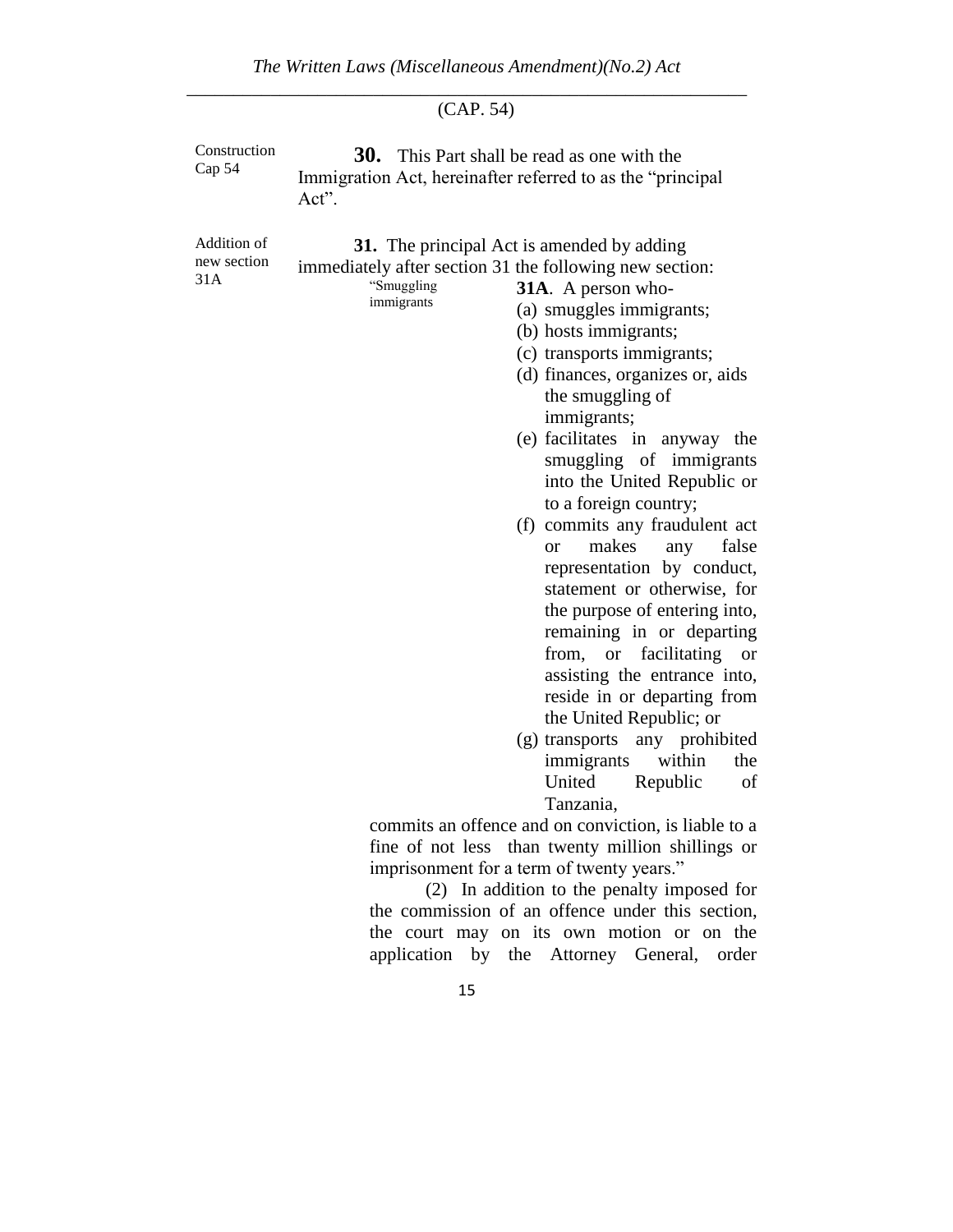confiscation and forfeiture to the Government of -

- (a) all proceeds and properties derived from the commission of the offence of smuggling immigrants; or
- (b) anything used for purposes of committing or facilitating the commission of the offence of smuggling immigrants."

#### PART XI AMENDMENT OF THE LABOUR INSTITUTIONS ACT, (CAP.300)

Construction Cap. 300 **32.** This Part shall be read as one with the Labour Institutions Act hereinafter referred to as the "principal Act."

Addition of new section 45A

**33**. The principal Act is amended by inserting immediately after section 45 the following new section:

"Power to compound offences

45A.-(1) The labour officer may, if satisfied that any person has not complied with any provision of the labour laws or regulations made under this Act, by order, compound such offences by requiring such person to make payment of a sum of money except that -

- (a) such sum of money shall not be less than one hundred thousand shillings; and
- (b) the labour officer shall give a receipt to the person from whom he or she receives such sum of money.

(2) Where an offence is compounded in accordance with the provisions of subsection (1) and proceedings are brought against the offender for the same offence, it shall be a good defence for the offender to prove to the satisfaction of the court that the offence with which the offender is charged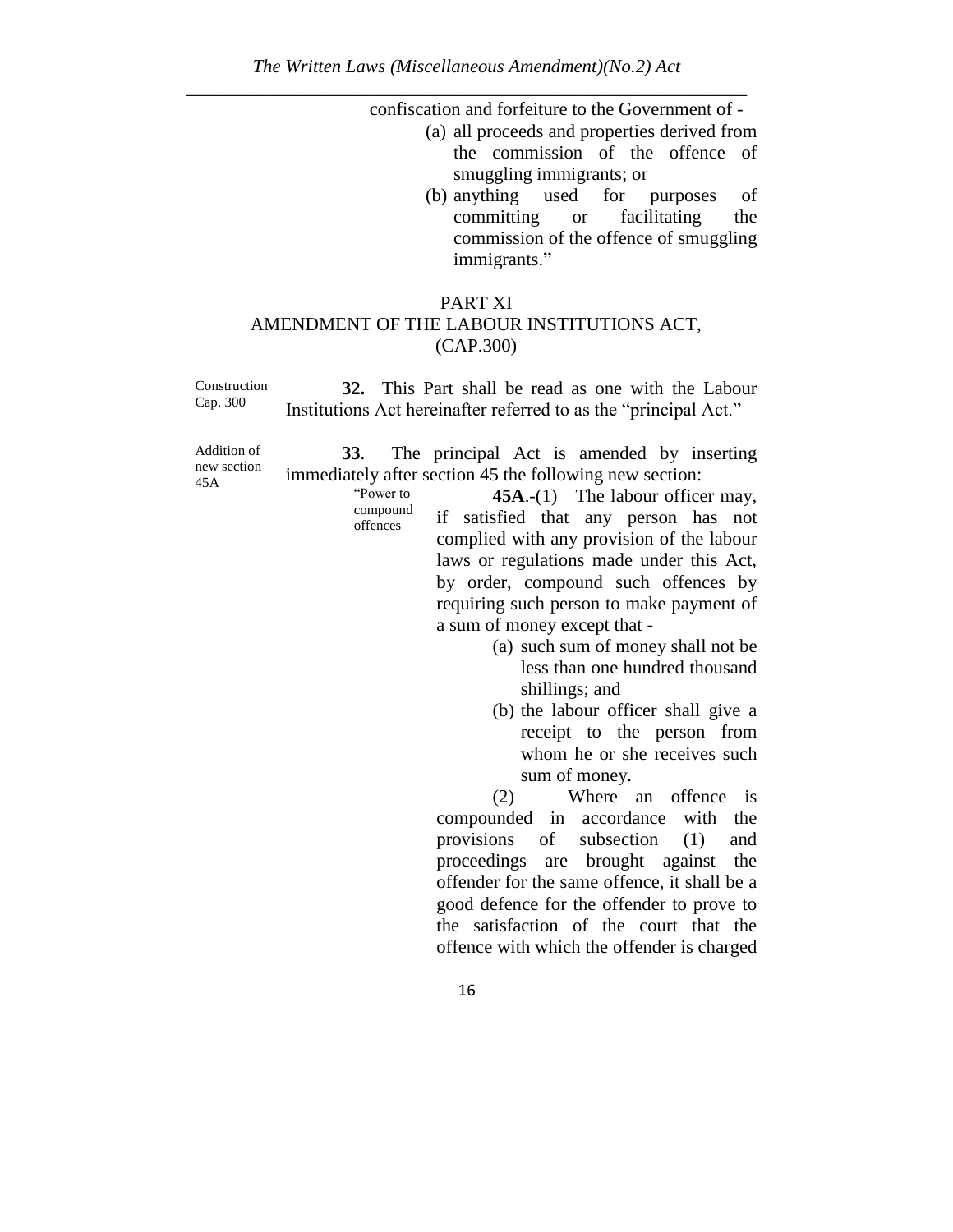has been compounded under subsection (1).

(3) Any person who is aggrieved by any order made under subsection (1) may, within thirty days from the date of that order, appeal to the Labour Commisionner.

(5) Where the employer fails to comply with the order given under this section within the prescribed time, the labour officer shall, in addition to the sum of money ordered, require the employer to pay an interest at the rate prescribed in the regulations.

(6) Subject to the provisions of this section, the labour officer may, seek for an execution order against the employer who fails to comply with the order issued under this section."

# PART XII AMENDMENT OF THE LAW OF THE CHILD ACT (CAP. 13)

Construction Cap. 13 **34.** This Part shall be read as one with the Law of the Child Act, hereinafter referred to as the "principal Act".

Addition of section 100A

**35**. The principal Act is amended by adding a new section 100A immediately after section 100 as follows:

> "Opinion and recommendati on of social welfare officer

**100A.**-(1) The Juvenile Court may, during the proceedings, where it consider necessary, seek the opinion and recommendation of social welfare officer.

(2) Where the court considers necessary to have the opinion or recommendation of a social welfare officer, the court shall consider such opinion or recommendation before passing the sentence.".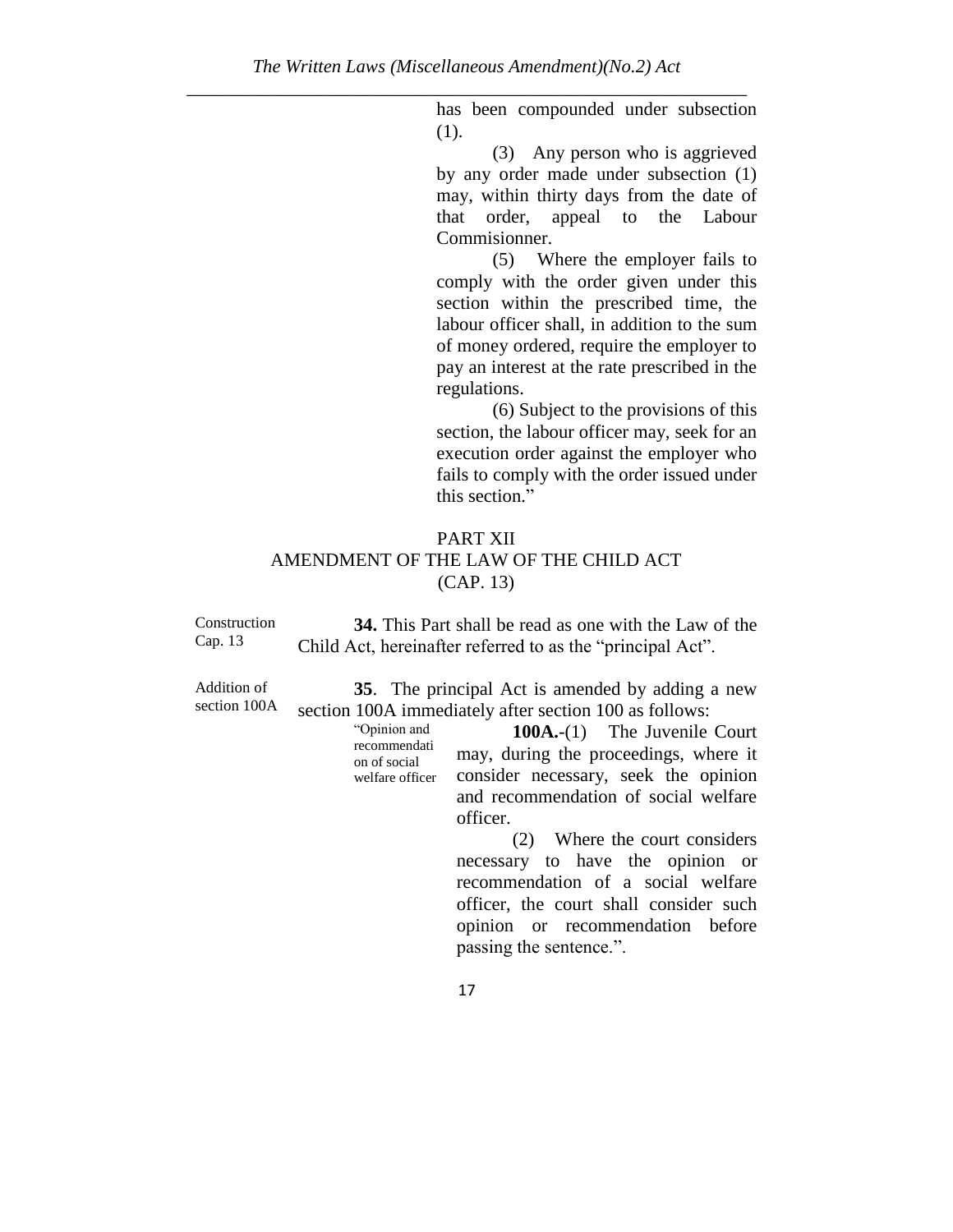| Amendment of<br>section 103 | <b>36</b> . The principal Act is amended in section 103 by-<br>(a) deleting the words "police officer" appearing in<br>sub section (1) and substituting for them the<br>words "public prosecutor"; and<br>(b) deleting subsection (2) and substituting for it the<br>following:<br>"(2) Where a child is brought before the<br>Juvenile court for any offence other than<br>offences triable by the High Court, the case<br>shall be disposed by the Juvenile court on the<br>same day.<br>(3) The Juvenile court shall, subject to<br>subsection $(2)$ , for any reason to be recorded in<br>the proceedings adjourn the case to another day<br>and may release the child on bail." |
|-----------------------------|--------------------------------------------------------------------------------------------------------------------------------------------------------------------------------------------------------------------------------------------------------------------------------------------------------------------------------------------------------------------------------------------------------------------------------------------------------------------------------------------------------------------------------------------------------------------------------------------------------------------------------------------------------------------------------------|
| Amendment of<br>section 119 | 37. The principal Act is amended in section 119-<br>(a) by deleting sub section (1) and substituting for it<br>the following:<br>"(1) Notwithstanding any provisions of<br>any written law, a child shall not be<br>sentenced to imprisonment."<br>(b) in subsection $(2)$ by inserting a new paragraph $(d)$<br>immediately after paragraph (c) as follows-<br>"(b) order for corporal punishment;"<br>(c) by renaming paragraphs (b) and (c) as paragraphs<br>(c) and (d) respectively.                                                                                                                                                                                            |
| Amendment of<br>section 158 | <b>38.</b> The principal Act is amended in section 158 (1)<br>by-<br>(a) deleting paragraph (a); and<br>(b) re-naming paragraphs (b) to (g) and paragraphs<br>(a) to (f) respectively.                                                                                                                                                                                                                                                                                                                                                                                                                                                                                               |
| Addition of<br>section 158A | <b>39.</b> The principal Act is amended by inserting a new<br>section 158A immediately after section 158 as follows:<br>"Prohibition of<br>$158A$ .-(1) A person shall not<br>female genital<br>perform female genital mutilation on a<br>mutilation on a<br>child.<br>child                                                                                                                                                                                                                                                                                                                                                                                                         |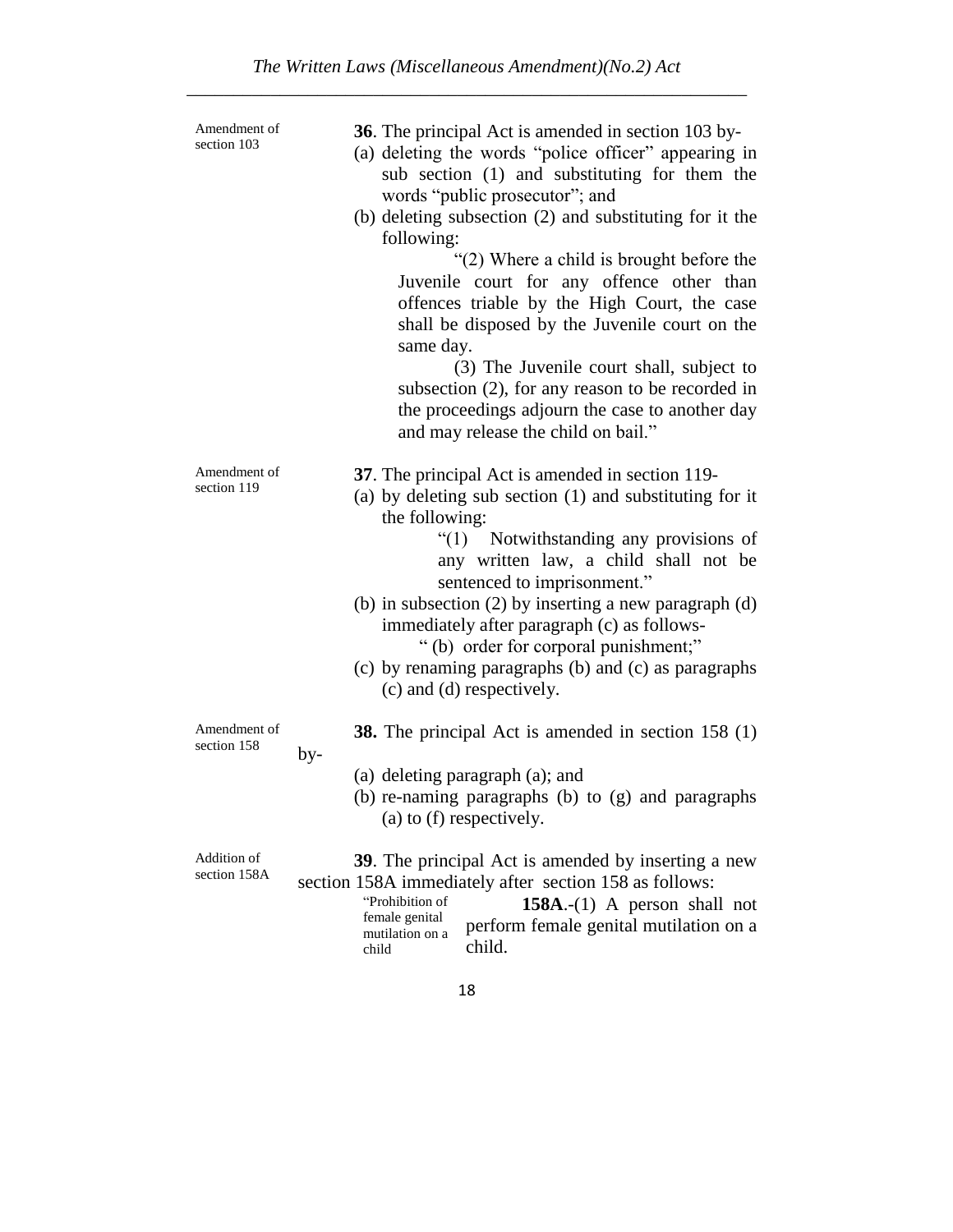(2) A person who contravenes this section, commits an offence and is liable, on conviction, to a fine of not less than two million shillings or to imprisonment for term of not less than five years but not exceeding fifteen years or to both."

# PART XIII AMENDMENT OF THE LAND DISPUTES COURTS (CAP. 216)

Construction Cap. 216

**40.** This Part shall be read as one with the Land Disputes Courts Act, hereinafter referred to as the "principal Act".

Amendment of section 41

- **41.** The principal Act is amended in section 41 by-
- (a) re-designating section 41 as section 41(1);

(b) adding after subsection (1) as re-designated the following new subsection -

> "(2) An appeal under subsection (1) may be lodged within forty five days after the date of the decision or order:

Provided that, the High Court may, for good cause, extend the time for filing an appeal either before or after the expiration of such period of forty five days."

# PART XIV AMENDMENT OF THE MENTAL HEALTH ACT (CAP. 98)

Construction Cap. 98 **42.** This Part shall be read as one with the Mental Health Act, hereinafter referred to as the "principal Act".

Amendment of the Second Schedule **43**. The principal Act is amended in the Second Schedule by deleting Form 3 and substituting for it the following: " The Mental Health Act **FORM 3**

(CAP.98)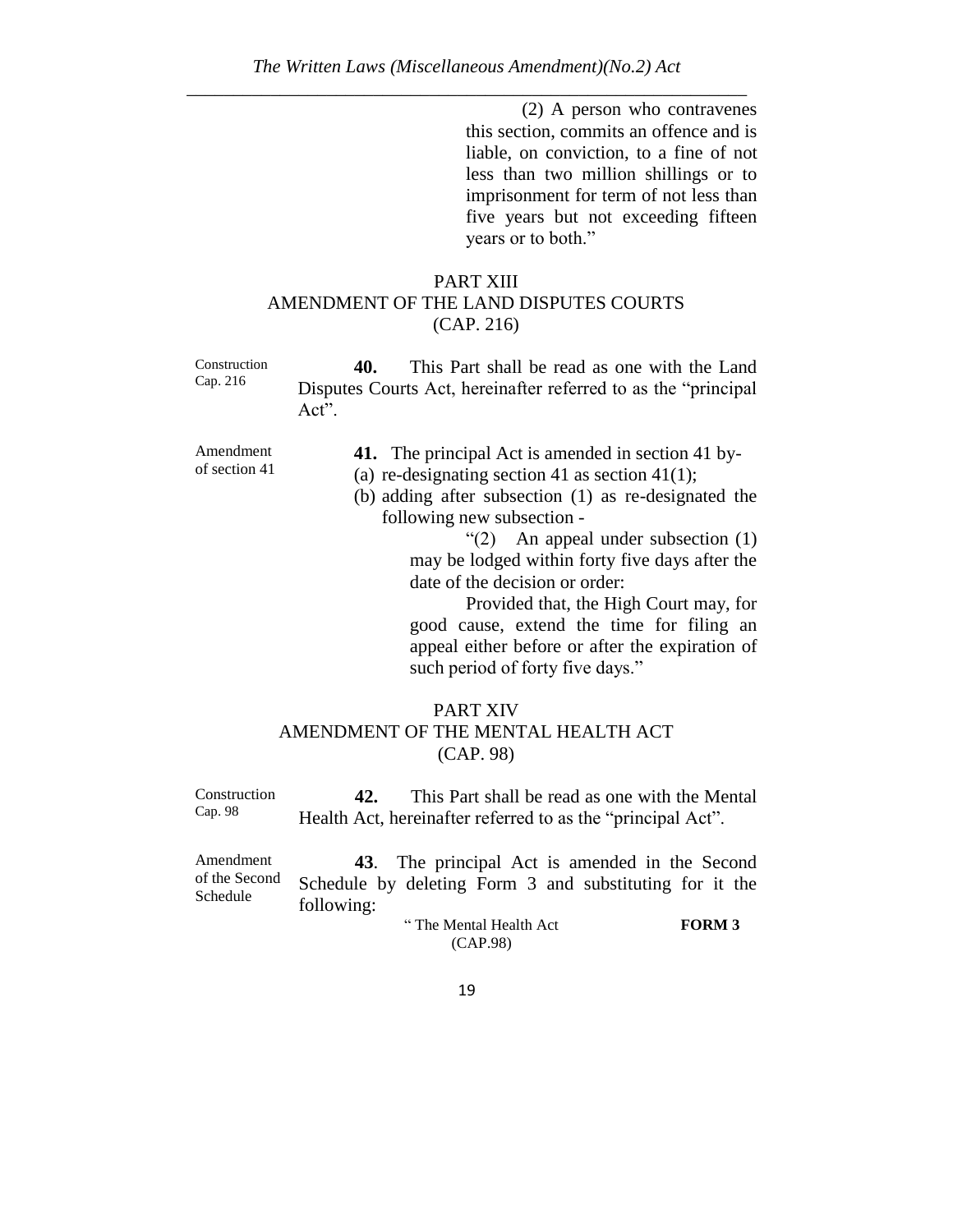|                   |                                          | <b>RECEPTION ORDER</b> |                                                                                                                                                     |                        |
|-------------------|------------------------------------------|------------------------|-----------------------------------------------------------------------------------------------------------------------------------------------------|------------------------|
| To:               | Officer Incharge                         |                        |                                                                                                                                                     |                        |
|                   |                                          | Hospital               |                                                                                                                                                     |                        |
|                   |                                          |                        | In the District Resident Magistrate's Court of                                                                                                      |                        |
|                   | before this court on the position of     |                        |                                                                                                                                                     |                        |
|                   |                                          |                        |                                                                                                                                                     |                        |
|                   |                                          |                        |                                                                                                                                                     | of<br>the              |
| District/Resident |                                          |                        |                                                                                                                                                     | Magistrate<br>the said |
|                   |                                          |                        | be<br>to                                                                                                                                            | examined               |
| disordered-       |                                          |                        |                                                                                                                                                     |                        |
|                   | (a) dangerous                            |                        |                                                                                                                                                     |                        |
|                   | (b) not under proper care and control or |                        |                                                                                                                                                     |                        |
|                   | (c) at risk to self or others            |                        |                                                                                                                                                     |                        |
|                   | (d) risk of deterioration.               |                        |                                                                                                                                                     |                        |
|                   |                                          |                        | Cruelly treated or neglected by the person having the care or charge of<br>him and is a proper person to be taken charge of and detained under care | the<br>said            |

Dated this………………………day of ……………………………20……………………

GIVEN UNDER MY HAND THE SEAL OF THE COURT THIS ……………………………DAY OF……………YEAR …..........................

mental hospital.

…………………………………………. DISTRICT/RESIDENT MAGISTRATE TANZANIA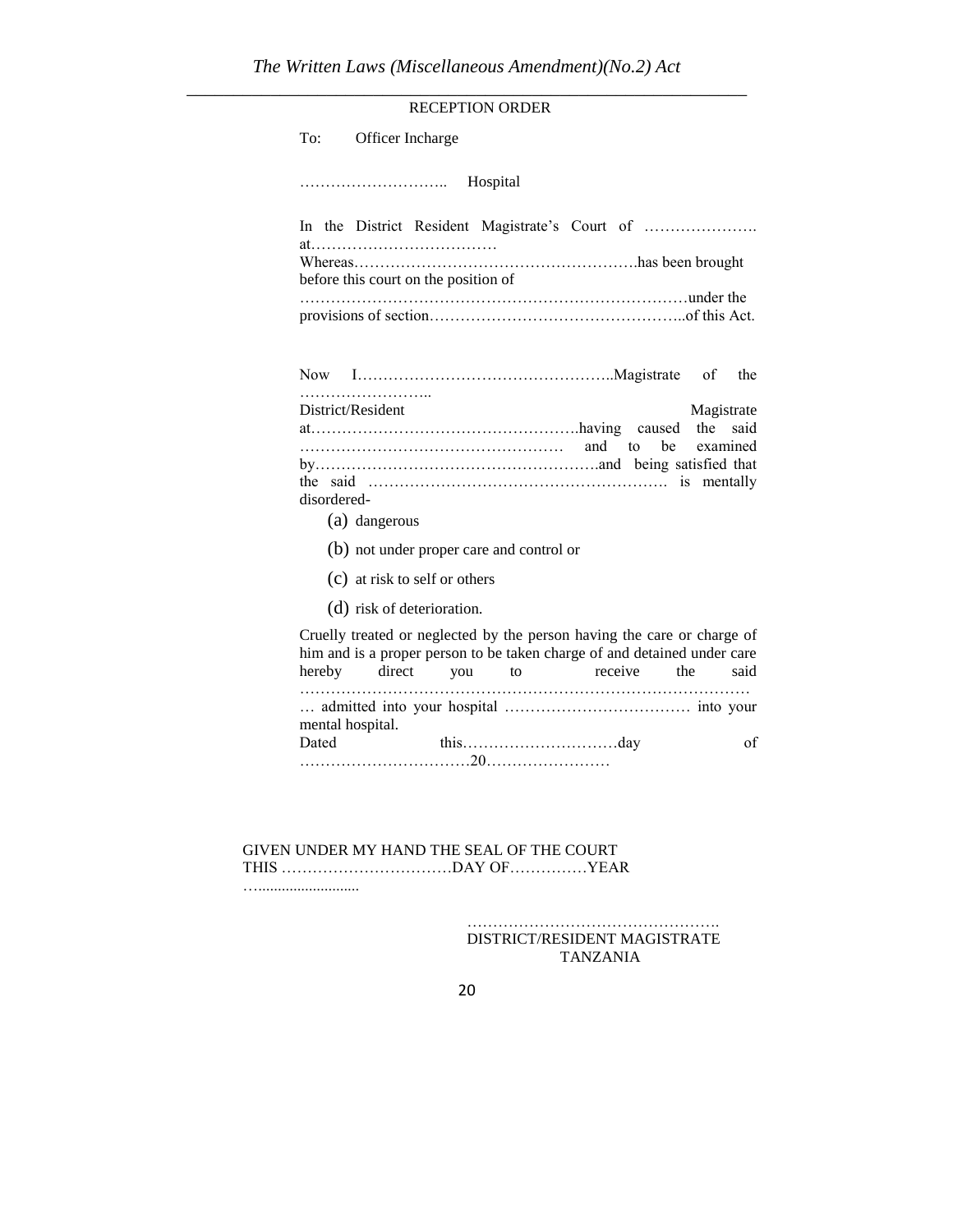*Here state whether the person giving the certificate is a Government medical officer or a registered medical practitioner duly authorized to give certificate under this Act."*

#### PART XV

# AMENDMENT OF THE NATIONAL KISWAHILI COUNCIL ACT (CAP. 52)

Constructi on Cap. 52 **44.** This Part shall be read as one with the National Kiswahili Council of Act, hereinafter referred to as the "principal Act."

Addition of section 11 **45.** The principal Act is amended by adding immediately after section 10 the following new section:

> "Regulations **11.** The Minister may make regulations in respect of any matter which under this Act is required or permitted to be prescribed or is necessary or convenient for better carrying out or giving effect to this Act."

# PART XVI AMENDMENT OF THE NOTARIES PUBLIC AND COMMISSIONERS FOR OATHS ACT, (CAP.12)

Construction Cap. 12 **46.** This Part shall be read as one with the Notaries Public and Commissioners for Oaths Act herein after referred to as the "principal Act". Amendment of section 8 **47.** The principal Act is amended in section 8 by inserting the phrase "insert his name and" between the words "shall" and "state" appearing in that section. Amendment of section 9 **48.** The principal Act is amended in section 9 by- (a) deleting "sub section (2)"; and (b) renumbering section 9 (1) as section 9. Amendment of **49.** The principal Act is amended in section 13 by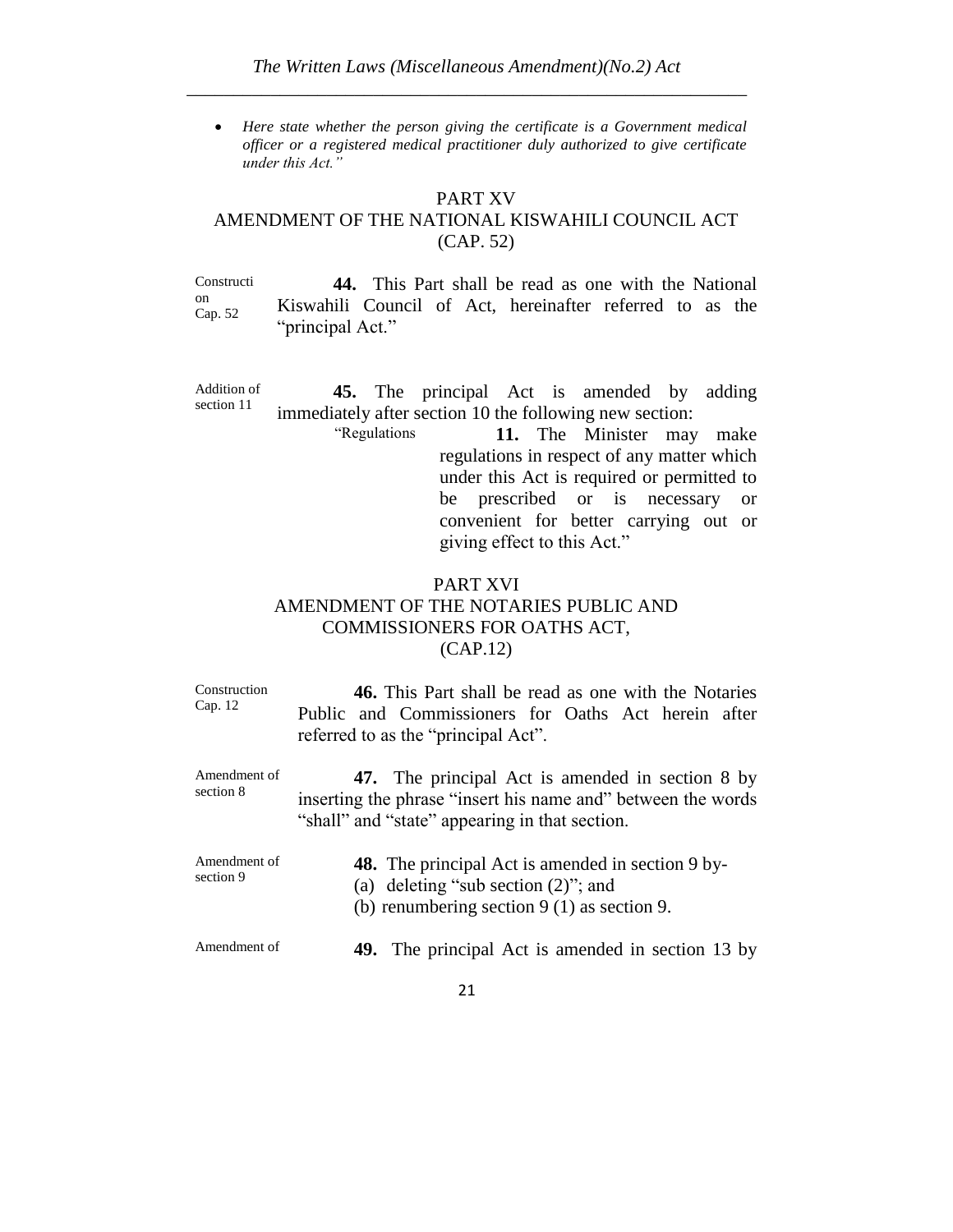section 13 deleting the words "High Court may, with the approval of the President", and substituting for the words "Chief Justice may".

Addition of new section 14 **50.** The principal Act is amended by adding immediately after section 13 the following new sections:

> "Amendment of the schedule **14**. The Chief Justice may, by notice published in the *Gazette*, amend any Schedule to this Act.

Saving Provisions

**15.** The coming into operation of the amended section 8 shall not affect any decision delivered regarding an affidavit or affidavit filed in court before coming into operation of that section."

Repeal of Third Schedule **51.** The Third Scheduled to the principal Act is repealed and replaced by the following new Schedule:

#### **"THIRD SCHEDULE**

(*Made under section 9)*

#### **FEES FOR CERTIFICATES**

|     | <b>FEES FOR CERTIFICATES</b>                                         | <b>AMOUNT</b>    |
|-----|----------------------------------------------------------------------|------------------|
| (a) | fee payable on application for a certificate to practice             | Tshs. $30,000/=$ |
|     | as a Notary Public and Commissioner for Oaths.                       |                  |
| (b) | fee payable on each annual application for renewal of   Tshs. 40,000 |                  |
|     | the certificate.                                                     |                  |
| (c) | fee payable on application for lost, destroyed or Tshs. 10,000       |                  |
|     | mutilated certificate to be replaced                                 |                  |

### PART XVII AMENDMENT OF THE PENAL CODE (CAP. 16)

Construction Cap.16 **52.** This Part shall be read as one with the Penal Code, hereinafter referred to as the "principal Act".

Repeal of section 55 **53.** The principal Act is amended by repealing section 55.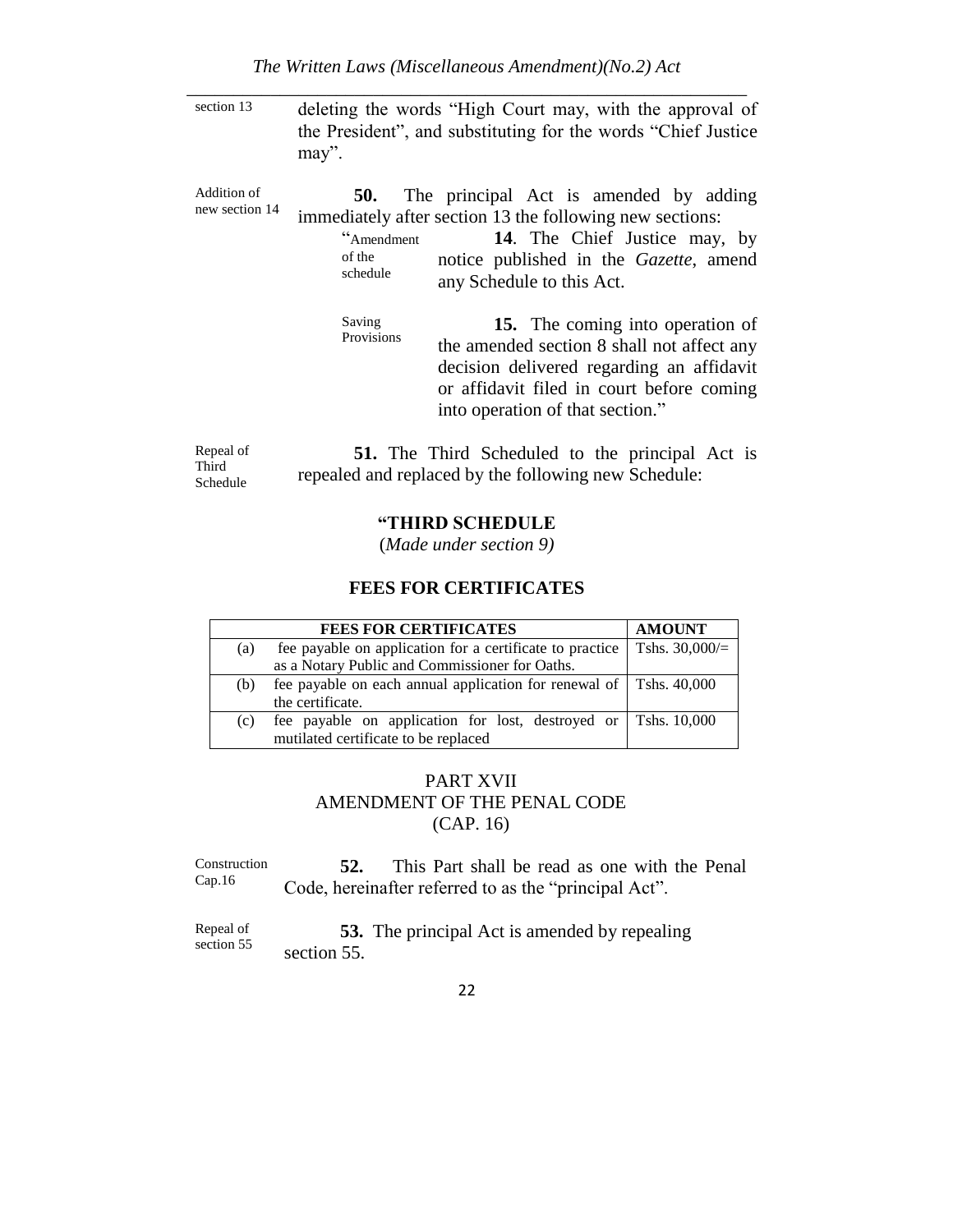### PART XVIII AMENDMENT OF THE PREVENTION OF TERRORISM ACT (CAP. 19)

Construction Cap. 19 **54.** This Part shall be read as one with the Prevention of Terrorism Act, hereinafter referred to as the "principal Act".

Addition of section 11A

**55.** The principal Act is amended by adding immediately after section 11 the following:

"Penalties **11A.-**(1) A person who commits an offence under sections 5, 7 or 8, shall, on conviction, be liable to-

Cap. 16

- (a) where the offence causes death, be sentenced in terms of section 197 of the Penal Code;
	- (b) where the offence results into serious bodily harm or serious damage to property, be sentenced to life imprisonment; and
	- (c) in any other case, imprisonment for a term of not less than thirty years.

(2) A person who commits an offence under section 9 or 10 shall, on conviction be liable to imprisonment for a term of not less than ten years but not exceeding twenty years.".

#### PART XIX

### AMENDMENT OF THE PROBATE AND ADMINISTRATION OF ESTATES ACT (CAP.352)

Construction Cap. 352

**56**. This Part shall be read as one with the Probate and Administration of Estates Act, hereinafter referred to as the "the principal Act".

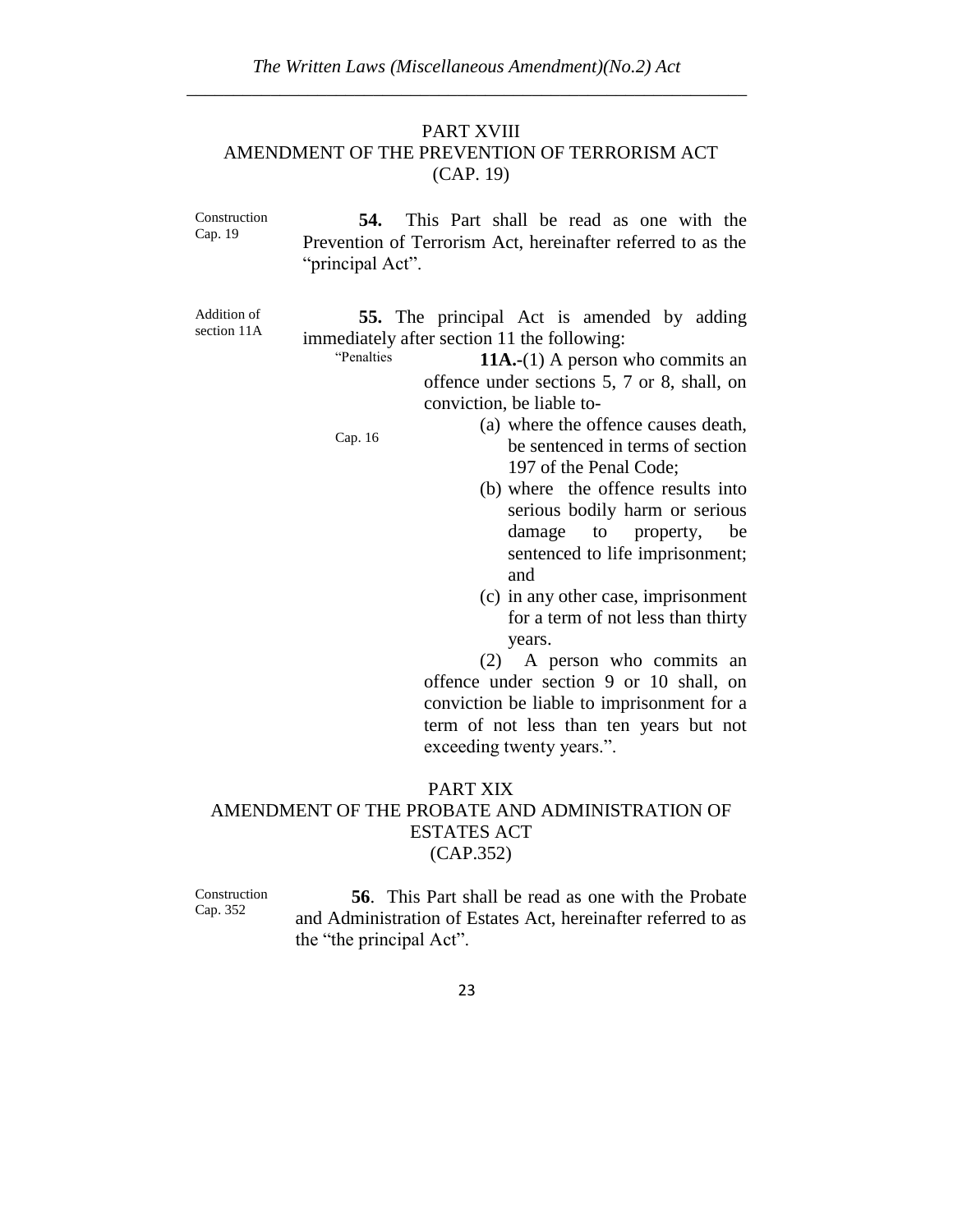Amendment of section 2

**57**. The principal Act is amended in section 2 by deleting the definition of the term "small estate" and substituting for it the following definition-

> "small estate" means an estate the gross value of which a court, district court or other authority having jurisdiction in probate or administration is satisfied, does not exceed one hundred million shillings;"

# PART XX AMENDMENT OF THE VETERINARY ACT (CAP. 319)

Construction Cap. 319 **58.** This Part shall be read as one with the Veterinary Act hereinafter referred to as the "principal Act".

Amendment of Section 15 **59.** The principal Act is amended in section 15 by adding immediately after subsection (2) the following new subsection:

> "(3) A person shall not be registered as a Veterinarian unless that person, in addition to the qualification stipulated under subsection (1), has undergone internship training for a period of not less than one year."

# PART XXI AMENDMENT OF THE WILDLIFE CONSERVATION ACT, (CAP. 283)

Construction Cap. 283 **60.** This Part shall be read as one with the Wildlife Conservation Act, hereinafter referred to as the "principal Act".

Amendment of section 86 by**61.** The principal Act is amended in section 86(2)

(a) adding immediately after paragraph (ii) a new paragraph as follows:

"(iii) Where the value of the trophy which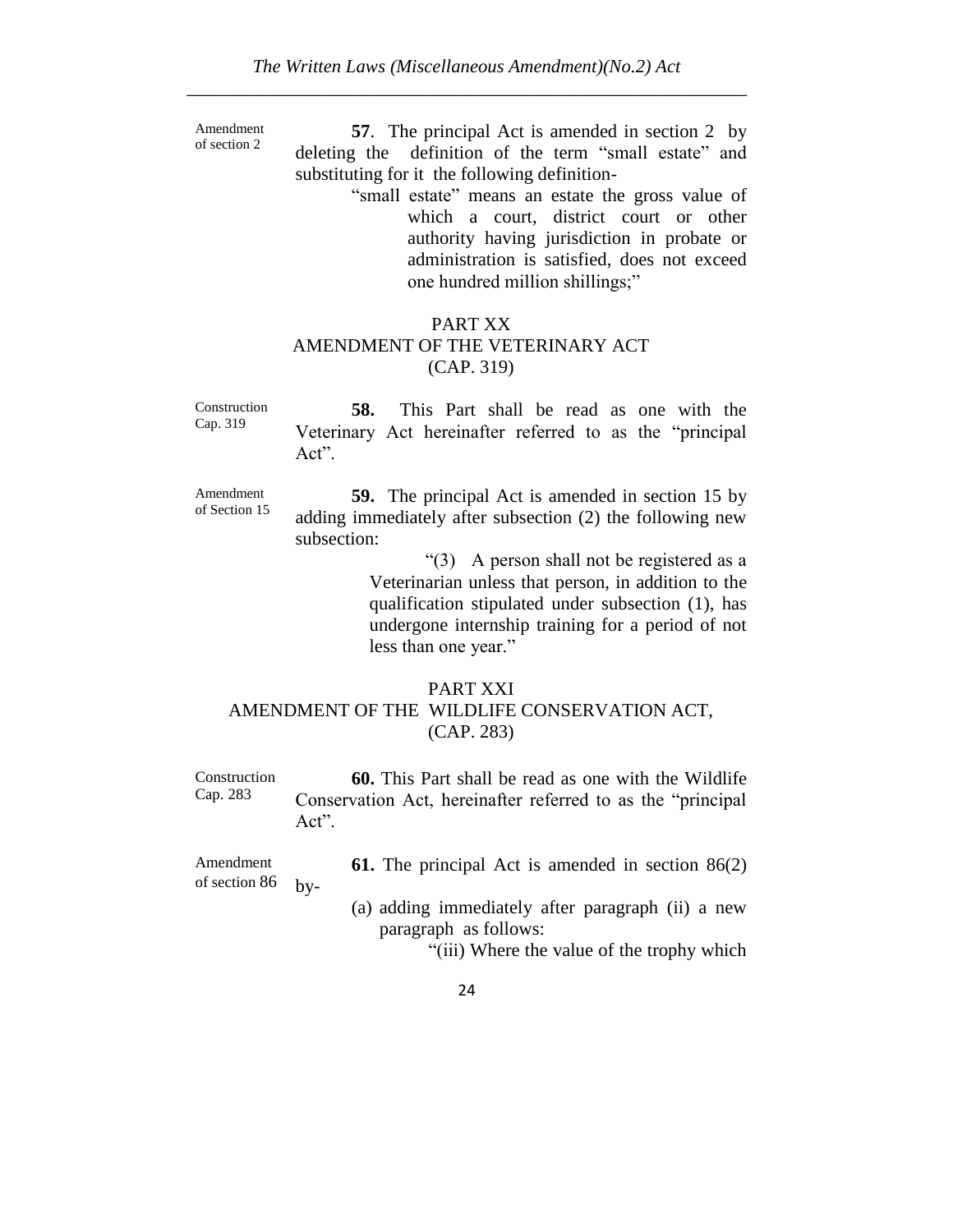is the subject matter of the charge exceeds one hundred thousand shillings but does not exceed one million shillings, to a fine of not less than the amount equal to thrice the value of the trophy or to imprisonment for a term of not less than ten years but not exceeding twenty years;" and

(b) re-naming paragraph (ii) as paragraph (iii).

#### PART XXII AMENDMENT OF THE PUBLIC LEADERSHIP CODE OF ETHICS ACT, (CAP. 398)

Construction Cap. 398

**62.** This Part shall be read as one with the Public Leadership Code of Ethics Act, hereinafter referred to as the "principal Act".

Amendment of section 4

**63**. The principal Act is amended in section 4(1), by inserting in the appropriate alphabetical order the following new definitions:

- "child" means a biological, adopted or dependant child of a public leader who is below the age of eighteen years and is not married;
- "conflict of interest" is the situation where a public leader through his position in office or service, obtains or expects to obtain any interest or benefit, financial or otherwise, direct or indirect for himself or for some other person for whom he has a fiduciary relationship;".

Amendment of section 6

- **64.** Section 6 of the principal Act is amended,
- (a) by-re-designating the contents of section 6 as subsection  $6(1)$ ;
- (b) in subsection (1) as re-designated by,
	- (i) deleting paragraph (e) and substituting for it the following: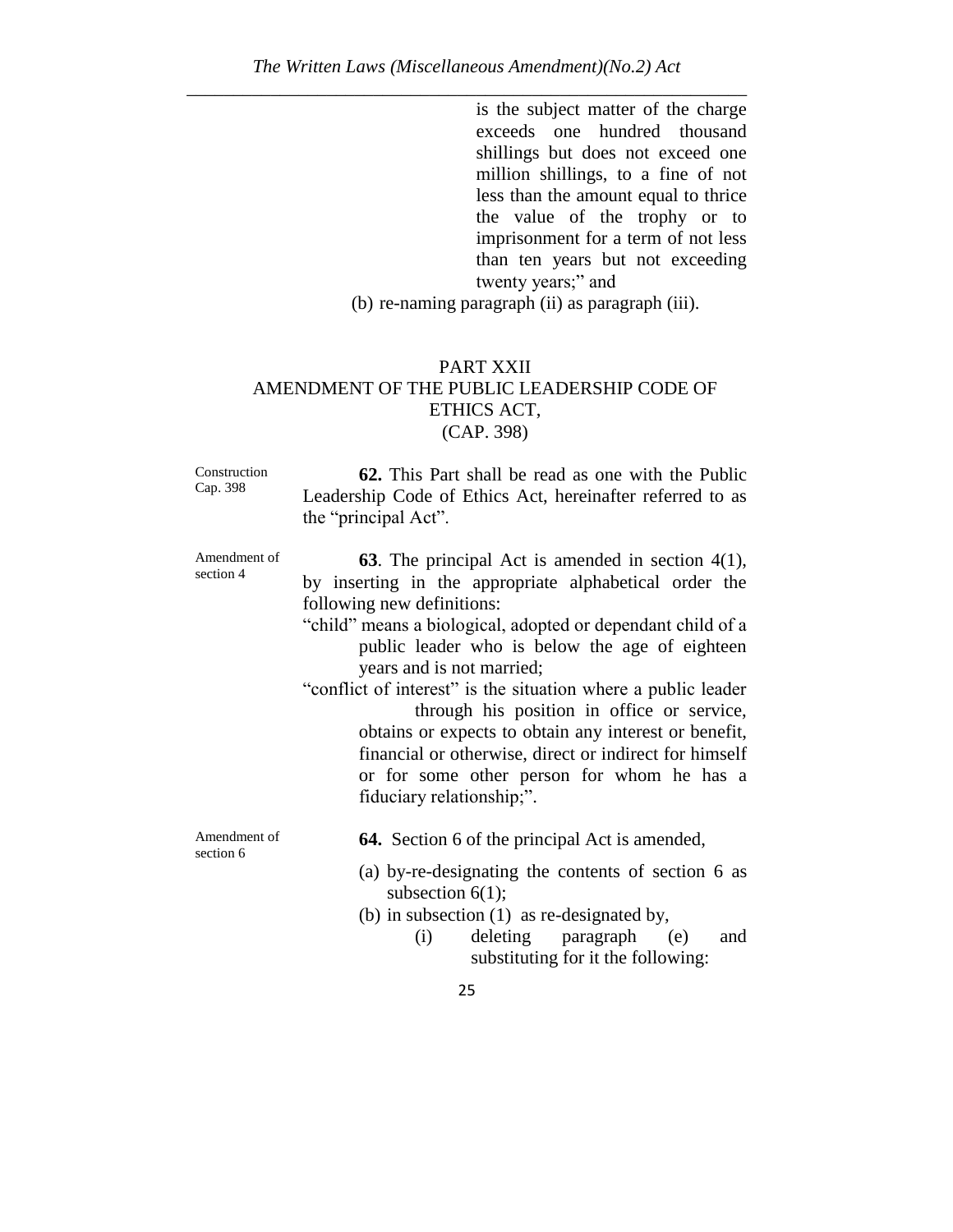- "(e) in relation to public interest, that on appointment or election to office and thereafter, the public leader shall arrange his affairs in a manner that would not occasion real, potential or apparent conflict of interest;
- (f) in relation to execution of duties, the public leader shall not, whether directly or indirectly, act or make decision in furtherance of his private interest or interest of the member of his family or any other person for whom he has a fiduciary relationship;"
- (ii) re-naming paragraphs (f) to (j) as paragraphs (g) to (k), respectively;
- (iii) deleting paragraph (k) as re-named and substituting for it the following:
	- "(k) in relation to post employment that:
		- (i) a public leader shall, within six months after the termination of his service, not seek or engage in any private employment that he was associated with when he was a public leader or when he had a supervisory role in the post of public leader, and for which he had direct management of;
		- (ii) a public leader shall not act, after he leaves a public office, in such
	- 26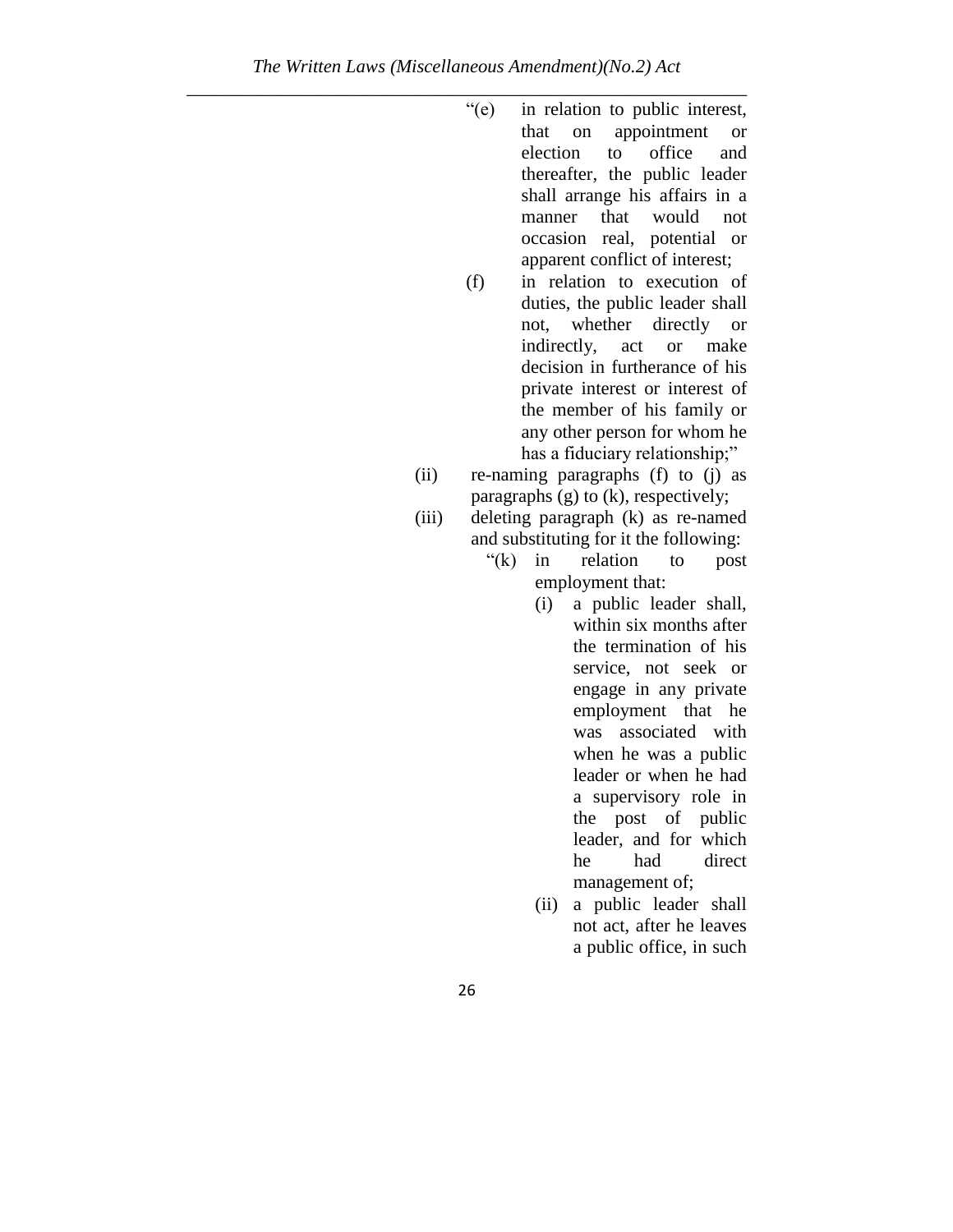a manner as to bring the service to ridicule or take improper advantage of his previous office, so that the possibilities may be minimized by: (aa) allowing prospects of outside employment to create a real, potential or apparent conflict of interest for public leaders while in a public office; (bb) obtaining preferential treatment or privileged access to government after leaving a public office; (cc) taking personal advantage of information obtained in the course of official duties and responsibilities until it becomes generally available to the public; and (dd) using a public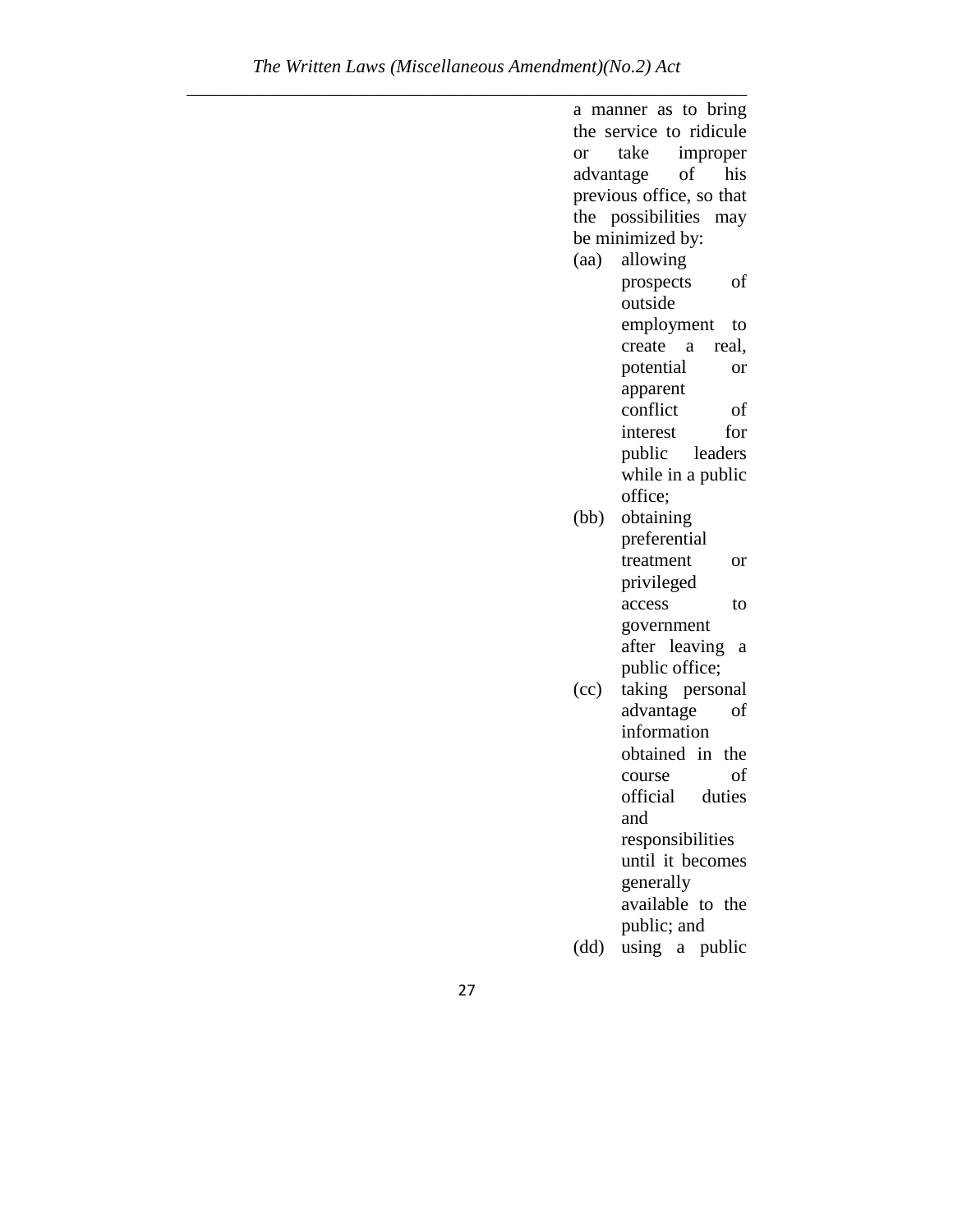office to unfair advantages in obtaining opportunities outside employment."

(c) inserting after subsection (1), as re-designated the following new subsection:

"(2) A public leader who fails to comply with the requirements under subsection (1) breaches the code of ethics for public leaders and is liable to the actions specified under section 8."

Amendment of section 9

**65.** Section 9 of the principal Act is amended in -

(a) in subsection  $(1)$ , by-

- (i) deleting paragraph (a);
- (ii) renaming paragraphs (b) to (d) as paragraphs (a) to (c) respectively;
- (iii) adding the word "calendar" between words "each" and "year" appearing in the renamed paragraph (b);
- (iv) deleting the words "unmarried minor children" appearing in the closing words of that subsection and substituting for it the word "child";
- (v) adding immediately after subsection (1) the following proviso:

"Provided that where the declaration of assets is made by a Commissioner under this section, the declaration shall be submitted to the President.";

- (b) deleting subsection (2);
- $(c)$  in subsection  $(3)$ , by-
	- (i) by renumbering subsections  $(3)$  to  $(6)$  as subsections (2) to (5) respectively; and
	- (ii) deleting paragraph (c) of the re-numbered subsection  $(2)$ .
		- 28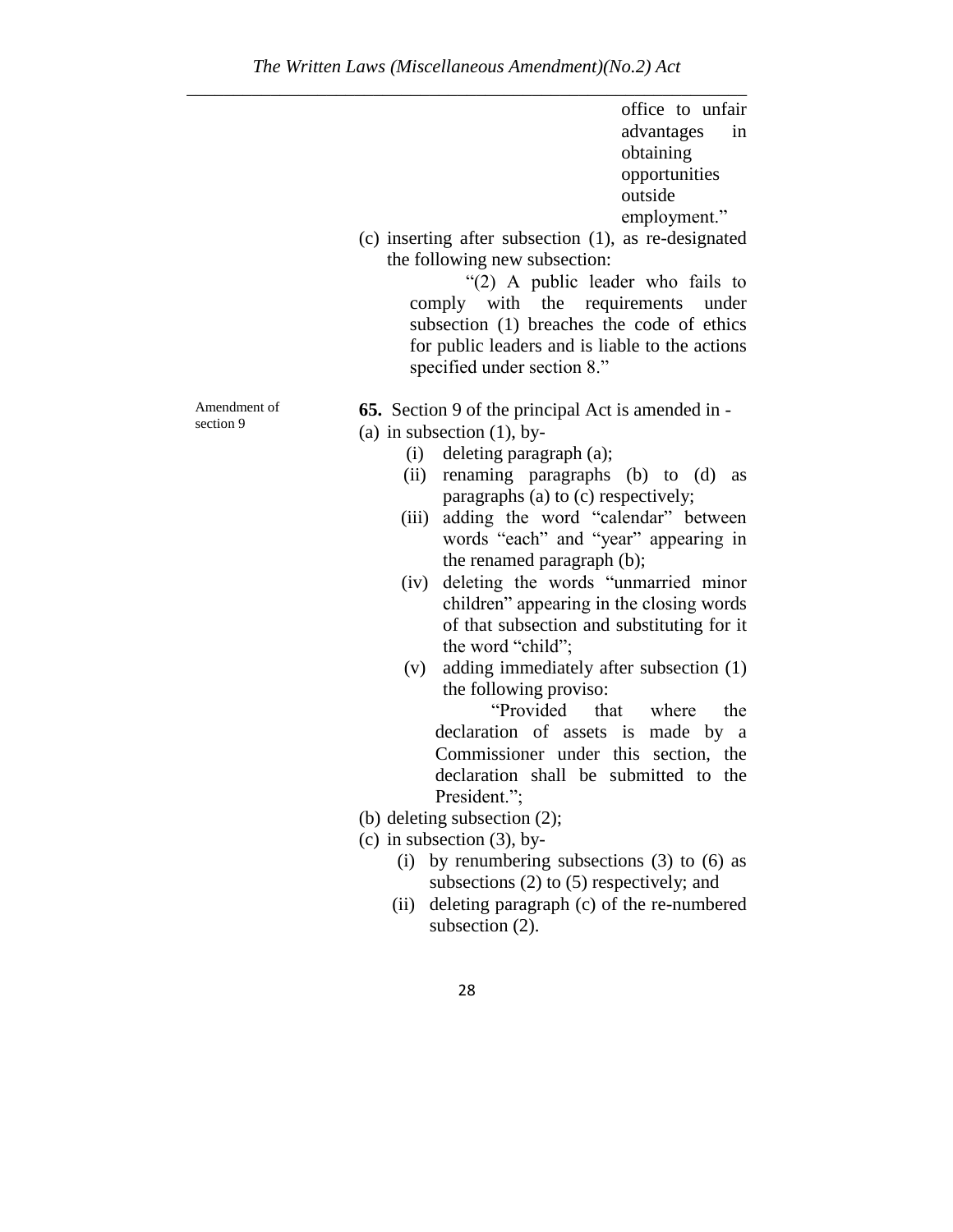| Amendment of<br>section 11 | <b>66.</b> The principal Act is amended in section $11(2)$ ,<br>by adding the words "or non commercial" between the<br>words "commercial" and "operation" appearing in<br>paragraph (f).         |
|----------------------------|--------------------------------------------------------------------------------------------------------------------------------------------------------------------------------------------------|
| Amendment of<br>Section 12 | <b>67.</b> The principal Act is amended in section 12, by-                                                                                                                                       |
|                            | deleting the word "fifty" appearing in<br>(a)<br>subsection (2) and substituting for it the word<br>"two hundred";                                                                               |
|                            | adding immediately after subsection (2) a<br>(b)<br>new subsection (3) as follows:<br>"(3) An accounting officer                                                                                 |
|                            | who receives a declaration in terms of<br>subsection (2) (b) shall report the<br>declaration and disposal of the gifts to                                                                        |
|                            | the Commissioner."                                                                                                                                                                               |
| Amendment of<br>section 13 | <b>68.</b> The principal Act is amended in section 13-                                                                                                                                           |
|                            | by deleting subsection (1) and substituting for<br>(a)<br>it the following:                                                                                                                      |
|                            | " $(1)$ A public leader shall not<br>speak in the Cabinet, National<br><b>Assembly, Local Government Council</b><br>or its Committee, official forum or<br>part of it as the case may be, in any |
|                            | matter in which he has a direct                                                                                                                                                                  |
|                            | pecuniary interest unless-                                                                                                                                                                       |
|                            | has disclosed the<br>(a)<br>he<br>nature of that interest to<br>the Cabinet, the National<br>Assembly, the Local<br>Government Council or<br>Committee or such other<br>forum or part of it; and |
|                            | direct pecuniary<br>the<br>(b)<br>interest for which the<br>public<br>leader<br>has<br>disclosed<br>under<br>paragraph (a) serves or                                                             |
|                            | 29                                                                                                                                                                                               |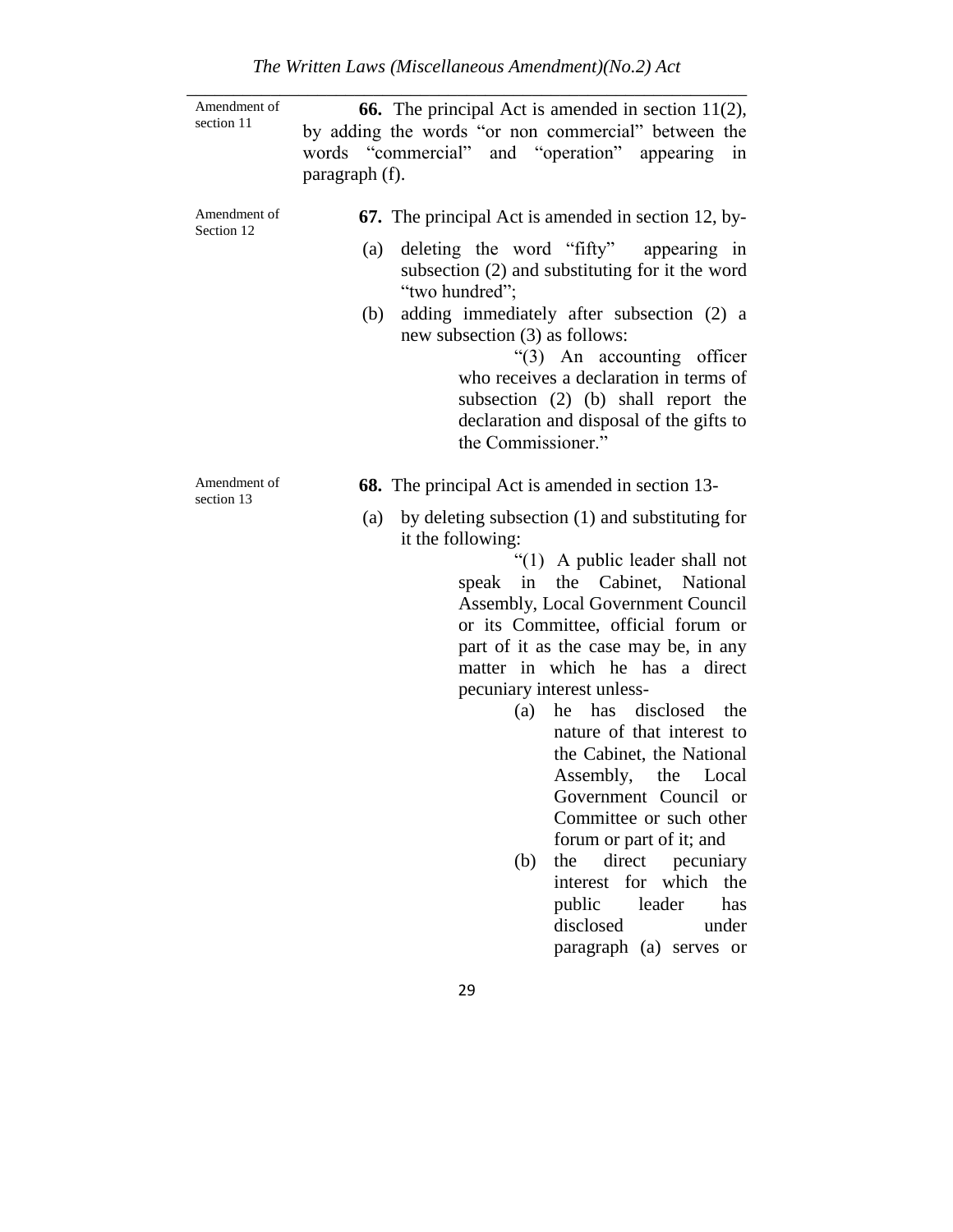|                            | public<br>safeguards<br>interest."                                                                                                                                                                                                                                                                                                                                                                                                                                                                                                                                                             |
|----------------------------|------------------------------------------------------------------------------------------------------------------------------------------------------------------------------------------------------------------------------------------------------------------------------------------------------------------------------------------------------------------------------------------------------------------------------------------------------------------------------------------------------------------------------------------------------------------------------------------------|
|                            | by deleting the words "minor children"<br>(b)<br>appearing in subsection (2) and substituting<br>for them the word "child"                                                                                                                                                                                                                                                                                                                                                                                                                                                                     |
| Addition of<br>section 13A | 69.<br>The principal Act is amended, by adding<br>immediately after section 13 the following:<br>"Restriction<br><b>13A.</b> A public leader shall not,<br>of public<br>whether by himself, or through a<br>leaders to<br>family member or any company or<br>enter into<br>contracts<br>association to which he is affiliated,<br>enter into or take part in any contract<br>with the Government or entity of the<br>thereof,<br>unless<br>Government<br>the<br>Government or entity for which the<br>contract is being entered into is not<br>under the direct management of that<br>leader." |
| Amendment of<br>section 14 | <b>70.</b> The principal Act is amended in section 14, by<br>deleting the word "children" appearing in subsection (3)<br>and substituting for them the words "child".                                                                                                                                                                                                                                                                                                                                                                                                                          |
| Amendment of<br>section 15 | <b>71.</b> The principal Act is amended in section 15, by-<br>deleting the word "or" appearing at<br>(a)<br>the end of paragraph (a);<br>deleting a full stop appearing at the<br>(b)<br>end of paragraph (b); and<br>inserting<br>immediately<br>(c)<br>after<br>paragraph (b) a new paragraph (c)<br>as follows:<br>"(c) without reasonable cause,<br>delays<br>to<br>make<br>a<br>declaration under section<br>$9(1)(c)$ ."                                                                                                                                                                 |
| Amendment of<br>section 18 | <b>72.</b> The principal Act is amended in section 18, by-<br>deleting subsections $(2)$ , $(3)$ and $(4)$ and<br>(a)<br>substituting for them the following:                                                                                                                                                                                                                                                                                                                                                                                                                                  |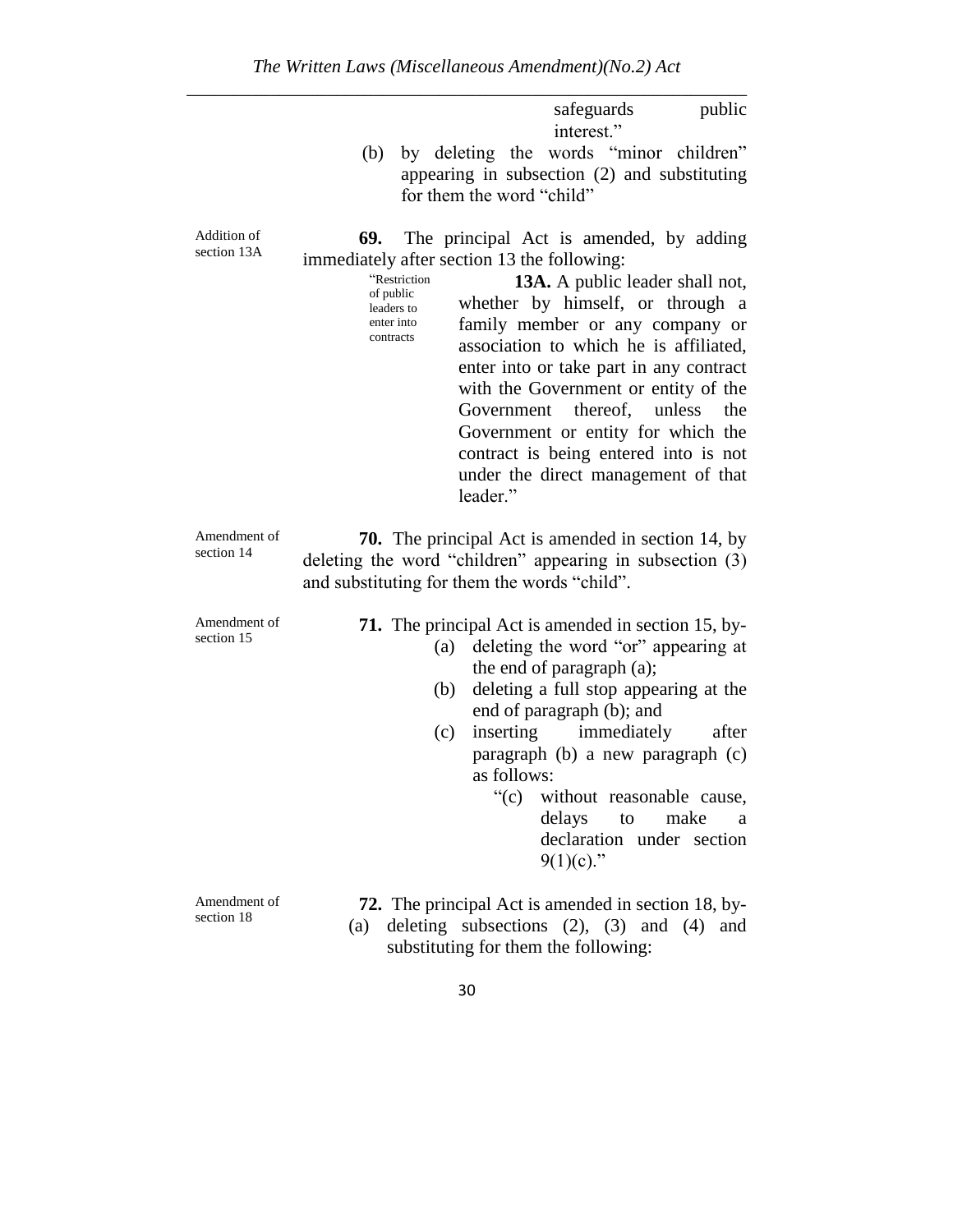"(2) The Secretariat shall, subject to this Act and the relevant provision of the Constitution, have the duty to-

- (a) receive declaration which are required to be made by public leaders under the Constitution or any other law;
- (b) receive allegations and notifications of breach of the code by all public leaders who subject to this Act;
- (c) make inquiries into any alleged or suspected breach of the code by all public leaders who are subject to this Act;
- (d) conduct physical verification in respect of declaration made pursuant to this Act; and
- (e) initiate and conduct any investigation in respect of the breach of ethics prescribed under this Act.

(3) The Secretariat shall, except for matters stipulated under subsections (4) and (5), have powers to order any person to -

- (a) attend before the Secretariat for the purpose of being interviewed, orally or in writing, in relation to any matter which may assist investigation of an alleged breach of the code;
- (b) produce any book, document or any certified copy thereof and any article which may
- 31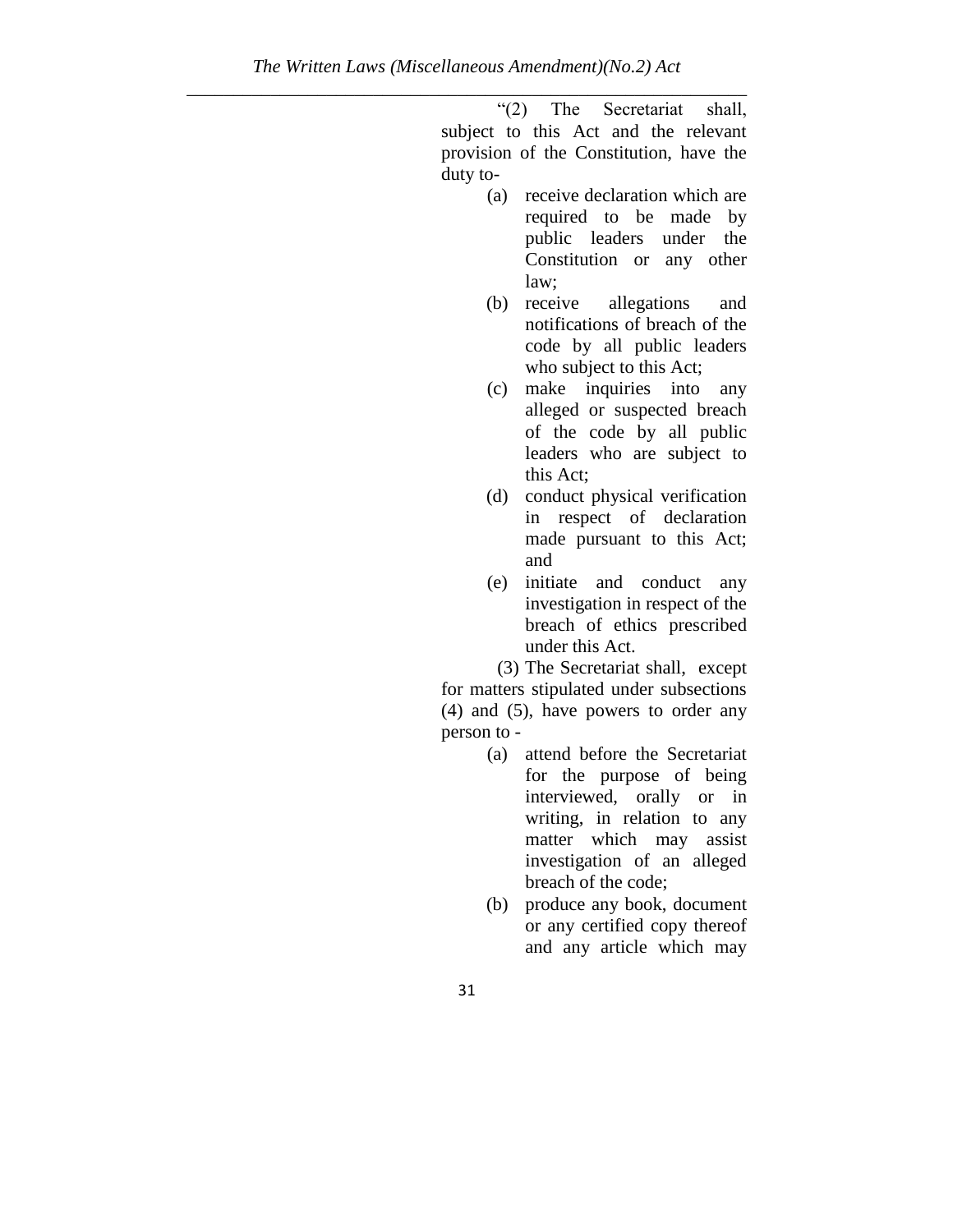assist the investigation of an alleged breach of the code.

(4) The Commissioner shall, where the Secretariat intends to conduct investigation in respect of a bank account, by order in writing supported by a warrant issued by a magistrate, authorise an officer of the Secretariat to investigate a bank account of a public leader concerned."

(b) re-numbering subsections (6) and (7) as subsections (5) and (6) respectively.

**73.** The principal Act is amended, by adding immediately after section 18 the following new sections:

"Immunity of officers of the **Secretariat** 

**18A**. An officer of the Secretariat or any other person acting on behalf of the Secretariat shall not be liable for an acts done in good faith in the course of discharging his official duties.

Obstruction of officers from execution of duties

**18B**. Any person who, knowingly or without reasonable cause-

- (a) obstructs, whether directly or indirectly, an officer from execution of his duties or powers under the Act;
- (b) makes any false or misleading information,

commits an offence and is liable on conviction to a fine of not less than one million shillings or to imprisonment for a term not exceeding one year or to both."

Addition of sections 18A and 18B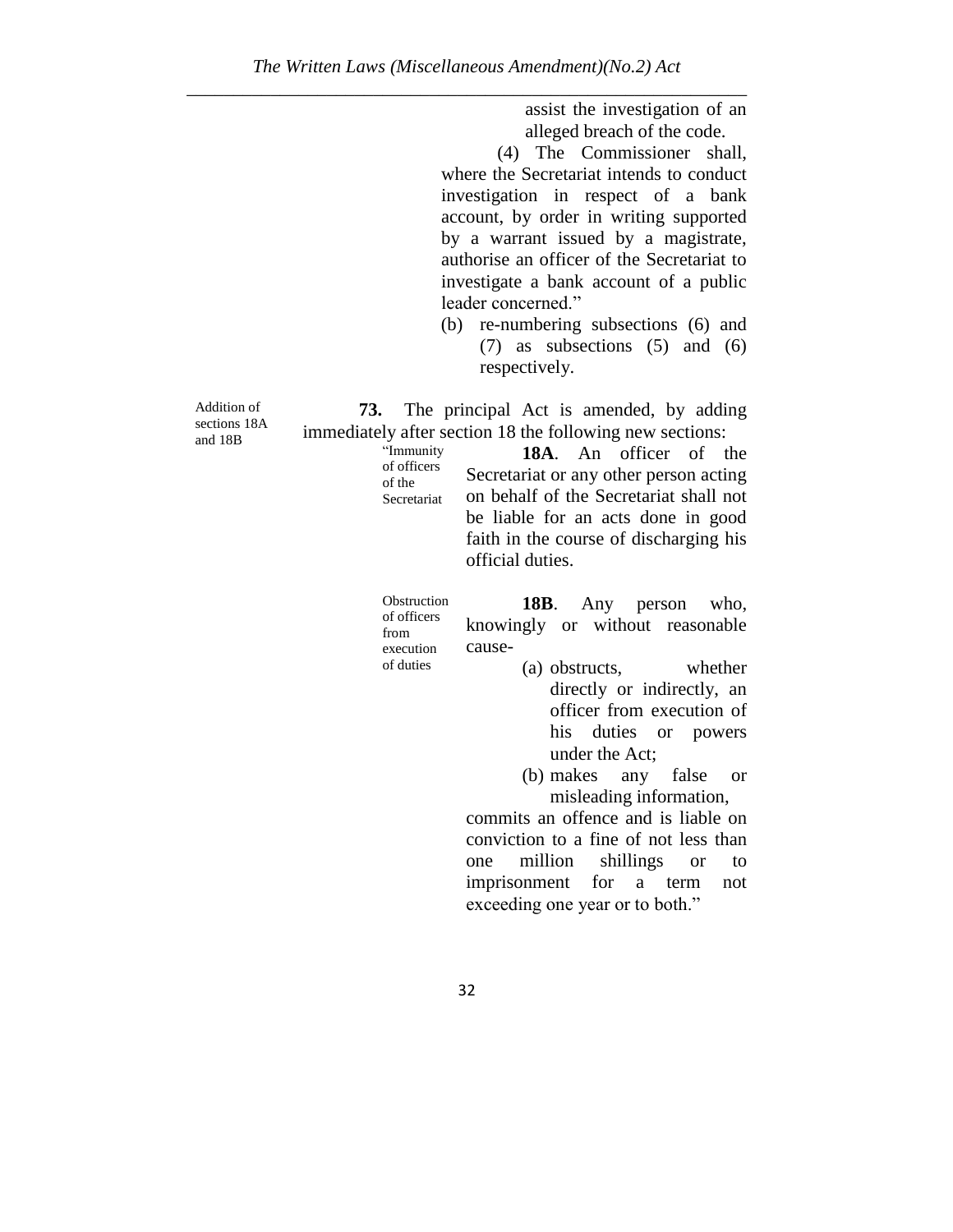| Amendment of<br>section 22 | <b>74.</b> The principal Act is amended in section 22, by-<br>(a) deleting the words "appoint a tribunal in<br>accordance with" appearing in subsection (5)<br>and substituting for them the words "direct the<br>tribunal appointed in terms of";<br>(b) deleting the words "of its<br>appointment"<br>appearing in subsection (6) and substituting for<br>them the words "upon receipt of directives<br>made to it under subsection (5)".                                                                                                                            |
|----------------------------|------------------------------------------------------------------------------------------------------------------------------------------------------------------------------------------------------------------------------------------------------------------------------------------------------------------------------------------------------------------------------------------------------------------------------------------------------------------------------------------------------------------------------------------------------------------------|
| Amendment of<br>section 26 | <b>75.</b> The principal Act is amended in section 26, by-<br>deleting the article "A" appearing in the first<br>(a)<br>line and substituting for it the words "Subject<br>to subsection $(2)$ , $a$ "; and<br>adding immediately after subsection (1) a<br>(b)<br>new subsection (2) as follows:<br>"(2) A member of the Tribunal<br>shall hold office for a term of three<br>and shall be eligible<br>for<br>years<br>reappointment for another term.";<br>re-numbering subsections $(2)$ to $(10)$<br>(c)<br><b>as</b><br>subsections $(3)$ to $(11)$ respectively. |
| Amendment of<br>section 31 | 76. Section 31 of the principal Act is amended,<br>in subsection (1) by deleting the words "local<br>(a)<br>government";<br>in subsection (2), by inserting immediately<br>(b)<br>after paragraph (e) a new paragraph (f) as<br>follows-<br>" $(f)$ "<br>that constitute conflict of<br>matters<br>interest, measures and procedures for<br>the control of conflict of interest."                                                                                                                                                                                      |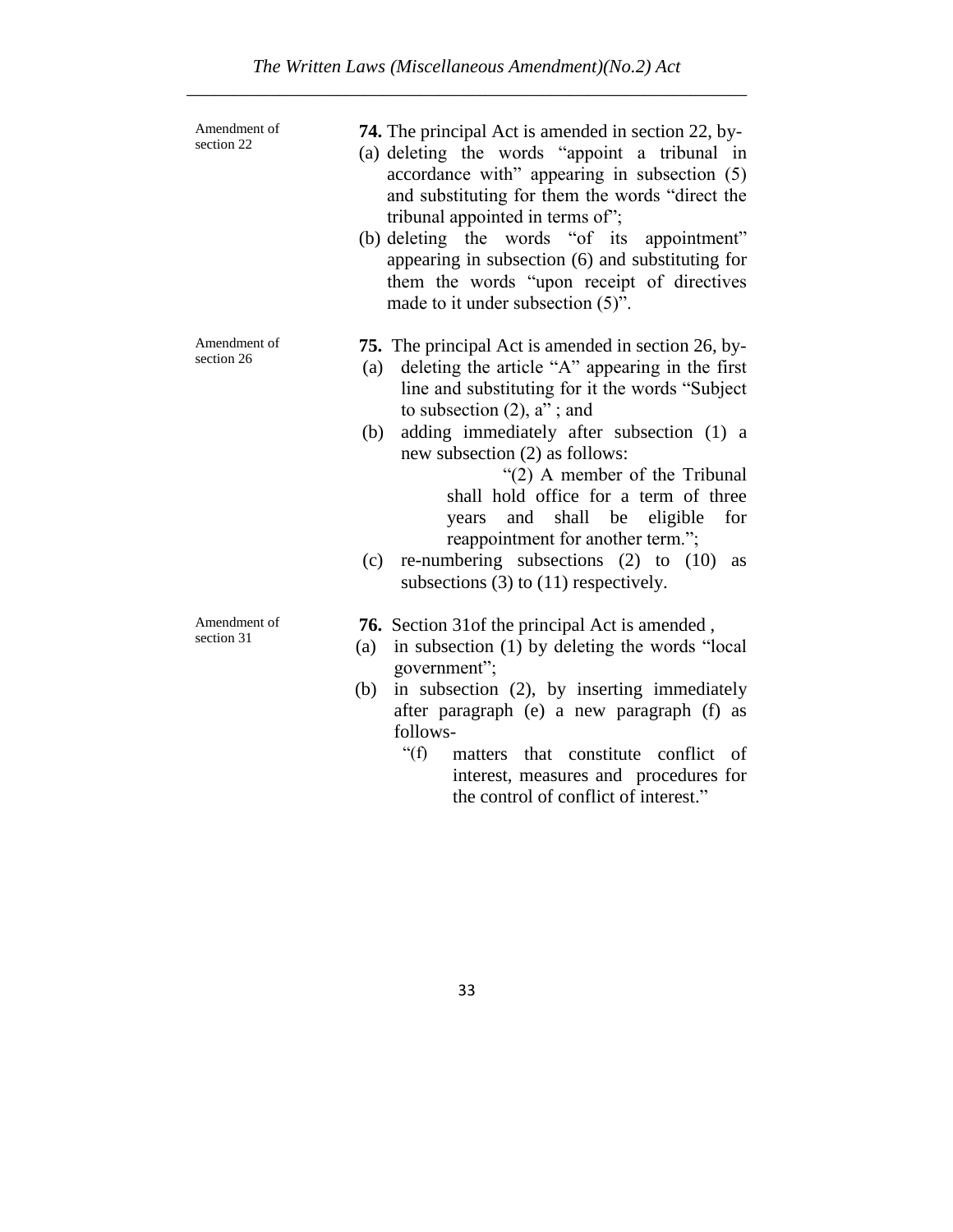### \_\_\_\_\_\_\_\_ **OBJECTS AND REASONS \_\_\_\_\_\_\_\_**

This Bill proposes to amend Twenty One Laws namely the Anti-Money Laundering Act, Cap.423; the Anti-trafficking in Persons Act, Cap. 432; the Civil Procedure Code, Cap.33; the Contractors Registration Act (Cap. 235); the Education Act, Cap. 353; the Employment and Labour Relations Act, 366; the Evidence Act, Cap.6; the Forests Act, Cap. 323; the Immigration Act, Cap 54; Labour Institutions Act, Cap.300; the Law of the Child Act, Cap. 13; the Land Disputes Courts Act, Cap. 216; the Mental Health Act, Cap 98; the National Kiswahili Council of Tanzania, Cap 52; the Notaries Public and Commissioners for Oaths Act, Cap.12; the Penal Code, Cap. 16; the Prevention of Terrorism Act, Cap. 19; the Probate and Administration of Estate, Cap.352; the Veterinary Act, Cap.319; the Wildlife Management Act, Cap. 283 and the Public Leadership Code of Ethics Act, Cap. 398.

The proposed amendments intend to keep the respective laws with changes so far observed in their implementation.

This Bill is divided into Twenty Two Parts, whereby, Part I deals with Preliminary Provisions which includes the title of the Bill and the manner in which the laws proposed to be amended, are amended in their respective Parts.

Part II proposes to amend the Anti-Money Laundering Act, Cap. 423 whereby section 13 of the Act is amended for the purposes of lifting up the penalty. The proposed amendments are expected to embed an accused who may have committed an offence which is above the prescribed fine. Nevertheless, the amendments provide for an alternative sanction as well as keeping section 13 of the Act in uniformity with other sections.

Part III proposes amendments to the Anti-Trafficking in Persons Act, Cap. 432, where by section 14 is proposed to be amended so as to include instruments which are used in commission of an offence to be among the things which may be forfeited to the Government. This Part further amends section 20 by deleting the words "task force" and be replaced with the words "Anti-trafficking Committee" the reasons is that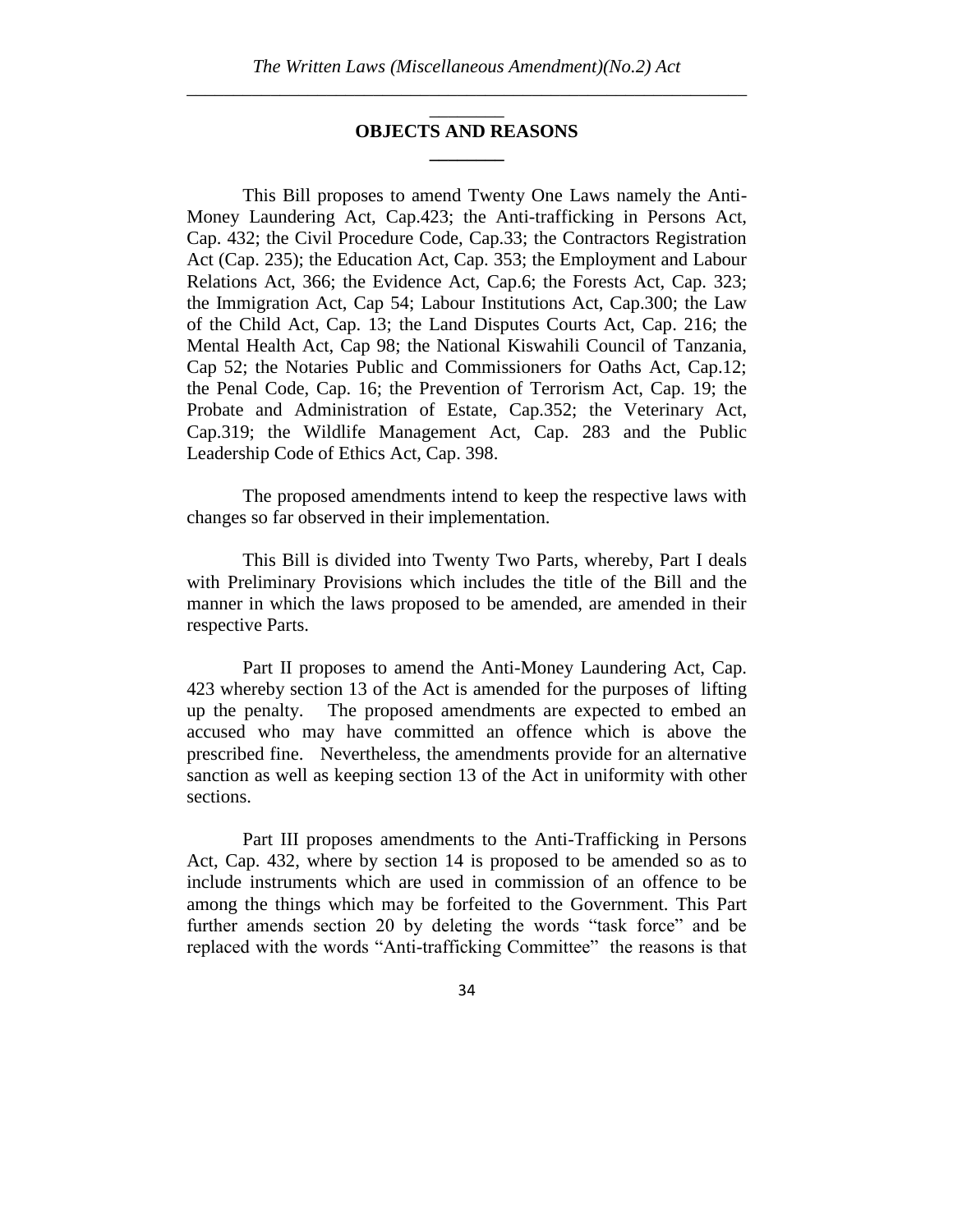the task force referred to under that section does not exist instead thereof, there is the Anti-trafficking Committee is in place.

Part IV proposes amendments to the Civil Procedure Code, Cap. 33 whereby section 13 is proposed to be amended so that the thrust of the provisions of that section should not be interpreted to oust the jurisdiction of the High Court given under that section.

Part V of the Bill proposes to amend the Contractors Registration Act, Cap. 235. It is intended to amend section 6 to include qualified person in the fields of law, economics, finance or management to be eligible to for appointment as a Registrar. The aim of the amendment is to widen the scope of professionalism to suit the changing needs of the industry

It is proposed to amend section10 by introducing new sub sections (6) and (7) so as to give the Board the power to impose a penalty for a contractor found guilty of forgery, misrepresentation and corrupt practices the aim is to deter crimes. Moreover, the Bill proposes amendments to section 12 so as to introduce of new sub sections (2) and (3) to set out the procedure for assessing majority share-holders owned by locals in an individual company and a limited liability company.

Section 15 (1) is being amended to delete paragraph (c) because its contents are the same with those of paragraph Paragraphs (a). Additionally, it is proposed to delete paragraph (e)(ii) because cannot be practically implemented. It is also proposed to introduce a new sub section (3) so as to prohibit a contractor from carrying on business after being suspended and also to give mandate to the Board to set the period of suspension.

Section 16(1) is being amended so as to empower Board with the mandate to conduct inquiry for matters that would lead to suspension and also to give the contractor an opportunity to be heard during the inquiry.

It is also proposed to amend section  $17(1)$  by adding a clause that will sanction the contractor for failure to heed to a summons or order issued to him in light of the conduct of the inquiry. Section 23(2) is being amended by deleting the words "within one year" and substituting for them the words "within sixty days". The amendments will enable the contractor to carry on with work following the death of the technical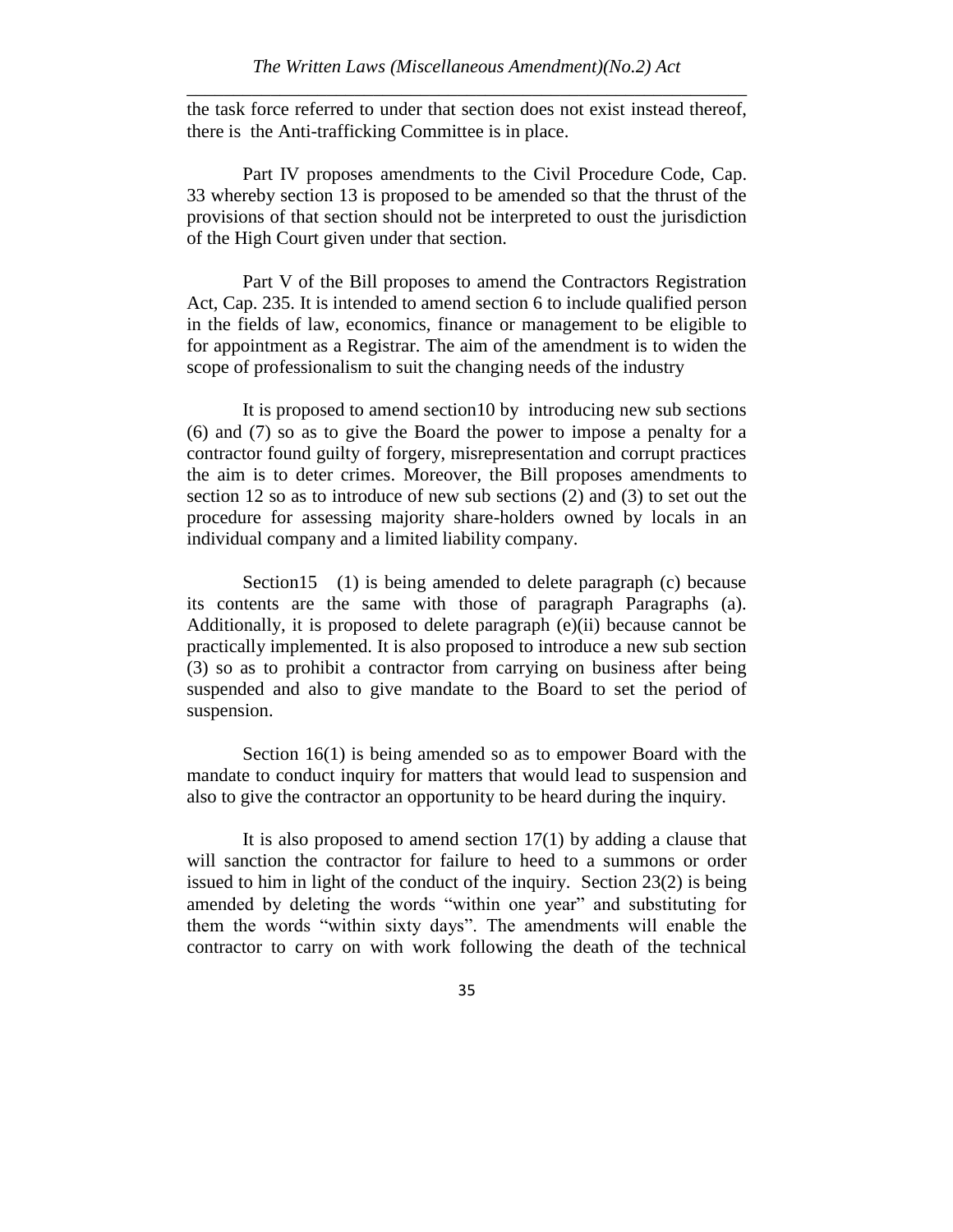director. Lastly, it is proposed to amend section 33 so as to add a proviso that will penalize a contractor who does not file annual returns to the Board.

Part VI proposes amendments to the Education Act, Cap. 353 whereby section 60 is proposed to be amended by deleting paragraph  $(k)$ which recognizes an act of impregnating a primary or secondary pupil to be among the offences under that section. The reasons for such deletion is to enable the Act to recognize an act of impregnating, marrying or abeting a person to marry a pupil to be an independent offence with a substantive punishment of thirty years, therefore it is proposed to introduce new section 60A for that purposes.

Further, Part VII proposes to amend paragraph 13 of Third Schedule of the Employment and Labour Relations Act, Cap.366 for the purposes of allowing labour disputes which originated from the repealed Labour Laws to be filed to the Commission of Mediation and Arbitration.

Part VIII proposes amendment to the Evidence Act, Cap.6, whereby section 127 is amended so as the evidence of a child of tender may be accepted without taking an oath or making an affirmation.

Part IX proposes amendments to the Forests Act, Cap. 323. The purposes of such amendments are to elevate the penalties imposed under that Act so as to curb the rampart occurrence of offence under the Act.

Part X proposes amendments to the Immigration Act, Cap 54. The purposes of amending the Act are to recognize in the laws an offence of smuggling immigrant or transporting prohibited immigrants, before this proposal come round, the laws did not recognize such offences.

Part XI proposes by introducing new section 45A, which empowers labour offecers to compound offences for non compliance to the provisions of the labour laws of the Labour Institutions Act, Cap.300.

Part XII proposes amendment to the Law of the Child Act, Cap. 13. The aim of this amendment is to provide for the manner in which the court may deal with an accused who is a juvenile. This Part further proposes amendments for the purposes of making female genital mutilation to a child to be an offence.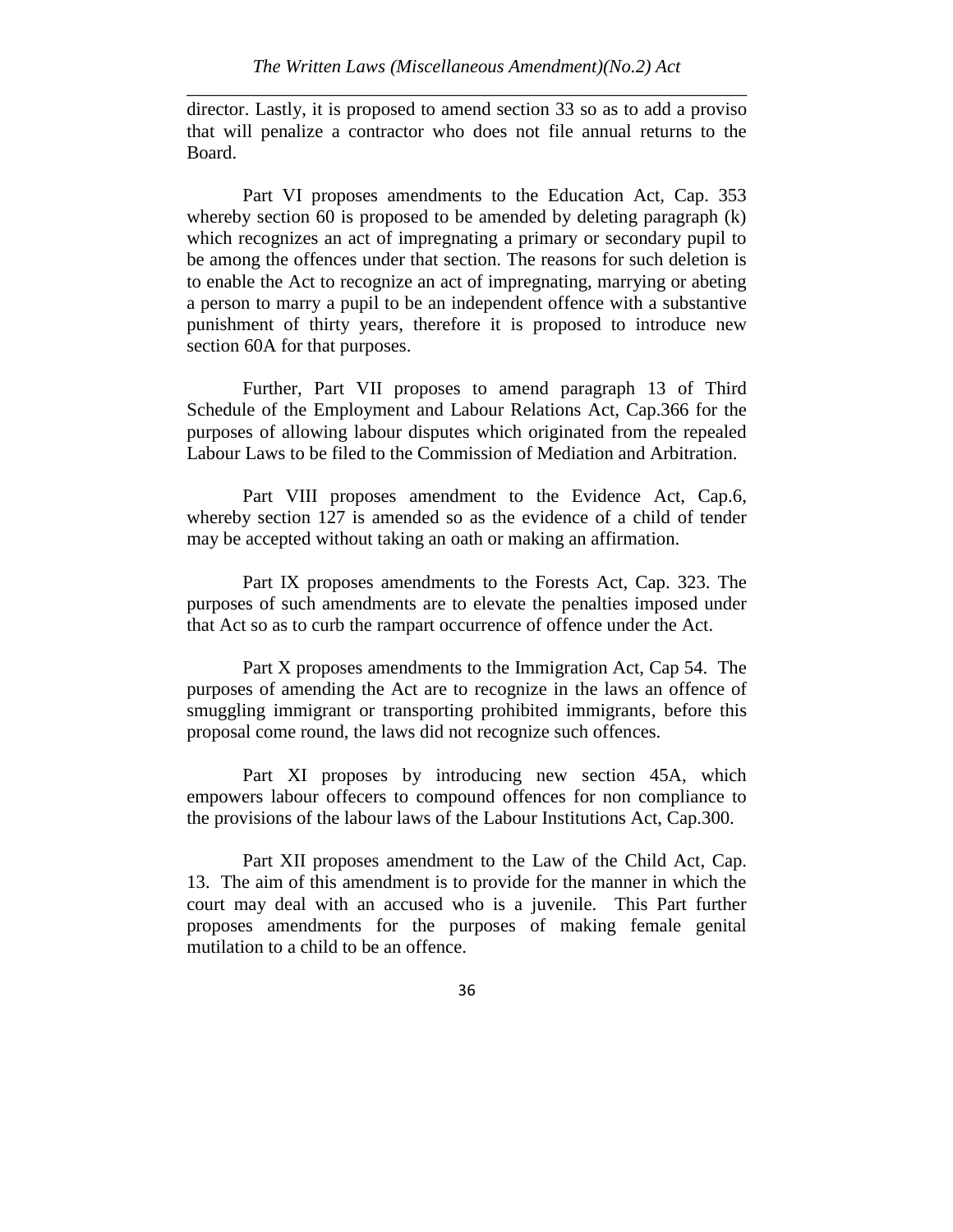Part XIII proposes amendment to the Land Disputes Act, Cap 216. The proposal intends to set a time within which a person may appeal to the High Court from the District Land and Housing Tribunal exercising its original jurisdiction. The absence of such provision has been a source of conflicting decisions as to the time within which a person may appeal. There are decisions to that effect that the appeal from a decision of the Distrct Land and Housing Tribunal exercising its original jurisdiction has to be lodged within forty five days and yet other decision state that it is ninety days under item I of Part II of the Schedule to the Law of Limitation Act, Cap, 89. The purpose of this amendment aims at providing the time frame within which a person aggrieved by a decision of a District Land and Housing Tribunal exercising its original jurisdiction may lodge an appeal to the High Court.

Part XIV proposes amendment to the Mental Health Act, Cap. 98 for the purposes of earmarking some shortfalls featured in Form 3. The shortfalls earmarked are the lack of a space for a Magistrates' name and signature.

Part XV proposes amendment to the National Kiswahili Council of Tanzania Act, Cap. 52. The aim of this amendment is to empower the Minister to make Regulations for the purposes of smooth implementation of the Act.

Part XVI proposes amendment to the Notaries Public and Commissioners for Oaths Act, Cap.12. The proposed amendment is intended to among other things, to empower Chief Justice to amend the Schedules under that Act. The purposes of this amendment are to expediate any amendment intended to be effected in the Schedule. This Part also proposes amendement to the Schedule for the puroposes of elevating the fees chargeable on certificates issued under that Act.

Part XVII proposes amendment to the Penal Code, Cap 16, whereby section 55 is proposed to be amended due to the facts that the offence of seditious is now under the law governing Newspaper.

Part XVIII proposes amendments to the Prevention of Terrorism Act, Cap. 19. The Act is proposed to introduce new section 11Awhich shall provide punishment for the offences created under Part II of the Act.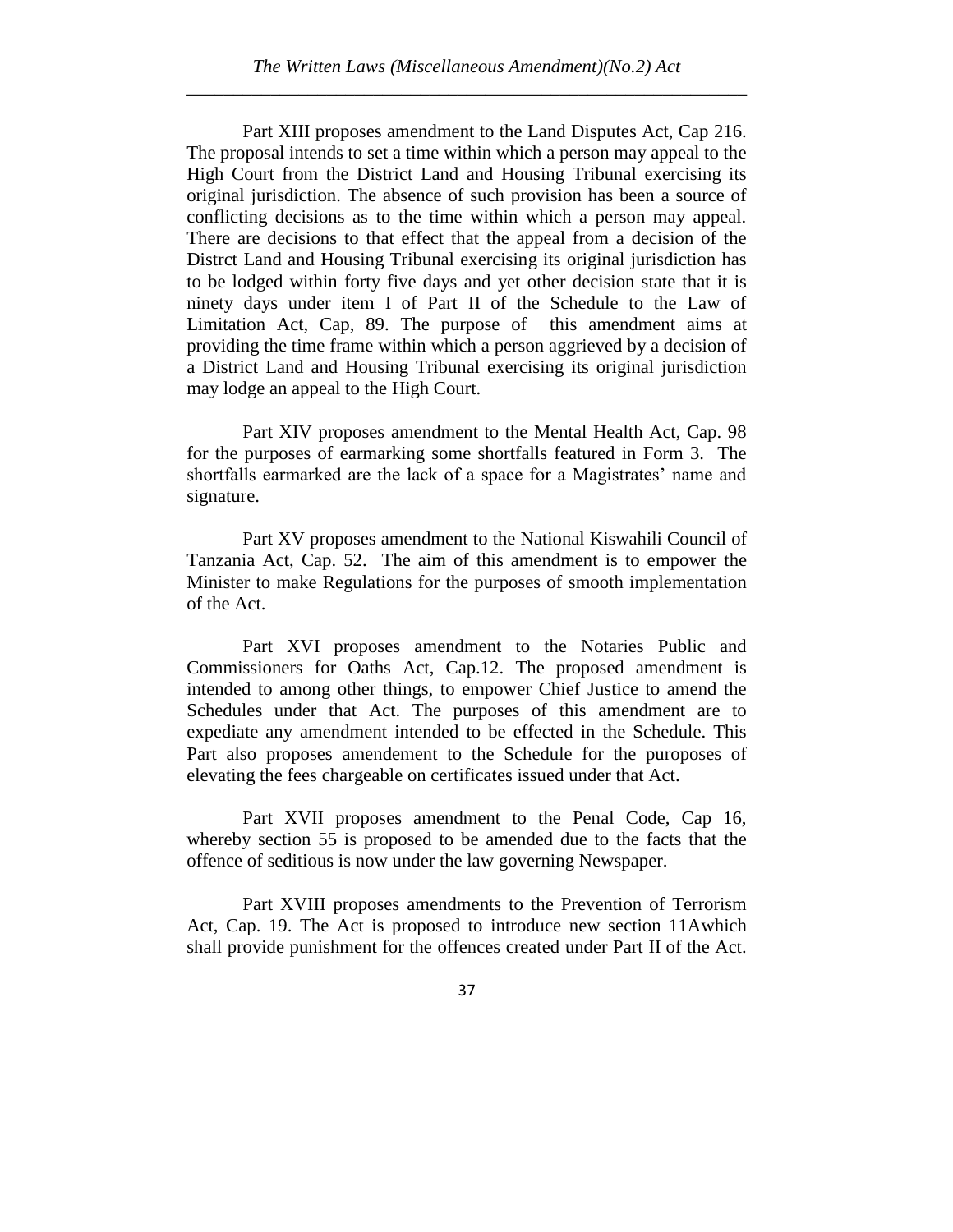This Part also proposes amendment to the Act to recognize in the Act an offences of recruiting or to be recruited to become a member of a terrorist group.

Part XIX proposes amendments to the Probate and Administration of Estate, Cap.352. The proposed amendments in the Probate and Administration Act, are intended to enhance the value of the probate or administration matter which is handled by the district delegate. It is proposed that the value be raised enhanced from ten thousand shillings to one hundred million shillings.

Part XX proposes amendment to the Veterinary Act, Cap.319, whereby, section 15 of the Act is amended by adding new subsection (3) which will require a veterinarian to undergo internship training before registration. This requirement shall be an additional qualification for a person who is to be registered as a Veterinarian.

Part XXI proposes amendments to the Wildlife Conservation Act, Cap.283. This Part proposes amendment to the Act so as to create an offence for any person who is found in possession of Government trouphy whose value is one hundred thousand shillings but does not exeed one million shillings. The purpose of this amendment is to recognize offences falling under this category and its punishment.

Part XXII proposes to amend the Public Leadership Code of Ethics Act, Cap.398 by adding the definition of the terms biological child, adopted child and dependant. This part also propose to amend section 6 of the Act by renaming that section and adding new subsection (2) which creates and offence to any public leader who will violet the provisions of the Act. Under this Part new sections 18A and 18B which provide for immunity to any person who performs the functions of the Chief Executive Secretary, and create an offence to any person who obstruct any officer to the Commission from performing his duty.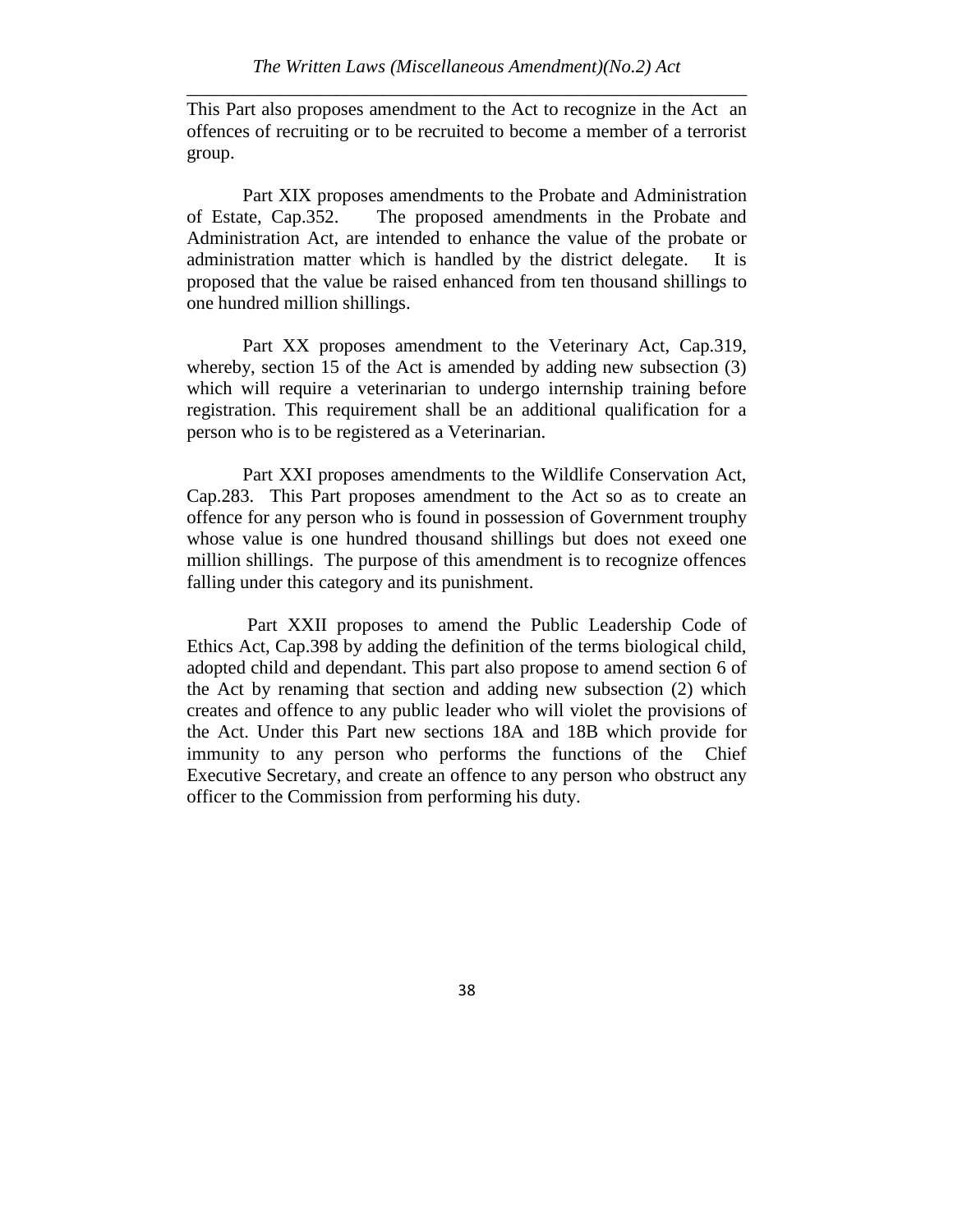### \_\_\_\_\_\_\_ **MADHUMUNI NA SABABU** \_\_\_\_\_\_\_

Muswada huu unapendekeza kufanya marekebisho katika Sheria Ishirini na Moja ambazo ni Sheria ya Kudhibiti Utakatishaji wa Fedha Haramu, Sura ya 423; Sheria ya Kuzuia Usafirishaji wa Binadamu, Sura ya 432; Sheria ya Kanuni za Madai, Sura ya 33; Sheria ya Usajili wa Makandarasi, Sura ya 235; Sheria ya Elimu, Sura ya 353; Sheria ya Taasisi za Kazi, Sura ya 300; Sheria ya Ushahidi, Sura ya 6; Sheria ya Misitu, Sura ya 323; Sheria ya Uhamiaji, Sura ya 54; Sheria ya Ajira na Mahusiano Kazini, 366; Sheria ya Mtoto, Sura ya 13; Sheria ya Mahakama za Migogoro ya Ardhi, Sura 216; Sheria ya Afya ya Akili, Sura ya 98; Sheria ya Baraza la Kiswahili Tanzania Sura ya 52; Sheria ya Viapo, Sura ya 12; Sheria ya Kanuni ya Adhabu, Sura ya 16; Sheria ya Kuzuia Ugaidi, Sura ya 19; Sheria ya Usimamizi wa Mirathi, Sura ya 352; Sheria ya Veterinari Sura ya 319; Sheria ya Uhifadhi wa Wanyamapori, Sura ya 283 na Sheria ya Maadili ya Viongozi wa Umma, Sura 398.

Mapendekezo ya marekebisho yanalenga kuondoa mapungufu ambayo yamejitokeza katika Sheria hizo wakati wa utekelezaji wa baadhi ya masharti katika Sheria hizo.

Muswada umegawanyika katika Sehemu Ishirini na Mbili, ambapo Sehemu ya I inahusu masharti ya Utangulizi ambayo yanajuisha, jina la Muswada na namna ambavyo Sheria zinazopendekezwa kurekebishwa zitakavyorekebishwa ndani ya Muswada huu.

Sehemu ya II inapendekeza kufanya marekebisho kwenye Sheria ya Kudhibiti Utakatishaji wa Fedha Haramu, Sura ya 423, ambapo kifungu cha 13 kinarekebishwa ili kuongeza adhabu. Lengo la kuongeza adhabu ni kuwalenga watuhumiwa ambao wanaweza kutenda makosa ambayo faini iliyoainishwa kwenye Sheria hailingani na kosa alilolitenda. Marekebisho haya pia yanalenga kutoa adhabu mbadala, pamoja na kuhakikisha kwamba mashartiya kifungu cha 13 yanakwenda sambamba na vifungu vingine ndani ya Sheria hii.

Sehemu ya III inapendekeza kufanya marekebisho kwenye Sheria ya Kuzuia Usafirishaji wa Binadamu, Sura ya 432, ambapo kifungu cha 14 kinapendekezwa kurekebishwa ili kuweka ndani ya Sheria utaratibu wa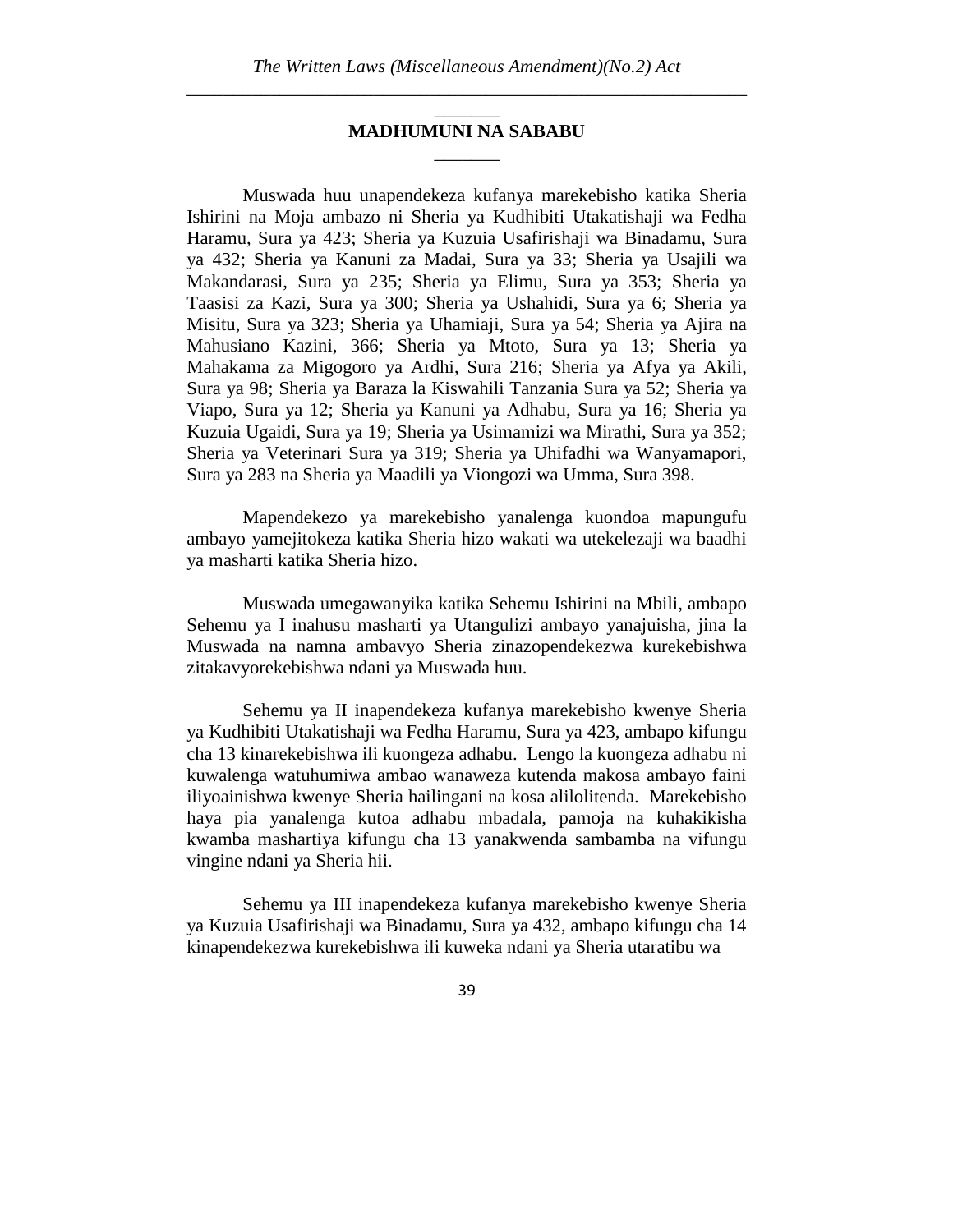kufilisi vifaa vilivyotumika katika kutenda kosa chini ya sheria. Sheria hii pia inapendekezwa kufanyiwa marekebisho katika kifungu cha 20 kwa kupendekeza kufuta neno "kikosikazi" na badala yake yawekwe maneno "Kamati ya Kuzuia Usafirishaji". Sababu za marekebisho haya ni kwamba, kikosikazi ndani ya sheria hakitambuliki na badala yake ipo kamati ya kuzuia usafirishaji.

Sehemu ya IV inapendekeza kufanya marekebisho kwenye Sheria ya Mwenendo wa Mashauri ya Madai, Sura ya 33, ambapo kifungu cha 13 kinarekebishwa kwa lengo la kutambua mamlaka ya Mahakama Kuu na kuhakikisha kuwa mamlaka za Mahakama Kuu haziingiliwi kwa namna yeyote kwa mujibu wa kifungu hiki.

Sehemu V ya Muswada inapendekeza kufanya marekebisho kwenye Sheria ya Usajili wa Wakandarasi, Sura ya 235. Inapendekezwa kurekebisha kifungu cha 6 ilikuongeza sifa za mtu kuteuliwa kuwa Msajili kwa kujumuisha fani za sheria, uchumi, fedha na usimamizi. Marekebisho haya yatapanua wigo wa kitaalamu na pia kuendana na mabadiliko katika taaluma ya ukandarasi.

Inakusudiwa kurekebisha kifungu cha 10 kwa kuongeza vifungu vidogo vya (6) na (7) ilikuipa Bodi uwezo wa kutoa adhabu kwa mkandarasi anayetiwa hatiani kwa makosa ya kughushi, udanganyifu na masuala kuhusiana na rushwa. Marekebisho hayo yanakusudia kuzuia uhalifu. Vilevile, inakusudiwa kufanya marekebisho kwenye kifungu 12 kwa kuoungeza vifungu vipya vya (2) na (3) ilikuweka utaratibu wa namna ya kutathmini wanashia wakubwa kwenye makampuni yanayomilikiwa na wazawa.

Kifungu cha 15(1) kinarekebshwa ilikufuta aya ya (c) kwani mahudhui yake yanalingana na maudhui ya aya ya (a). Vilevile, inapendekezwa kufuta aya ya (e)(ii) kwasababu kimsingi masharti haya hayatekelezeki. Kifungu kidogo kipya cha (3) kinaongezwa ilikumzuia mkandarasi kuendesha biashara baada ya kusimamishwa kwa muda na pia kuipa Bodi mamlaka ya kuweka kipindi ambacho mkandarasi atasimiswha kufanya shughuli za ukandarasi.

Kifungu cha 16(1) kinarekebishwa ilikuipa Bodi mamlaka ya kuendesha mwenendo wa uchunguzi kwa masuala yanayohusiana na kusimamishwa kwa mkandarasi. Vile vile, kifungu hiki kinatoa fursa kwa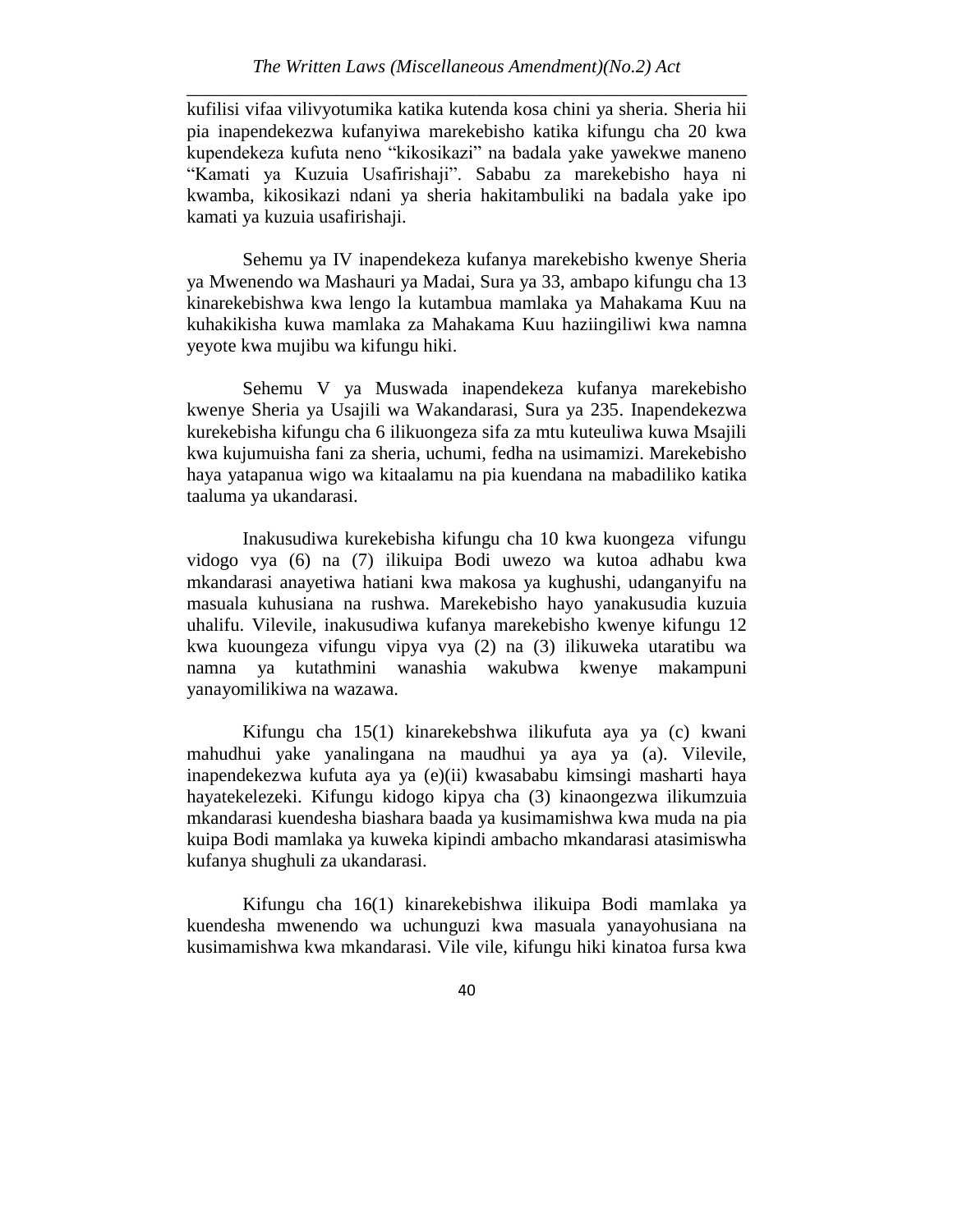mkandarasi aliyesimamishwa kusikilizwa. Inapendekezwa kurekebisha kifungu cha 17(1) kwa kuongeza masharti ambayo yatatoa adhabu kwa mkandarasi atakaye kaidi wito au amri iliyotolewa kuhusiana na mwenendo wa uchunguzi utakao kuwa unaendeshwa na Bodi.

Kifungu cha 23(2) kinarekebishwa kwa kufuta maneno "ndani ya mwaka mmoja" na kuweka badala yake maneno "ndani ya miezi sita". Lengo la marekebisho ni kumuwezesha mkandarasi kuendeleza shughuli za biashara hata baada ya mkandadari mtaalam kufariki.

Mwisho, inapendekezwa kurekebisha kifungu cha 33 ilikuongeza masharti yatakayo toa adhabu kwa mkandarasi atakaye shindwa kuwasilisha marejesho yake ya mwaka kwa Bodi.

Sehemu ya VI inakusudia kufanya marekebisho katika Sheria ya Elimu, Sura ya 353. Kifungu cha 60 kinapendekezwa kifanyiwe marekebisho kwa kufuta aya ya (k) ambayo ilikuwa inaainisha kuwa kumpa mwanafunzi wa shule ya msingi au sekondari mimba ni miongoni mwa makosa chini ya kifungu hicho. Lengo la kufuta aya hiyo ni kufuta adhabu iliyotolewa kwa makosa yaliyainishwa katika kifungu hicho kwa kuwa hailingani na kosa la kumpa mwanafunzi mimba. Hivyo basi, inapendekezwa aya hiyo ifutwe na badala yake kosa la kumpa mimba, kuoa au kuolewa mwanafunzi au mtu kumsaidia mtu mwingine kumuoa au kuolewa mwanafunzi pamoja na adhabu yake vijitegemee, hivyo inapendekezwa kuongeza kifungu kipya cha 60A. Adhabu ya makosa itakuwa ni kifungo cha muda usiopungua miaka thelathini.

Sehemu ya VII inapendekeza kufanya marekebisho kwenye Sheria ya Ajira na Mahusiano Kazini Sura ya 366, ambapo, Ibara ya 13 ya Jedwali la Tatu la Sheria ili kuondoa urasimu katika uwasilishaji wa migogoro ya kikazi iliyotokana na utekelezaji wa sheria za kazi zilizofutwa kwenye Tume ya Usuluhisi na Uamuzi iliyotokana na utekelezaji wa sheria za kazi.

Sehemu ya VIII inapendekeza kufanya marekebisho kwenye Sheria ya Ushahidi, Sura ya 6, ambapo kifungu cha 127 kinapendekezwa kifanyiwe marekebisho ili kuruhusu ushahidi wa mtoto mdogo kupokelewa mahakamani bila kiapo.

Sehemu ya IX inapendekeza kufanya marekebisho kwenye Sheria ya Misitu, Sura 323. Madhumuni ya marekebisho hayo ni kuongeza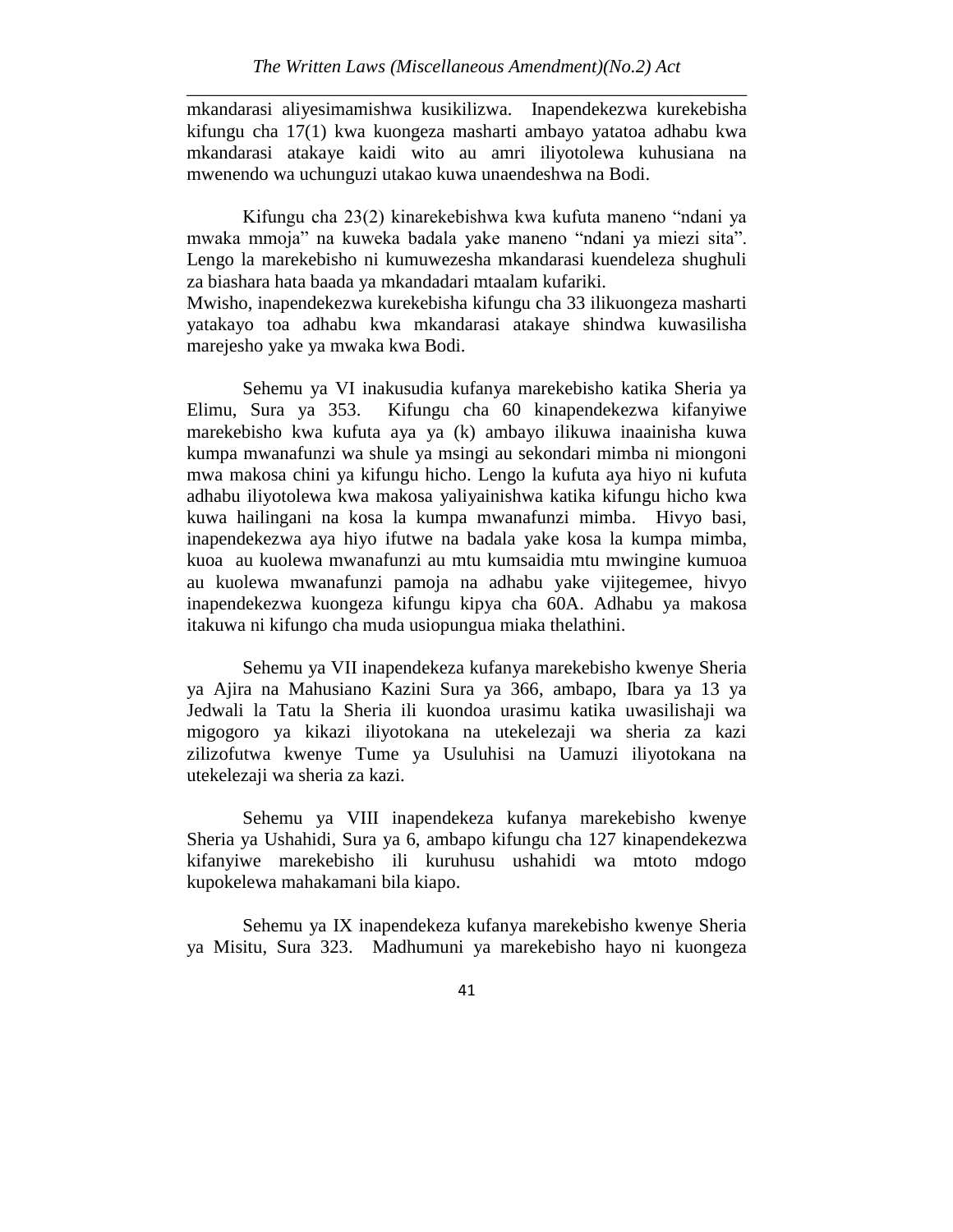adhabu kwa mtu yeyote atakayetenda kosa chini ya sheria hii. Lengo la marekebisho haya ni kupunguza makosa yanayotendeka kinyume na sheria hiyo.

Sehemu ya X inapendekeza kufanya marekebisho kwenye Sheria ya Uhamiaji, Sura ya 54. Mapendekezo hayo yanalenga kutambuliwa kisheria kwa makosa yatokanayo na uhamiaji haramu au usafirishaji wa wahamiaji haramu. Makosa haya awali hayakuainishwa katika sheria zetu, hivyo kwa marekebisho haya, makosa hayo yanatambulika kisheria ndani ya sheria hiyo.

Sehemu ya XI inapendekeza kufanya marekebisho kwenye Sheria ya Taasisi za Kazi, Sura 300 kwa kuongeza kifungu kipya cha 45A kwa lengo kuweka adhabu ya kufifilisha kosa dhidi ya mwajiri ambaye atashindwa kutekeleza maelekezo yaliyoainishwa chini ya sheria za kazi.

Sehemu ya XII inapendekeza kufanya marekebisho kwenye Sheria ya Mtoto, Sura ya 13. Madhumuni ya marekebisho hayo ni kuweka katika Sheria utaratibu utakaotumiwa na Mahakama wakati mshtakiwa mbele ya Mahakama ya Watoto akiwa ni mtoto. Pia sehemu hii inapendekeza kutambulika katika sheria kuwa ni kosa kwa mtu atakayejihusisha na ukeketaji wa watoto wa kike, na adhabu ya kosa hili imeainishwa kwa lengo la kupunguza tabia ya ukeketaji.

Sehemu ya XIII inapendekeza kufanya marekebisho kwenye Sheria ya Mahakama zinazoshughulikia malalamiko ya Ardhi, Sura ya 216. Katika sheria hiyo kwa sasa hakuna kifungu mahsusi kinachompa mtu nafasi ya kukata rufaa kwenda Mahakama Kuu kutoka kwenye Mabaraza ya Ardhi ya Wilaya au Kata. Kukosekana kwa kifungu hicho kumekuwa ni chanzo cha mgongano wa maamuzi kuhusu ni wakati gani mtu anaweza kukata rufaa kwenda Mahakama Kuu. Kuna maamuzi mbalimbali katika suala hili kwamba rufaa kutoka Baraza la Wilaya katika kutekeleza maamuzi yake inatakiwa iwasilishwe ndani ya siku arobaini na tano, maamuzi mengine yanasema siku tisini kama ilivyo katika Sheria ya Mipaka ya Kufungua Mashauri, Sura ya 89 katika kipengele cha I cha Sehemu ya II cha Jedwali. Mapendekezo haya yanalenga kuweka muda mahsusi wa mtu asiyeridhika na maamuzi ya Baraza, kuweza kukata rufaa Mahakama Kuu.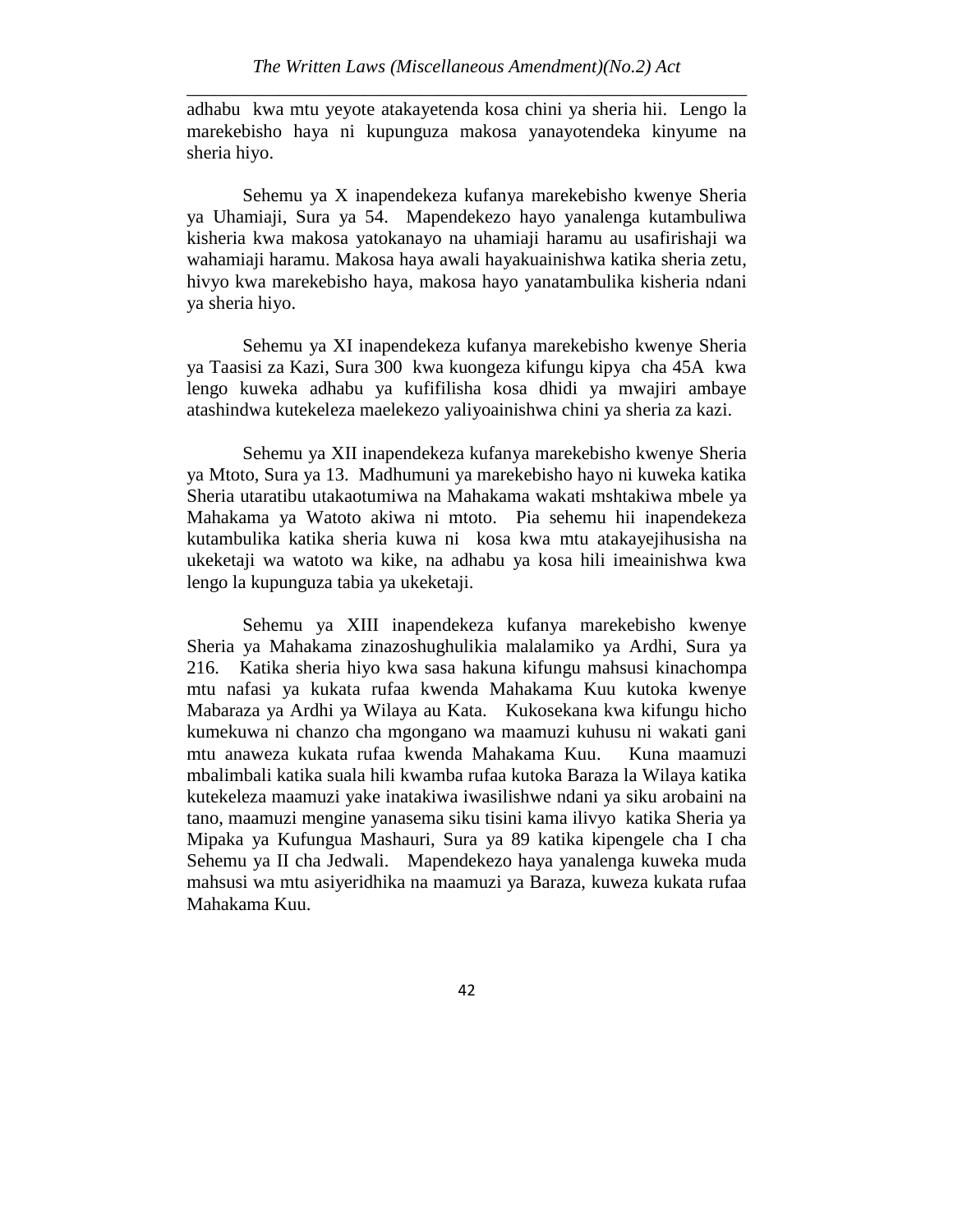Sehemu ya XIV inapendekeza kufanya marekebisho katika Sheria ya Afya ya Akili, Sura ya 98, ambapo katika Jedwali la Pili Fomu Namba 3 inapendekezwa ifutwe na badala yake iwekwe fomu nyingine. Marekebisho haya yanalenga kuondoa upungufu uliojitokeza kwenye Fomu iliyopo kwenye Sheria kwa sasa, kwani fomu hiyo haina sehemu ya Hakimu ya kusaini, hivyo kwa marekebisho haya, upungufu huo unapatiwa ufumbuzi.

Sehemu ya XV inapendekeza kufanya marekebisho kwenye Sheria ya Baraza la Kiswahili Tanzania, Sura ya 52. Lengo la marekebisho hayo ni kumpa Waziri mamlaka ya kutengeneza kanuni zitakazotumika kurahisisha utekelezaji wa masharti ya Sheria hiyo.

Shehemu ya XVI inapendekeza kufanya marekebisho kwenye Sheria ya Viapo, Sura ya 12. Marekebisho yanayopendekezwa, miongoni mwa mambo mengine, yatampa mamlaka Jaji Mkuu kufanya marekebisho katika Majedwali yaliyopo ndani ya Sheria hiyo. Sababu za marekebisho haya ni kurahisisha ufanyaji wa marekebisho katika Sheria pale inapohitajika kufanya marekebisho kwenye Jedwali. Sehemu hii pia inapendekeza kufanya marekebisho kwenye Jedwali kwa lengo la kuongeza viwango vya tozo zinazotozwa kutokana na Hati mbalimbali zinazotolewa kwa mujibu wa Sheria hii

Sehemu ya XVII inapendekeza kufanya marekebisho kwenye Sheria Kanuni za Adhabu, Sura ya 16, ambapo kifungu cha 55 kinapendekezwa kifutwe kutokana na sababu kwamba makosa ya "seditious" kwa sasa hivi yanatambulika chini ya Sheria inayohusiana na Magazeti.

Sehemu ya XVIII inapendekeza kufanya marekebisho kwenye Sheria ya Kuzuia Ugaidi, Sura ya 19. Mapendekezo hayo yanapendekeza kuongeza kifungu kipya cha 11A kutokana na sababu kwamba, hamna adhabu zilizoainisha katika Sehemu ya Pili katika Sheria hiyo. Marekebisho haya yanaweka adhabu zinazohitajika. Sehemu hii pia inapendekeza kutambulika kwa kosa la mtu kujitolea au kumlazimisha mtu kujitolea kujiunga na kikosi cha kigaidi.

Sehemu ya XIX inapendekeza kufanya marekebisho kwenye Sheria ya Usimamizi wa Mirathi, Sura ya 352. Mrekebisho katika Sheria hii yanalenga kuweka kiwango cha thamani ya Mirathi